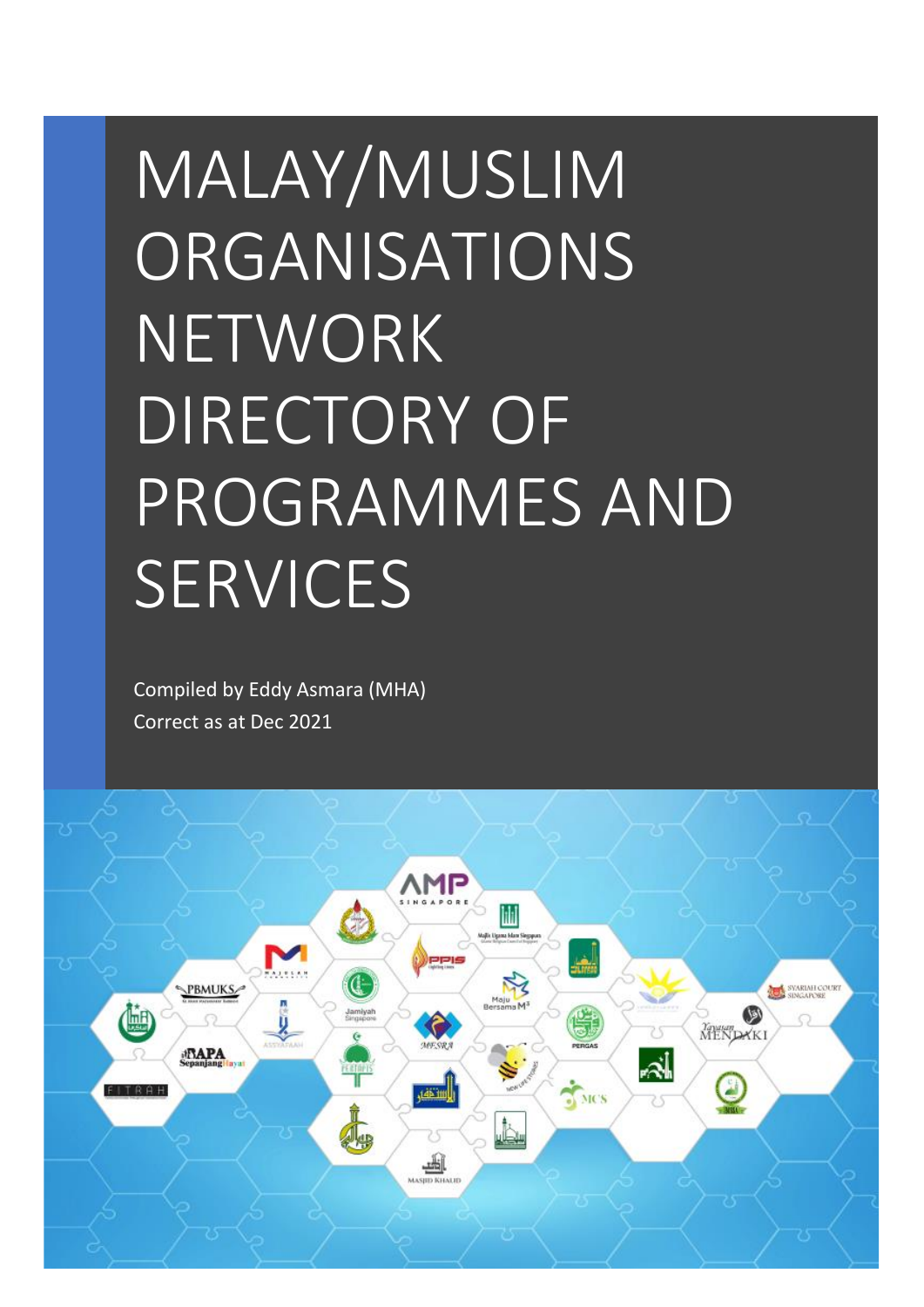## **Contents**

## **Upstream Programmes**

#### **Incare Programmes**

## **Halfway Care Programmes**

## **Family Programmes**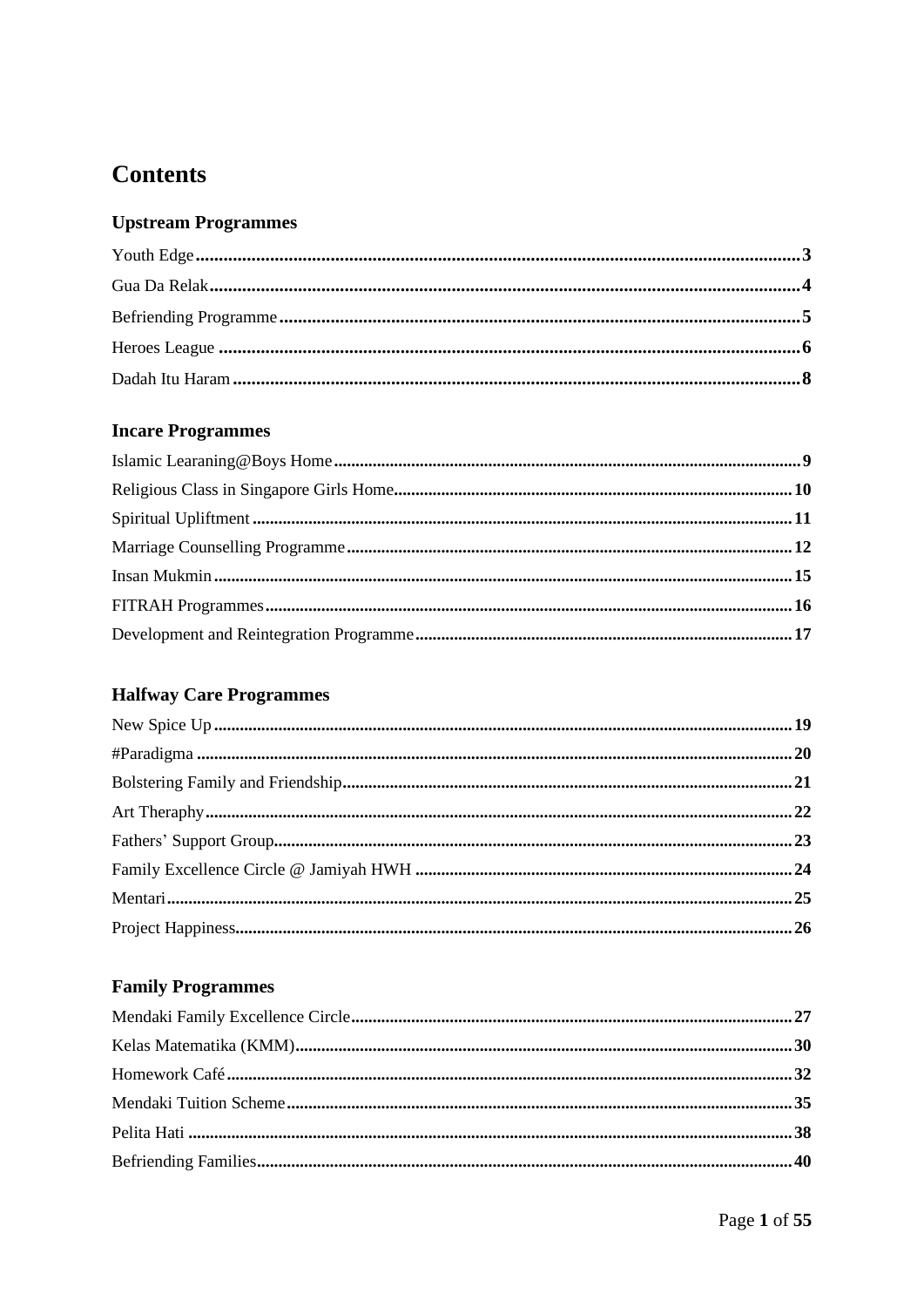## **Aftercare Programmes**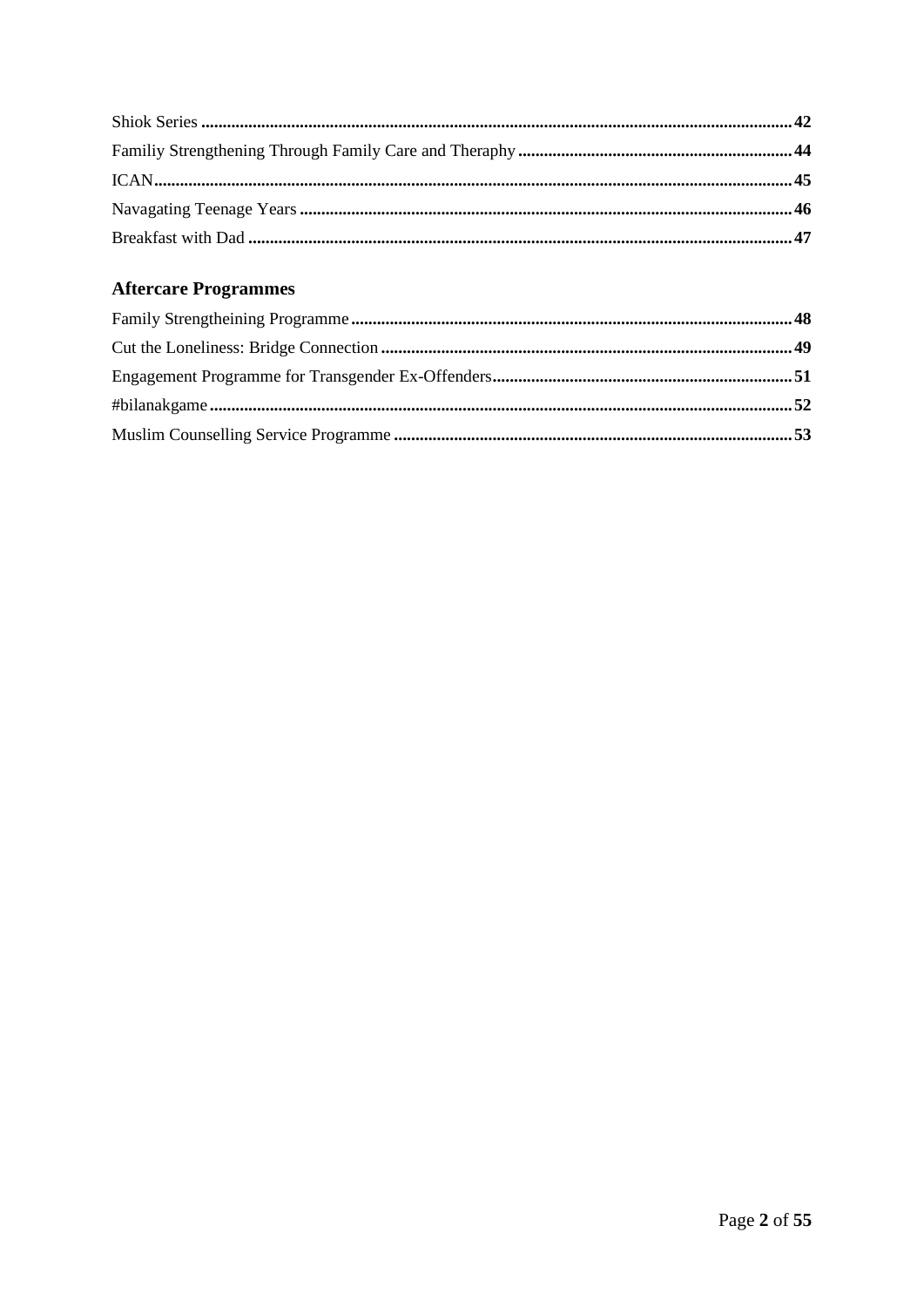#### **FACTSHEET FOR 4PM YOUTH EDGE**

| <b>Name of</b>         | Youth Edge                                                          |
|------------------------|---------------------------------------------------------------------|
| <b>Programme</b>       |                                                                     |
| <b>Target Phase</b>    | Upstream                                                            |
| <b>Target Group</b>    | Youths aged 11-20 with a family member who is currently or          |
|                        | previously incarcerated                                             |
|                        |                                                                     |
| <b>Frequency</b>       | Once a month, 3-4 hrs                                               |
| <b>Background</b>      | Youth EDGE is targeted to reach out to youths with family           |
|                        | member(s) currently or previously incarcerated (e.g parent,         |
|                        | caregiver, sibling). Youth EDGE aims to support and address the     |
|                        | issues that youth are facing relating to incarceration. The overall |
|                        | goal is to empower the youth and their families/ caregivers and     |
|                        | to reduce intergenerational offending by catering to the youth's    |
|                        | needs. Youths are also assured a safe space to experience,          |
|                        | develop and grow, in which they will continue to enrich others.     |
| <b>Objectives</b>      | The objective of Youth EDGE is to develop resilience in youths      |
|                        | who have been impacted by incarceration of either their parents     |
|                        | and/or immediate family members by                                  |
|                        | a) Providing social-emotional support                               |
|                        | b) Enhancing youth's sense of self and esteem                       |
|                        | c) Providing opportunities for youths to acquire life-skills        |
|                        | through prosocial activities                                        |
|                        | d) Nurturing and developing potential youth leaders                 |
|                        | e) Providing additional support to youth and family                 |
| <b>Administered by</b> | Malay Youth Literary Association (4PM)                              |
| Programme              | 12 months programme consisting of:                                  |
| Duration &             | Outreach and home visits (if needed)                                |
| <b>Content</b>         | Intake assessment                                                   |
|                        | Induction x1                                                        |
|                        | Group Sessions x4                                                   |
|                        | Family Session x2                                                   |
|                        | Family Bonding x1                                                   |
|                        | Community Service Project / Learning Journey x2                     |
|                        | (Planning & Execution)                                              |
|                        | Camp x1                                                             |
|                        | Graduation x1                                                       |
| <b>Contact Persons</b> | Ms Zainon Haron: zai@4pm.org.sg                                     |
|                        |                                                                     |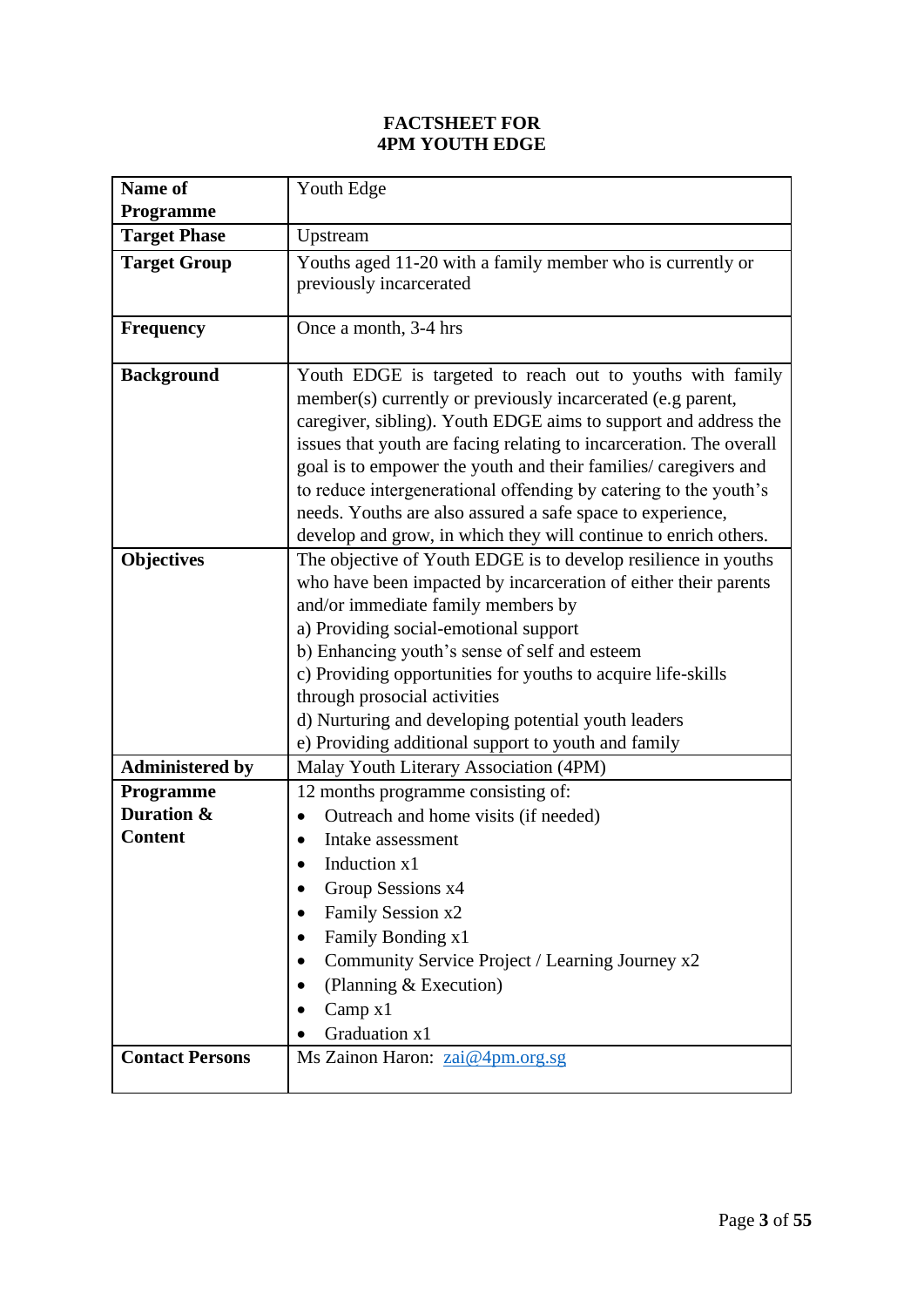#### **FACTSHEET FOR GUA DA RELAK PROGAMME**

| Name of                | Gua Da Relak                                                                                                                                                                                                                                                                                                                                                               |
|------------------------|----------------------------------------------------------------------------------------------------------------------------------------------------------------------------------------------------------------------------------------------------------------------------------------------------------------------------------------------------------------------------|
|                        |                                                                                                                                                                                                                                                                                                                                                                            |
| <b>Programme</b>       |                                                                                                                                                                                                                                                                                                                                                                            |
| <b>Target Phase</b>    | Upstream                                                                                                                                                                                                                                                                                                                                                                   |
| <b>Target Group</b>    | Youths                                                                                                                                                                                                                                                                                                                                                                     |
| <b>Frequency</b>       | Once or twice a year                                                                                                                                                                                                                                                                                                                                                       |
| <b>Background</b>      | Need to reach out to youth, especially the ones who are reflecting<br>on their faith or looking to return to the straight path.                                                                                                                                                                                                                                            |
| <b>Objectives</b>      | We needed an approach that appeals to the youth and content that<br>resonated with them in terms of relevance and application, and<br>hence this programme.<br>An awareness project to communicate the message that Islam is<br>about mercy, repentance and salvation. With these as the guiding<br>principles, we are able to tackle social issues from a religious lens. |
| <b>Administered by</b> | Dakwah Department of Sultan Mosque                                                                                                                                                                                                                                                                                                                                         |
| Programme              | 3 hrs                                                                                                                                                                                                                                                                                                                                                                      |
| Duration &             | Topics include on tattoos, gangs and drugs.                                                                                                                                                                                                                                                                                                                                |
| <b>Content</b>         |                                                                                                                                                                                                                                                                                                                                                                            |
| <b>Contact Person</b>  | Ms Shahrany Hassan: shahrany.h@gmail.com                                                                                                                                                                                                                                                                                                                                   |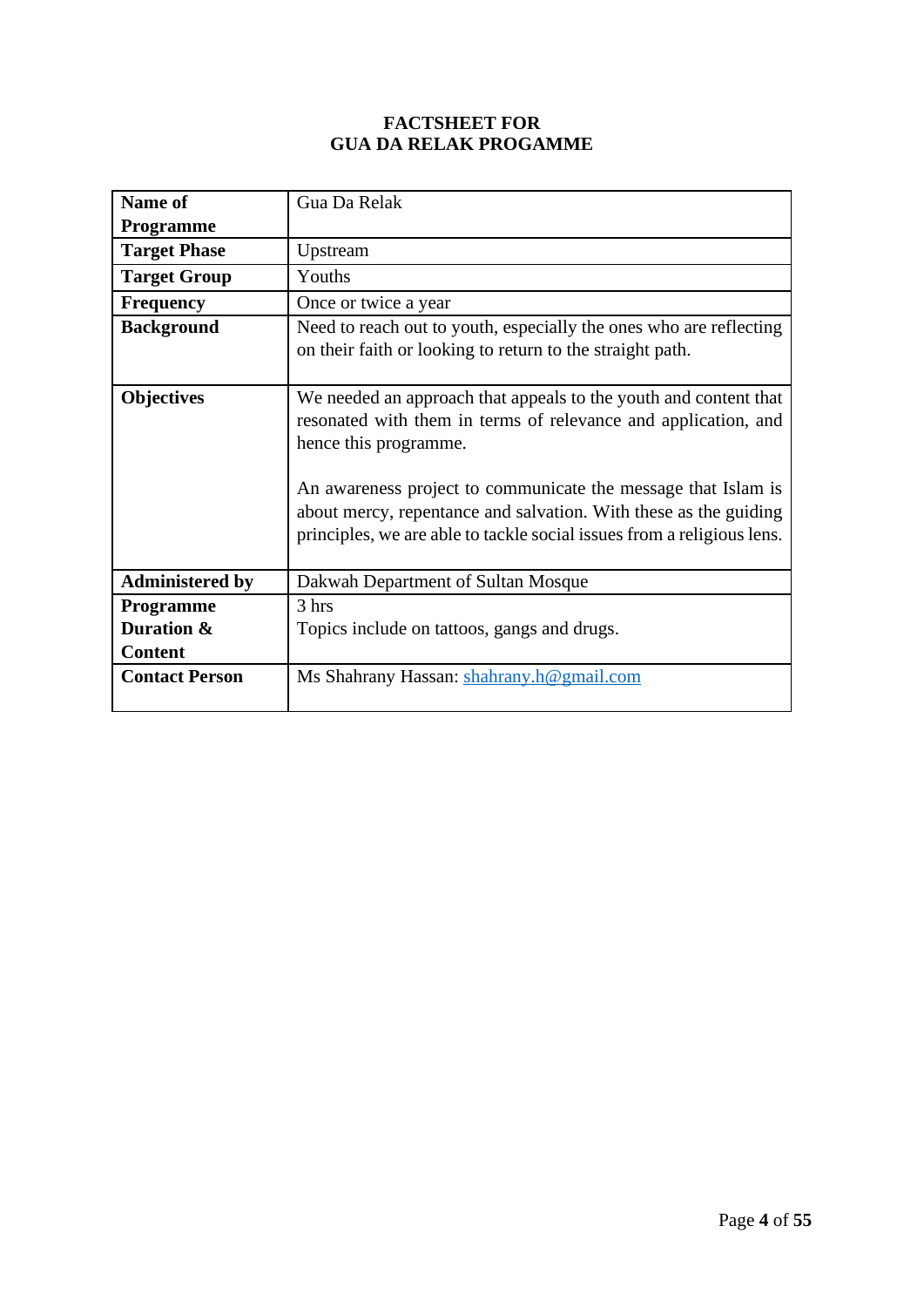#### **FACTSHEET FOR NEW LIFE STORIES BEFRIENDING PROGAMME**

| Name of                                   | <b>Befriending Programme</b>                                                                                                                                                                                                                                                                                                                                                                                       |
|-------------------------------------------|--------------------------------------------------------------------------------------------------------------------------------------------------------------------------------------------------------------------------------------------------------------------------------------------------------------------------------------------------------------------------------------------------------------------|
| Programme                                 |                                                                                                                                                                                                                                                                                                                                                                                                                    |
| <b>Target Phase</b>                       | Upstream                                                                                                                                                                                                                                                                                                                                                                                                           |
| <b>Target Group</b>                       | Children of beneficiaries aged 3 to 12 years old                                                                                                                                                                                                                                                                                                                                                                   |
| Frequency                                 | 1 hour weekly                                                                                                                                                                                                                                                                                                                                                                                                      |
| <b>Background</b>                         | The Befriending programme is put in place to provide reading and<br>learning opportunities to children of incarcerated parents so that<br>they can have a fairer start in life.<br>Learning Friends (volunteers) visit the children at their homes<br>weekly to conduct pro-social and reading sessions through<br>storytelling and befriending. With the Heightened Alert measures,<br>sessions are moved online. |
| <b>Objectives</b>                         | Through our befriending programme,<br>the children become motivated readers<br>learners with self-confidence to start school and be on par<br>with their classmates<br>helps promote social mobility amongst the children of<br>$\bullet$<br>low-income families<br>improves and develops emotional skills<br>such as<br>expressiveness, behaviour, receptiveness and reading<br>ability                           |
| <b>Administered by</b>                    | Volunteer Relations Team @ New Life Stories                                                                                                                                                                                                                                                                                                                                                                        |
| Programme<br>Duration &<br><b>Content</b> | A minimum commitment of 6 months once a week over an hour<br>per session with one volunteer assigned to one child.                                                                                                                                                                                                                                                                                                 |
| <b>Contact Person</b>                     | Ms Ain Zainal ain@newlifestories.org.sg                                                                                                                                                                                                                                                                                                                                                                            |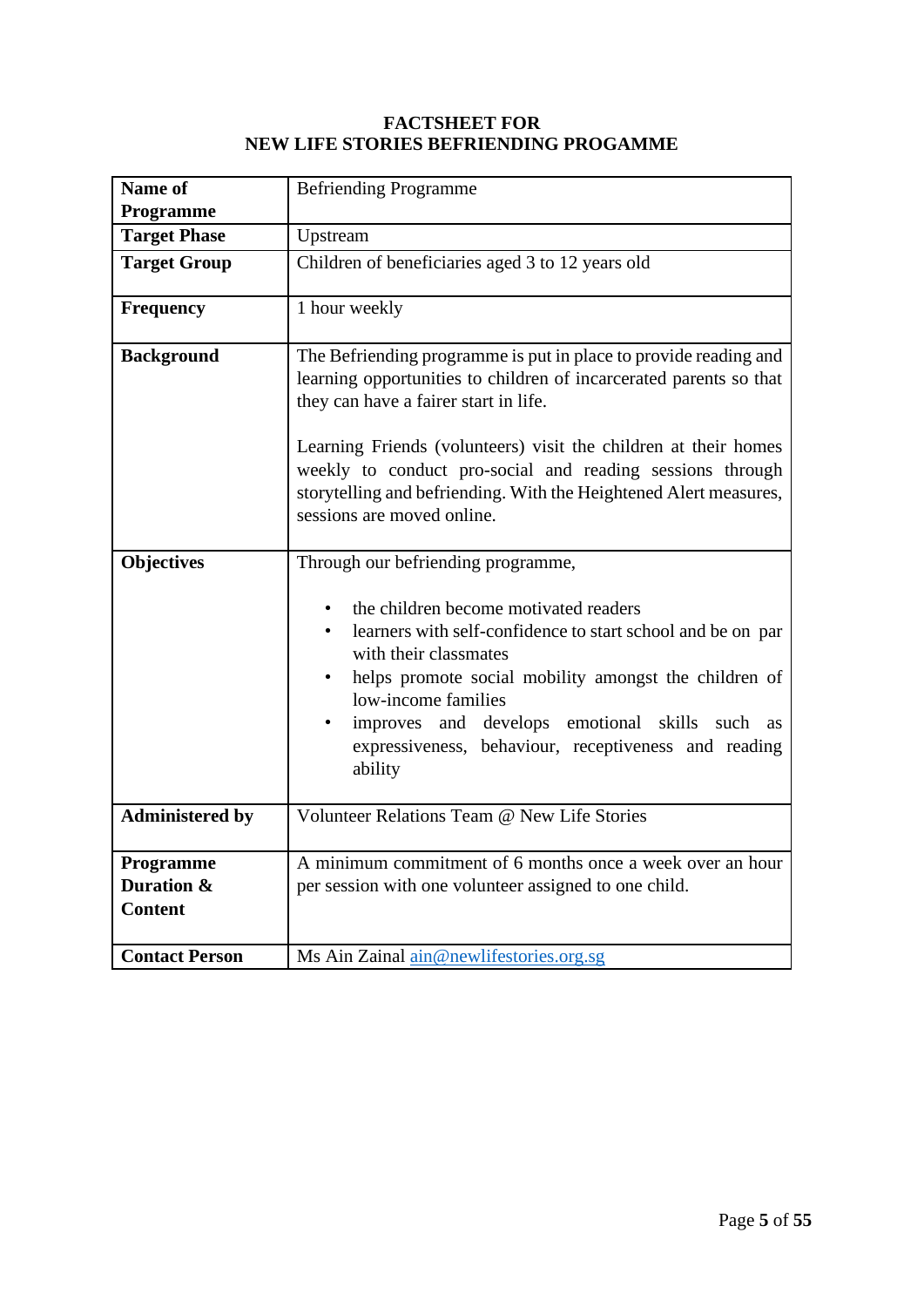#### **FACTSHEET FOR MAJULAH – HEROES LEAGUE**

| Name of<br>Programme                             | Heroes League Programme for At-Risk Youths                                                                                                                                                                                                                                                                                                                                                                                                                                                                                                                                                                                                                                                                                                                                                                                                                                                                                                                                           |
|--------------------------------------------------|--------------------------------------------------------------------------------------------------------------------------------------------------------------------------------------------------------------------------------------------------------------------------------------------------------------------------------------------------------------------------------------------------------------------------------------------------------------------------------------------------------------------------------------------------------------------------------------------------------------------------------------------------------------------------------------------------------------------------------------------------------------------------------------------------------------------------------------------------------------------------------------------------------------------------------------------------------------------------------------|
| <b>Target Phase</b>                              | Upstream                                                                                                                                                                                                                                                                                                                                                                                                                                                                                                                                                                                                                                                                                                                                                                                                                                                                                                                                                                             |
| <b>Target Group</b>                              | Tier 1-2 At-Risk Students/ Male & Female/ 13-16 years old                                                                                                                                                                                                                                                                                                                                                                                                                                                                                                                                                                                                                                                                                                                                                                                                                                                                                                                            |
| <b>Frequency</b>                                 | 1-2 Session(s) per week of 1.5 - 2.5 hours per session                                                                                                                                                                                                                                                                                                                                                                                                                                                                                                                                                                                                                                                                                                                                                                                                                                                                                                                               |
| <b>Background</b>                                | Adolescence; a complicated and confusing phase of life for most.<br>Yet, this is where one's self (identity, beliefs and character)<br>becomes increasingly susceptible to the environment and is<br>eventually moulded to form unique shapes. Many adolescents<br>struggle to balance between fulfilling their personal needs and<br>expectations of the world.<br>Heroes League aims to develop them through this inner crisis by<br>surrounding them with positive mentors who are like the light and<br>warmth of the Sun that allow plants to flourish. The key is to<br>provide a safe haven for these students and motivate them to<br>participate in more school-based activities that would instill a<br>sense of pride and belonging.<br>We call onto parents and teachers to be witnesses of personal<br>growth. With tailored character-building activities, we will<br>nurture students who embody the school spirit, ready to become<br>changemakers in the community. |
| <b>Objectives</b>                                | Increase motivation in students to achieve their goals<br>1.<br>2. Equip students with Social Emotional Competencies (SEC)<br>and coping skills to overcome difficulties<br>3. Build and enhance students' relationships with peers and<br>adults<br>4. Enable and empower students to benefit the community<br>through the planning of and involvement in a service learning<br>project                                                                                                                                                                                                                                                                                                                                                                                                                                                                                                                                                                                             |
| <b>Administered by</b>                           | Youth Mentors from Majulah Community + Teachers from<br>Discipline Committee                                                                                                                                                                                                                                                                                                                                                                                                                                                                                                                                                                                                                                                                                                                                                                                                                                                                                                         |
| <b>Programme</b><br>Duration &<br><b>Content</b> | 9 weeks (thematic - Sports, Arts, Debate, Outdoor)<br>20 weeks (year-long engagement - mixture of Physical, Virtual<br>and Outdoor Sessions)                                                                                                                                                                                                                                                                                                                                                                                                                                                                                                                                                                                                                                                                                                                                                                                                                                         |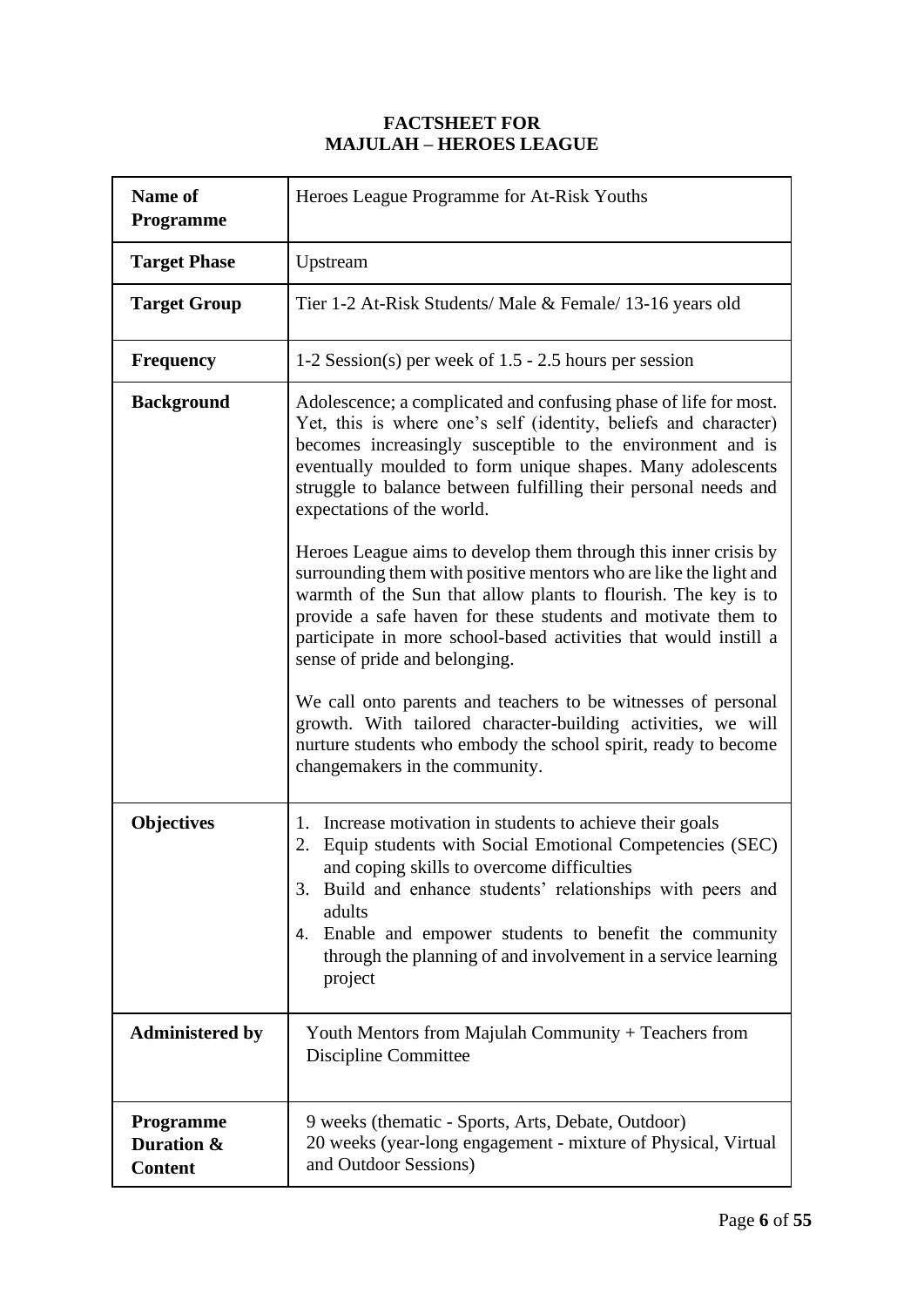|                       | Frequency: 1-2 sessions per week - duration subjected to<br>School's request                                                                                                                                                                                                                                                                                                                                       |
|-----------------------|--------------------------------------------------------------------------------------------------------------------------------------------------------------------------------------------------------------------------------------------------------------------------------------------------------------------------------------------------------------------------------------------------------------------|
|                       | Content:<br>1. Building rapport<br>- Students and mentors establish a relationship through various<br>thematic activities (Sports, Outdoor, Debate, Art)<br>(ie Closely guided skills based workshops like barista 101,<br>sports drills and tournaments. Mass participation in sports<br>activities also contributed to enhancing team identity and<br>setting strong foundations in communication skills.        |
|                       | 2. Raising Consciousness<br>- Students made aware of the consequences of their actions,<br>increased ownership in self-development.<br>(i.e. one of the main focuses in our mentoring engagement<br>where Mentors will follow up with ongoing issues to ensure<br>accountability and responsibility for their decisions/actions.)                                                                                  |
|                       | 3. Dramatic Relief<br>- Students can be inspired by mentors, who play an important<br>role in being a positive role model to them.<br>(ie students will be assigned to mentors of their preference that<br>will journey through with them till the end of programme)                                                                                                                                               |
|                       | 4. Identity Exploration<br>- Students explore and experiment their identities; may derive<br>motivation and assurance from mentors.<br>(ie emotional management workshop where students will<br>reflect and understand their emotional triggers under small<br>group settings where sharings are more intimate. They will<br>also be guided to explore positive emotional management<br>tips/practices)            |
|                       | 5. Empowerment<br>- Students are aware of the control they have over their own<br>lives and take ownership of the decisions made.<br>(ie selected students will get to plan out and run sports<br>drills/tournaments/workshops under the guidance of a Mentor.<br>One of the main focus is to amplify their leadership skills and<br>to increase their self esteem in knowing the impact of their<br>contribution) |
| <b>Contact Person</b> | Mr Muhammad Aminuddin: amin@majulah.sg                                                                                                                                                                                                                                                                                                                                                                             |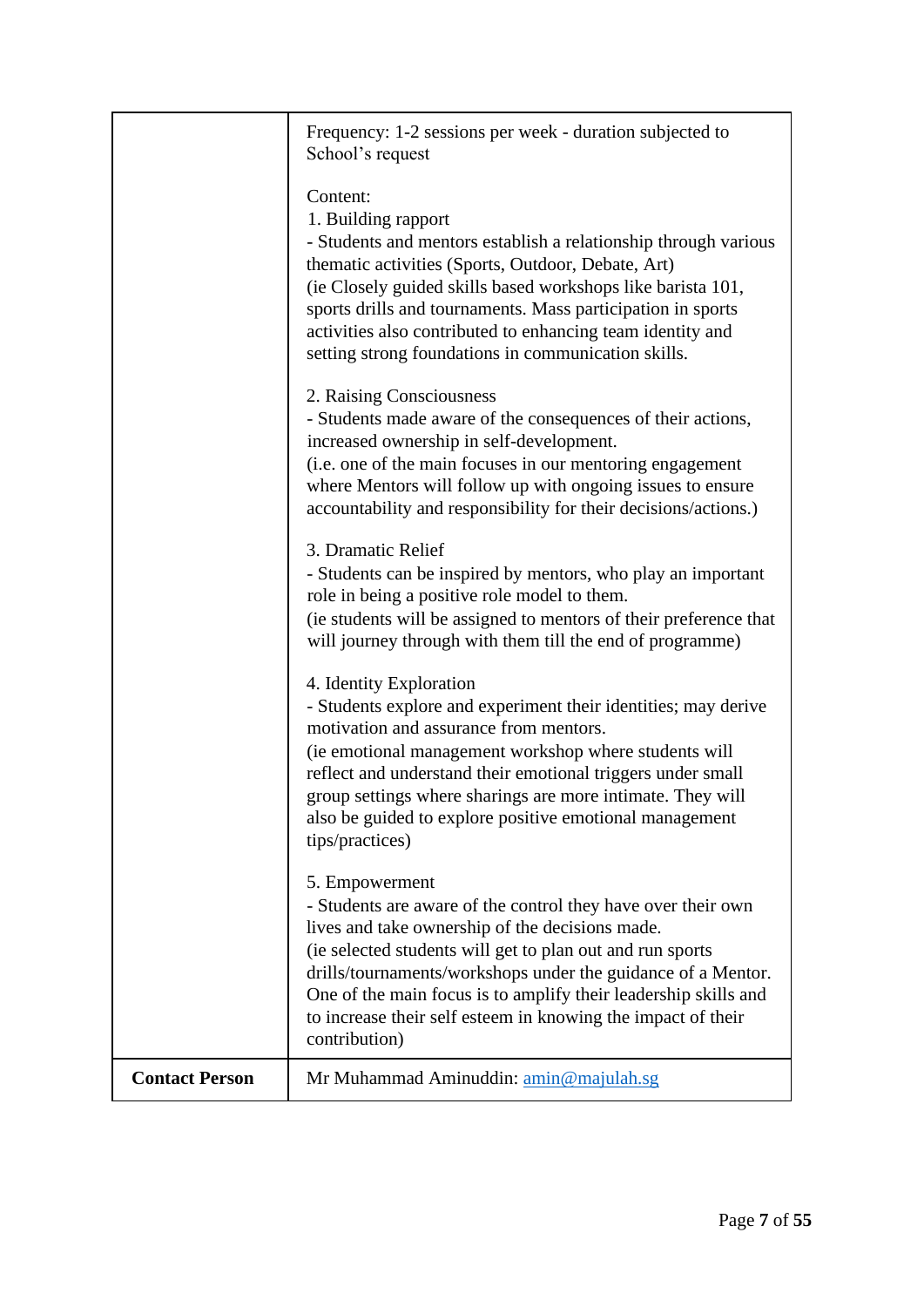#### **FACTSHEET FOR CNB DADAH ITU HARAM**

| Name of                                          | Dadah Itu Haram Campaign                                                                                                                                                                                                         |
|--------------------------------------------------|----------------------------------------------------------------------------------------------------------------------------------------------------------------------------------------------------------------------------------|
| <b>Programme</b>                                 |                                                                                                                                                                                                                                  |
| <b>Target Phase</b>                              | Upstream                                                                                                                                                                                                                         |
| <b>Target Group</b>                              | General public                                                                                                                                                                                                                   |
| <b>Frequency</b>                                 | Monthly events                                                                                                                                                                                                                   |
| <b>Background</b>                                | To create ground up, community-nuanced anti-drug awareness<br>activities with like-minded partners.                                                                                                                              |
| <b>Objectives</b>                                | To create and sustain anti-drug awareness through co-creation of<br>activities with partners through introduction of healthy alternative<br>lifestyles and empowerment through sharing of knowledge to the<br>intended audience. |
| <b>Administered by</b>                           | <b>Central Narcotics Bureau</b>                                                                                                                                                                                                  |
| <b>Programme</b><br>Duration &<br><b>Content</b> | Ongoing co-creation with Partners                                                                                                                                                                                                |
| <b>Contact Person</b>                            | Mr Iqbal Mohamed: Iqbal_Mohamed@cnb.gov.sg                                                                                                                                                                                       |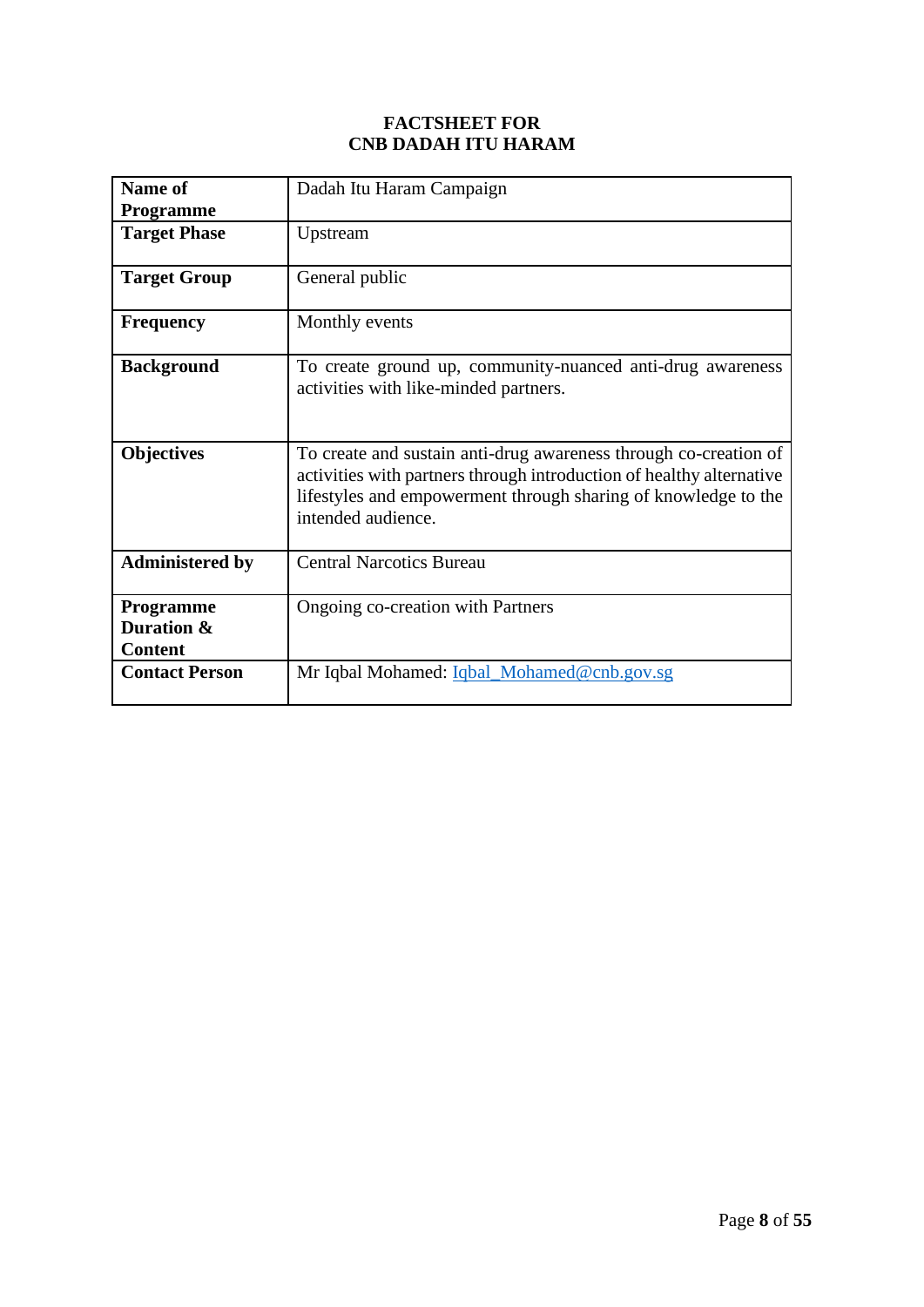#### **FACTSHEET FOR ISLAMIC LEARNING@SINGAPORE BOYS HOME**

| <b>Name of</b>                 | Islamic Learning @Singapore Boys Home                                                                                                                                                |
|--------------------------------|--------------------------------------------------------------------------------------------------------------------------------------------------------------------------------------|
| <b>Programme</b>               |                                                                                                                                                                                      |
| <b>Target Phase</b>            | Incare                                                                                                                                                                               |
| <b>Target Group</b>            | Singapore Boys' Home Residents                                                                                                                                                       |
| <b>Frequency</b>               | Every Monday, 7.30pm - 8.30pm (1 hour, weekly)                                                                                                                                       |
| <b>Background</b>              | Assyakirin Mosque has been coordinating the Islamic program in<br>roping Asatizah from WMC with the support of MUIS.                                                                 |
| <b>Objectives</b>              | • To spread Dakwah and guide the inmates with Islamic ethics<br>• To create awareness on Islamic Learning<br>• To share with them moral compass (peer pressure & problem<br>solving) |
| <b>Administered by</b>         | Assyakirin Mosque                                                                                                                                                                    |
| <b>Programme</b><br>Duration & | Ongoing, (1 hour, weekly)<br>Customized curriculum: Basic Fardhu Ain, Kisah Anbiya' &                                                                                                |
| <b>Content</b>                 | Youth Topics)                                                                                                                                                                        |
| <b>Contact Person</b>          | Aizat<br>Muhammad<br>Ustaz<br>Zulkifli<br>md_aizat@assyakirin.mosque.org.sg                                                                                                          |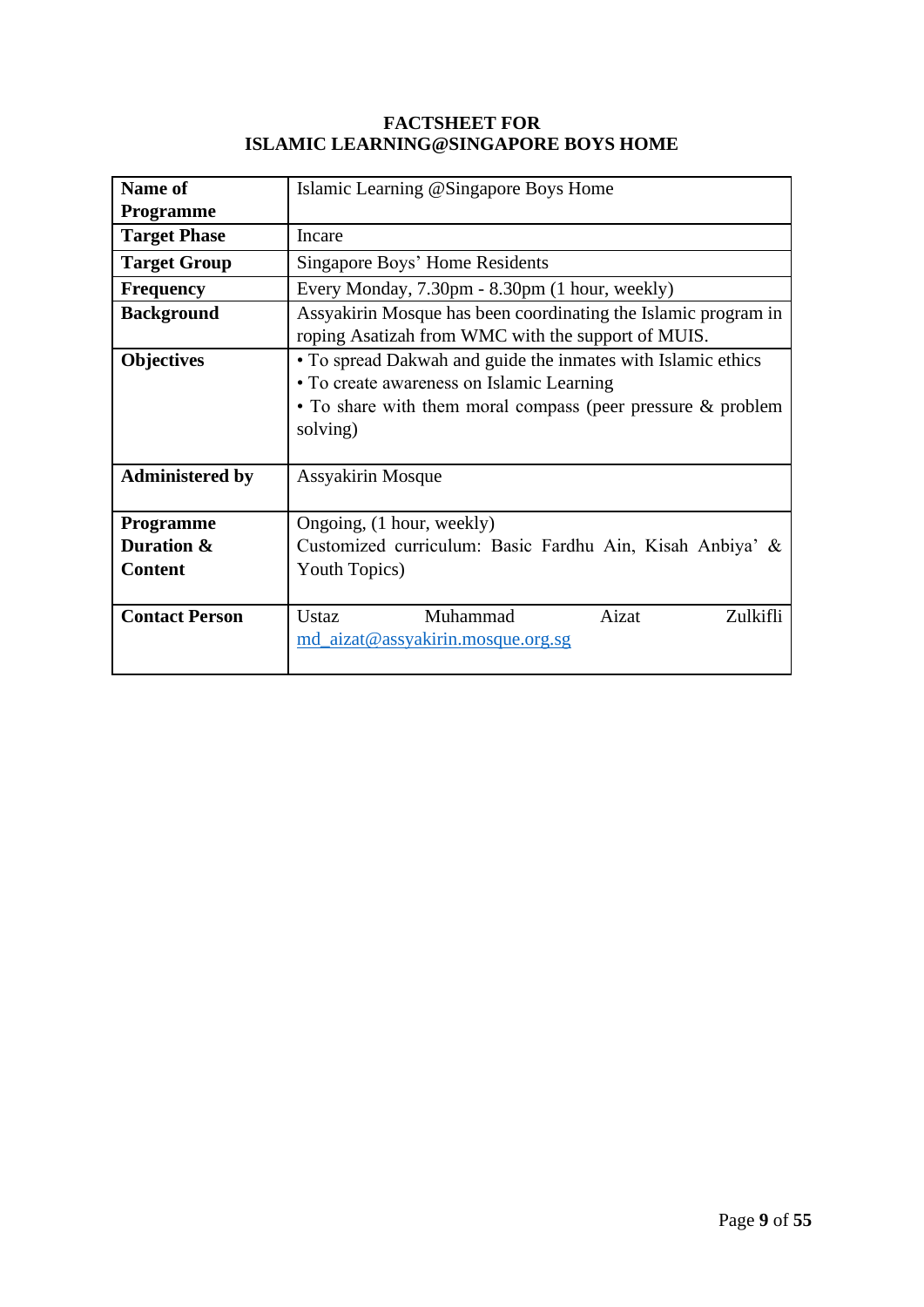#### **FACTSHEET FOR EN-NAEEM RELIGIOUS CLASS IN SINGAPORE GIRLS HOME**

| <b>Name of</b><br>Programme               | Religious Class in Singapore Girls Home                                                                                                                                                                                                                                                                                                                                                                                                                                                                                                                                                                                                                                                                    |
|-------------------------------------------|------------------------------------------------------------------------------------------------------------------------------------------------------------------------------------------------------------------------------------------------------------------------------------------------------------------------------------------------------------------------------------------------------------------------------------------------------------------------------------------------------------------------------------------------------------------------------------------------------------------------------------------------------------------------------------------------------------|
| <b>Target Phase</b>                       | Incare                                                                                                                                                                                                                                                                                                                                                                                                                                                                                                                                                                                                                                                                                                     |
| <b>Target Group</b>                       | Girls Age 13 to 21                                                                                                                                                                                                                                                                                                                                                                                                                                                                                                                                                                                                                                                                                         |
| <b>Frequency</b>                          | 3 sessions per week.<br>Monday night (2 classes)<br>Saturday afternoon (1 class)<br>Total 6 hours a week                                                                                                                                                                                                                                                                                                                                                                                                                                                                                                                                                                                                   |
| <b>Background</b>                         | Majority of these 'girls' are without basic Islam knowledge.<br>Ξ<br>Muis/Mosque interventions reinforce the commitment to<br>٠<br>facilitate this group in integrating into the society as a<br>resilient and responsible member of the Muslim community.<br>Mosque can bridge the gap and strengthen the ties between<br>п<br>these girls and the communities.<br>Mosques as a community network, encourage the girls to<br>п<br>continue their Islamic learning after they have been released.<br>En-Naeem mosque has been supporting the religious teaching<br>٠<br>to the girls since 2015.<br>They request to learn solat and reading the Al-Quran.<br>п<br>Few have attended the mosque alive.<br>П |
| <b>Objectives</b>                         | To guide the girls in reading the Al-Quran and know the story<br>п<br>of why it is revealed.<br>To spread rahmah and manifest it through our action<br>П<br>To guide them with the right moral compass                                                                                                                                                                                                                                                                                                                                                                                                                                                                                                     |
| <b>Administered by</b>                    | <b>Ustazah Nadirah Hussin</b><br>Programme Coordinator, FITRAH                                                                                                                                                                                                                                                                                                                                                                                                                                                                                                                                                                                                                                             |
| Programme<br>Duration &<br><b>Content</b> | Religious Session including Q&A (2hours per session)<br>п<br>Syallabus Used:<br>п<br>Fardhu Ain<br>O<br>Iqra'<br>O<br>Kids aLive<br>O<br>Asas-asas Fardhu ain<br>O                                                                                                                                                                                                                                                                                                                                                                                                                                                                                                                                         |
| <b>Contact Person</b>                     | Ustazah Siti Nadirah Hussin: nadirah@ennaeem.mosque.sg                                                                                                                                                                                                                                                                                                                                                                                                                                                                                                                                                                                                                                                     |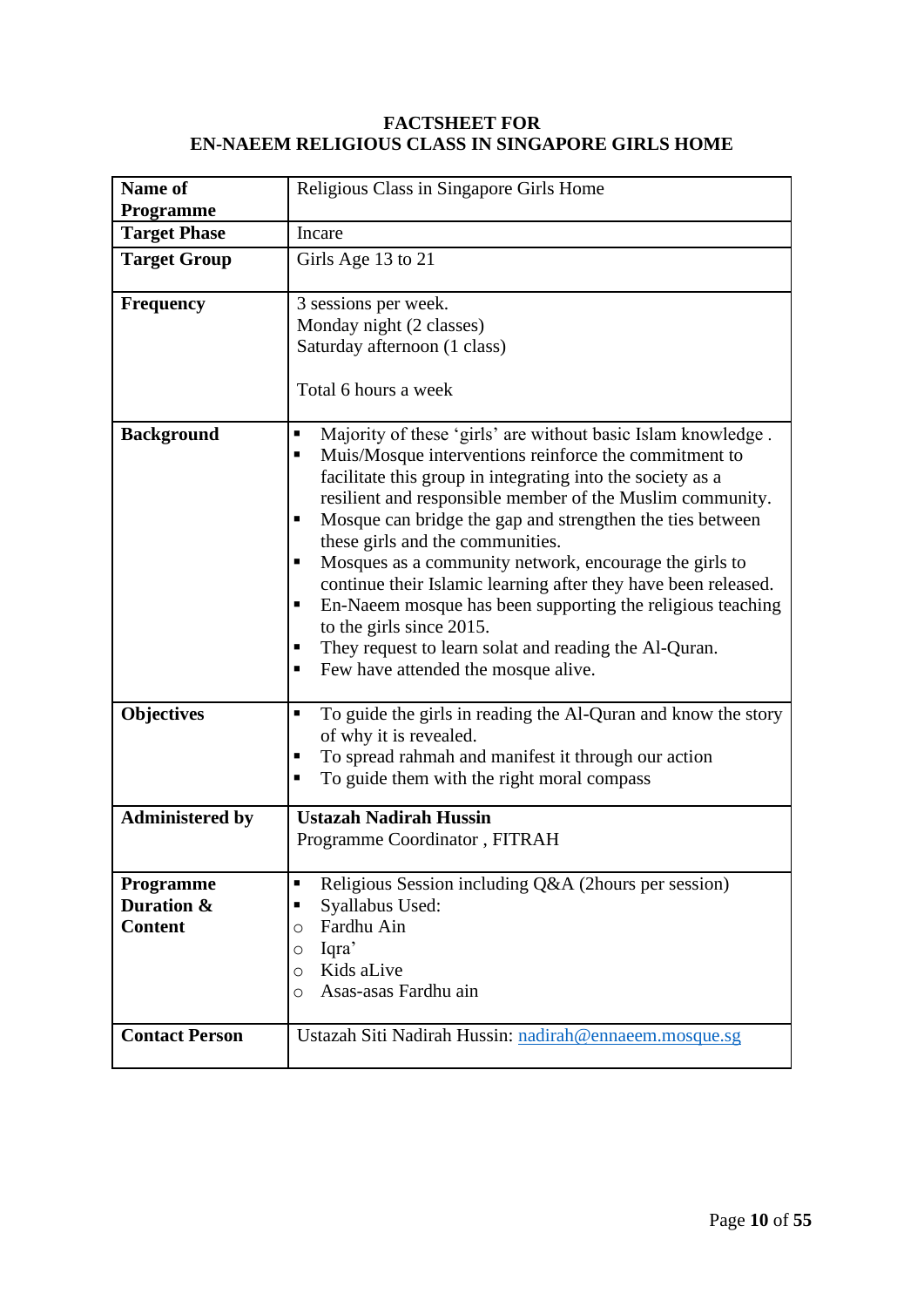#### **FACTSHEET FOR ASSYAFAAH MOSQUE SPIRITUAL UPLIFTMENT PROGRAMME**

| Name of                 | Spiritual Upliftment                                                                                                                                                                                                                                                                                                                                                                                                                                                                                                                     |
|-------------------------|------------------------------------------------------------------------------------------------------------------------------------------------------------------------------------------------------------------------------------------------------------------------------------------------------------------------------------------------------------------------------------------------------------------------------------------------------------------------------------------------------------------------------------------|
| Programme               |                                                                                                                                                                                                                                                                                                                                                                                                                                                                                                                                          |
| <b>Target Phase</b>     | Incare                                                                                                                                                                                                                                                                                                                                                                                                                                                                                                                                   |
| <b>Target Group</b>     | Residents aged 16 to 21 years old                                                                                                                                                                                                                                                                                                                                                                                                                                                                                                        |
| <b>Frequency</b>        | 1.5 hours weekly                                                                                                                                                                                                                                                                                                                                                                                                                                                                                                                         |
| <b>Background</b>       | The Spiritual Upliftment or religious classes started since 2014.<br>Our engagements with the residents started with religious classes,<br>outdoor activities like soccer & beach cleaning and community<br>work at Assyafaah eg. Porridge packing/ distribution during<br>Ramadan, Korban and Friday prayers.<br>The initial plan was to provide in care and aftercare engagements<br>but due to some limitations we managed to only provide in care<br>engagements.<br>During Heightened Alert (HA) period, sessions are moved online. |
| <b>Objectives</b>       | To provide spiritual guidance to the residents through<br>$\bullet$<br>religious programmes and activities.<br>To provide assistance, in care and aftercare<br>To enhance their skills and provide financial assistance<br>through mosque Social Development programmes                                                                                                                                                                                                                                                                  |
| <b>Administered by</b>  | Religious officers of Assyafaah Mosque                                                                                                                                                                                                                                                                                                                                                                                                                                                                                                   |
| Programme<br>Duration & | The programme will be ongoing, and the content as stated below.                                                                                                                                                                                                                                                                                                                                                                                                                                                                          |
| <b>Content</b>          | <b>Contents:</b>                                                                                                                                                                                                                                                                                                                                                                                                                                                                                                                         |
|                         | Fiqh (Islamic Jurispudence)                                                                                                                                                                                                                                                                                                                                                                                                                                                                                                              |
|                         | Quran<br>$\bullet$                                                                                                                                                                                                                                                                                                                                                                                                                                                                                                                       |
|                         | Aqidah (Belief)                                                                                                                                                                                                                                                                                                                                                                                                                                                                                                                          |
|                         | Adab (Ettiquettes/Moral)                                                                                                                                                                                                                                                                                                                                                                                                                                                                                                                 |
| <b>Contact Person</b>   | Ustaz Huzaifah: huzaifah@assyafaah.mosque.org.sg                                                                                                                                                                                                                                                                                                                                                                                                                                                                                         |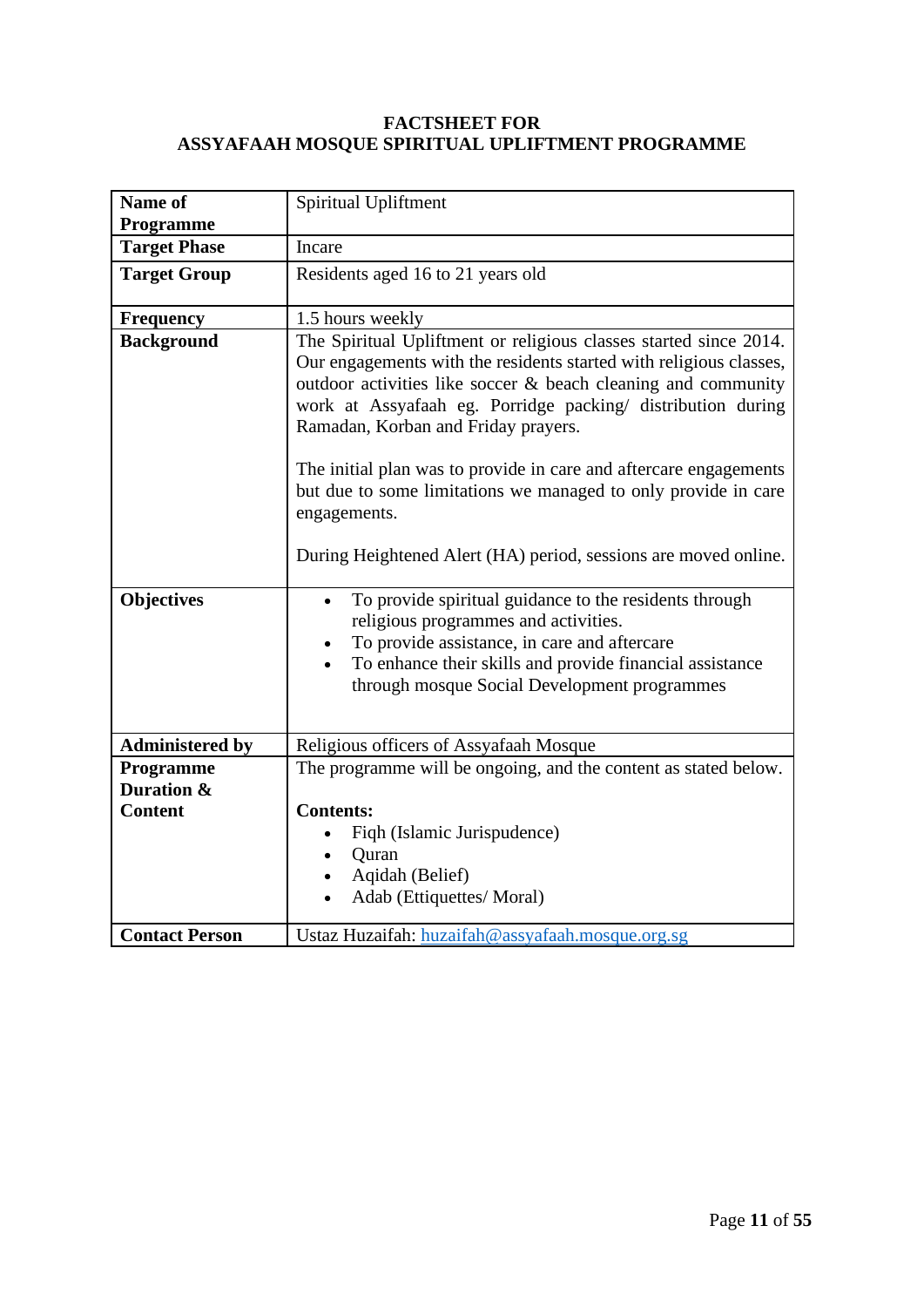#### **FACTSHEET FOR SYARIAH COURT MARRIAGE COUNSELLING PROGRAMME**

| Name of<br><b>Programme</b> | Marriage Counselling Programme (MCP)                                                                                                                                                                                                                                                                                                                                                                                                                                                                                                                                                                                               |
|-----------------------------|------------------------------------------------------------------------------------------------------------------------------------------------------------------------------------------------------------------------------------------------------------------------------------------------------------------------------------------------------------------------------------------------------------------------------------------------------------------------------------------------------------------------------------------------------------------------------------------------------------------------------------|
| <b>Target Phase</b>         | Incare/Family                                                                                                                                                                                                                                                                                                                                                                                                                                                                                                                                                                                                                      |
| <b>Target Group</b>         | Couples who are applying for divorce                                                                                                                                                                                                                                                                                                                                                                                                                                                                                                                                                                                               |
| <b>Frequency</b>            | Up to 3 counselling sessions (without minor children)<br>Up to 5 counselling sessions (with minor children)                                                                                                                                                                                                                                                                                                                                                                                                                                                                                                                        |
| <b>Background</b>           | SYC's flagship Marriage Counselling Programme (MCP) was<br>first introduced in 2004. In October 2018, MCP became<br>compulsory with the amendment of the Administration of the<br>Muslim Law Act (AMLA) to ensure that couples who plan to seek<br>a divorce must first attend counselling. Following the legislative<br>changes, MCP has been extended to cases with at least 1 party<br>who is incarcerated.                                                                                                                                                                                                                     |
|                             | The MCP aims to save marriages. If reconciliation is not possible,<br>the MCP counsellors will support the couples to work through<br>their divorce amicably. For those with minor children below 21<br>years old, the MCP counsellors will engage the couples to<br>consider their children's needs and well-being when making<br>decisions. They will be equipped with co-parenting skills to<br>reduce parental conflict, thus minimising the negative impact of<br>divorce on children. MCP also connects divorcing couples and<br>their children to national and community resources for additional<br>and continued support. |
|                             | As part of MCP, couples can seek clarification from a pool of<br>resource persons (Islamic religious teachers) on Muslim laws<br>concerning marriage and divorce. This enables them to make<br>informed decision.                                                                                                                                                                                                                                                                                                                                                                                                                  |
|                             | MCP partners Social Service Agencies to conduct MCP for about<br>3000 cases yearly. Apkim Resources currently conducts MCP for<br>cases with at least 1 party who is incarcerated. The Syariah Court<br>partners the Singapore Prison Service to provide training to<br>partners to prepare them for this role.                                                                                                                                                                                                                                                                                                                    |
|                             | The MCP sessions are conducted by the counsellors through face-<br>to-face sessions at Prisons. Inmates with dependent children will<br>undergo up to 5 MCP sessions while those without children will<br>undergo up to 3 MCP sessions.                                                                                                                                                                                                                                                                                                                                                                                            |
|                             | To facilitate holistic support for the inmates and their families,<br>Apkim Resouces will connect the inmates' families to Muis'<br>FITRAH Office, for further support after the MCP.                                                                                                                                                                                                                                                                                                                                                                                                                                              |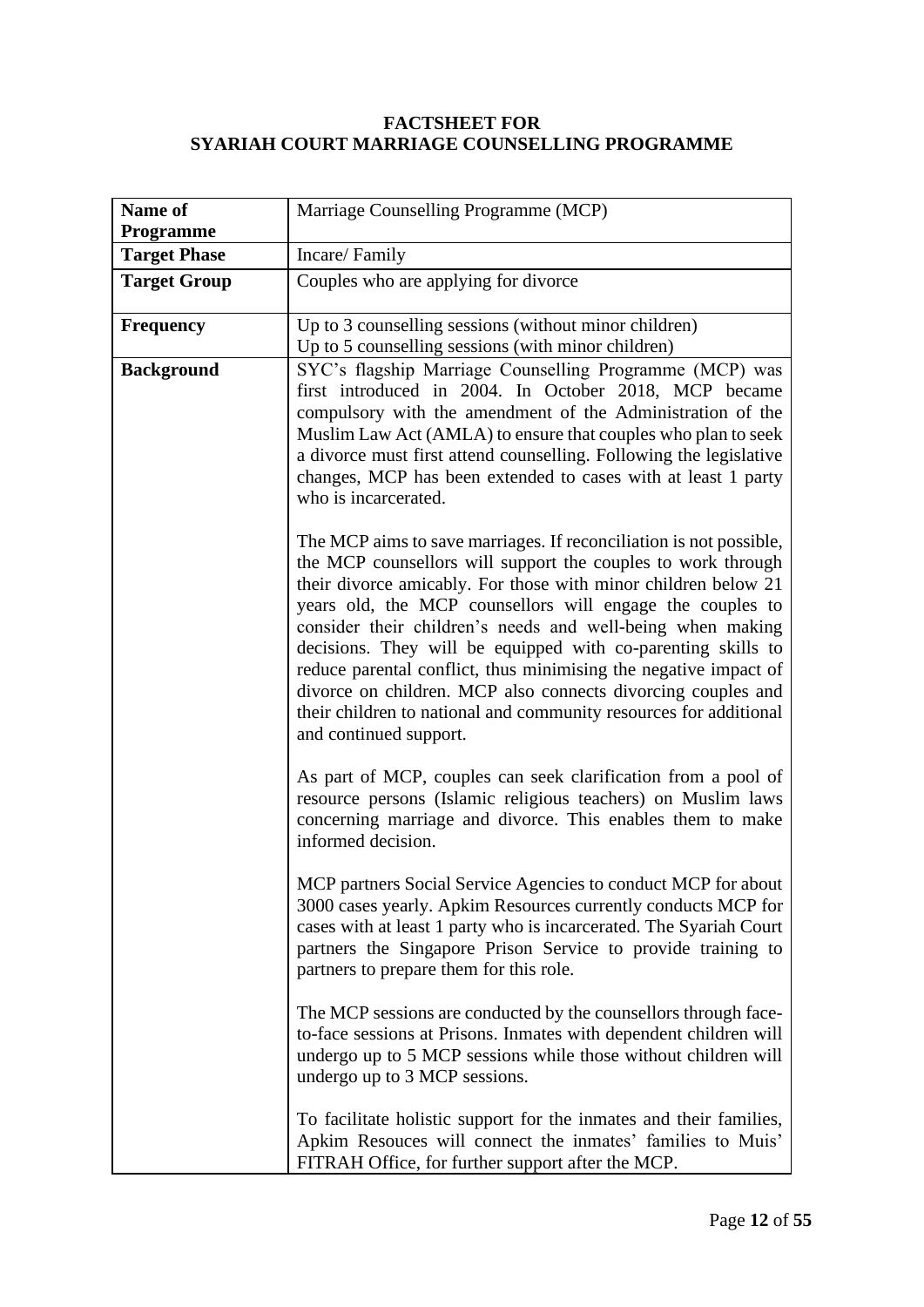|                        | Besides accompanying families and children during visits,<br>FITRAH's Community Befrienders provide emotional support<br>during these difficult times.                                                                     |
|------------------------|----------------------------------------------------------------------------------------------------------------------------------------------------------------------------------------------------------------------------|
|                        | Beyond outreach, these Befrienders conduct home visits to better<br>understand the needs of these families and offer the necessary<br>info-referral for them.                                                              |
|                        | A total of 50 families have been referred and benefitted under this<br>initiative.                                                                                                                                         |
| <b>Objectives</b>      | The MCP aims to save marriages. If reconciliation is not possible,<br>the MCP counsellors will support the couples to work through<br>their divorce amicably and refer families to national resources<br>where applicable. |
| <b>Administered by</b> | <b>Syariah Court</b>                                                                                                                                                                                                       |
| Programme              | 3 to 6 months of MCP                                                                                                                                                                                                       |
| Duration &             |                                                                                                                                                                                                                            |
| <b>Content</b>         |                                                                                                                                                                                                                            |
| <b>Contact Persons</b> | Ms Fatimah Zohrah:                                                                                                                                                                                                         |
|                        | Fatimah_Zohrah_AHEMED_GHANI@mccy.gov.sg                                                                                                                                                                                    |
|                        | Mr Mohd Khair:                                                                                                                                                                                                             |
|                        | Mohd Khair AB WAHAB@mccy.gov.sg                                                                                                                                                                                            |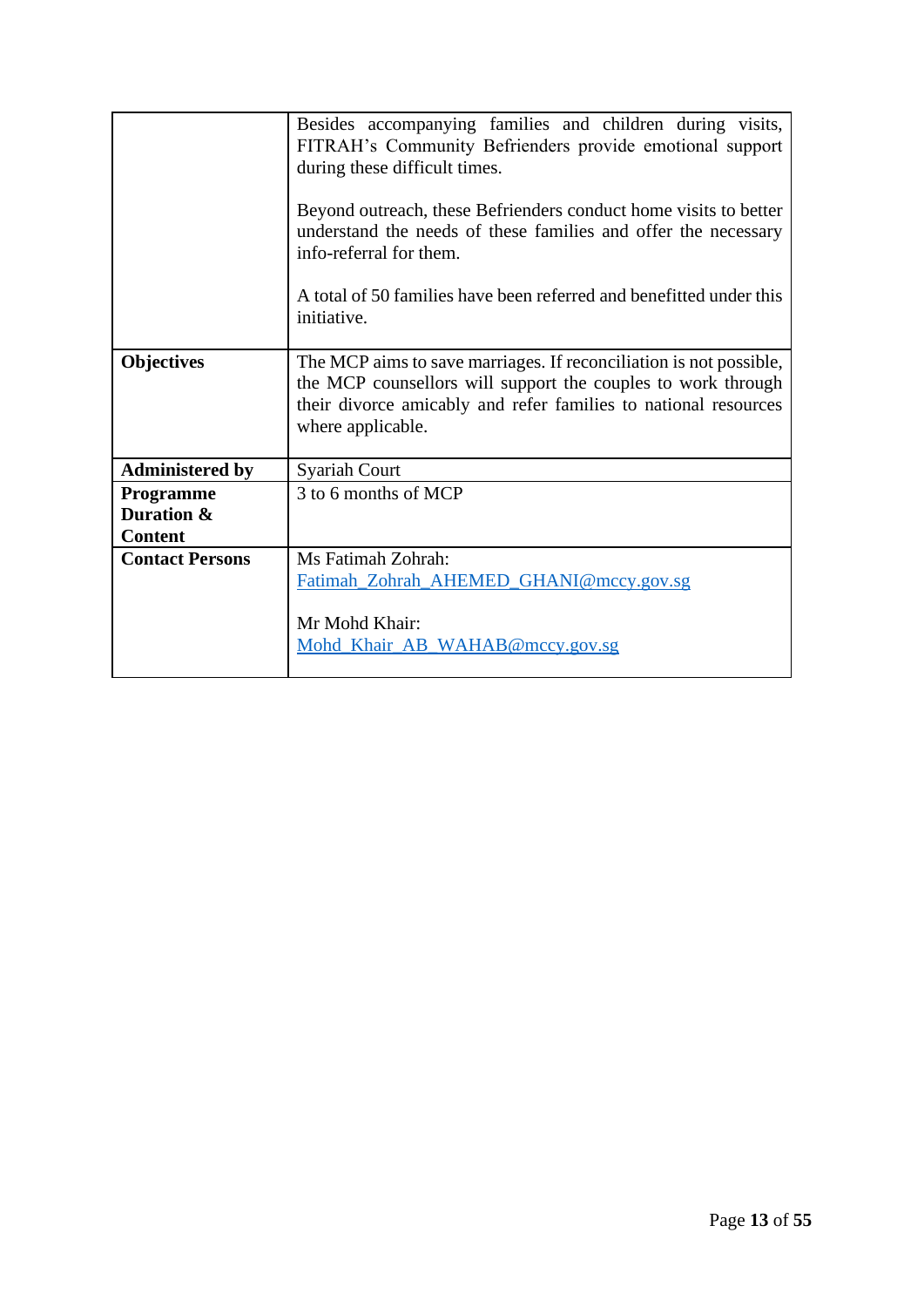#### **FACTSHEET FOR PERGAS INSAN MUKMIN**

| <b>Name of</b>         | Insan Mukmin                                                                                                                                                                                                                                                                                                                                                                                                                                                                                 |
|------------------------|----------------------------------------------------------------------------------------------------------------------------------------------------------------------------------------------------------------------------------------------------------------------------------------------------------------------------------------------------------------------------------------------------------------------------------------------------------------------------------------------|
| <b>Programme</b>       |                                                                                                                                                                                                                                                                                                                                                                                                                                                                                              |
| <b>Target Phase</b>    | Incare and Aftercare                                                                                                                                                                                                                                                                                                                                                                                                                                                                         |
| <b>Target Group</b>    | Muslim Inmates (Tail end of sentence)                                                                                                                                                                                                                                                                                                                                                                                                                                                        |
|                        | Age range: $25 - 50$ years' old                                                                                                                                                                                                                                                                                                                                                                                                                                                              |
|                        | Drug related offences                                                                                                                                                                                                                                                                                                                                                                                                                                                                        |
| <b>Frequency</b>       | Weekly                                                                                                                                                                                                                                                                                                                                                                                                                                                                                       |
| <b>Background</b>      | Insan Mukmin is a Pergas-led program curated specifically for the<br>Muslim inmates in Singapore. The population of Muslim inmates<br>in Singapore is relatively the highest when compared to inmates<br>with other religions. This curriculum is built upon a mixture of<br>spiritual, intellectual and counselling approach and content are<br>curated by Pergas officers.                                                                                                                 |
|                        | The first Insan Mukmin pilot program was launched on 2015.<br>Based on the feedbacks and studies collected from the pilot<br>program, further developments are added to the program in terms<br>of curriculum, method and structure of the whole program.<br>Insan Mukmin 2 <sup>nd</sup> Run started on 20 November 2020. The<br>curriculum comprises of 3 phases in which phase 1 and phase 2<br>consist of <i>in-care sessions</i> and phase 3 consists of <i>after-care</i><br>sessions. |
| <b>Objectives</b>      | To provide our Muslim Offenders the necessary skill sets of<br>1                                                                                                                                                                                                                                                                                                                                                                                                                             |
|                        | an Insan Mukmin.                                                                                                                                                                                                                                                                                                                                                                                                                                                                             |
|                        | To support their reintegration back into the family circle and<br>2                                                                                                                                                                                                                                                                                                                                                                                                                          |
|                        | community.<br>To decrease their addictiveness towards substance misuse and                                                                                                                                                                                                                                                                                                                                                                                                                   |
|                        | 3<br>immoral related activities with the new found knowledge.                                                                                                                                                                                                                                                                                                                                                                                                                                |
|                        |                                                                                                                                                                                                                                                                                                                                                                                                                                                                                              |
| <b>Administered by</b> | <b>PERGAS</b>                                                                                                                                                                                                                                                                                                                                                                                                                                                                                |
| Programme              | The 20 weeks Insan Mukmin programme can be broken down into                                                                                                                                                                                                                                                                                                                                                                                                                                  |
| Duration &             | three distinct phases:                                                                                                                                                                                                                                                                                                                                                                                                                                                                       |
| <b>Content</b>         | Muhasabah – Reckoning of Oneself: Conducted<br>I.                                                                                                                                                                                                                                                                                                                                                                                                                                            |
|                        | four months before the participant's CBP                                                                                                                                                                                                                                                                                                                                                                                                                                                     |
|                        | emplacement                                                                                                                                                                                                                                                                                                                                                                                                                                                                                  |
|                        | П.<br><b>Taubah &amp; Maghfirah – Repentance and</b>                                                                                                                                                                                                                                                                                                                                                                                                                                         |
|                        | Forgiveness: Conducted two months before the                                                                                                                                                                                                                                                                                                                                                                                                                                                 |
|                        | participant's CBP emplacement                                                                                                                                                                                                                                                                                                                                                                                                                                                                |
|                        | Ш.<br><b>Mujahadah al-Nafs – Spiritual Struggle Against</b>                                                                                                                                                                                                                                                                                                                                                                                                                                  |
|                        | <b>Oneself:</b> Conducted in the community at Masjid                                                                                                                                                                                                                                                                                                                                                                                                                                         |
|                        | Al-Istighfar in Pasir Ris.                                                                                                                                                                                                                                                                                                                                                                                                                                                                   |
|                        |                                                                                                                                                                                                                                                                                                                                                                                                                                                                                              |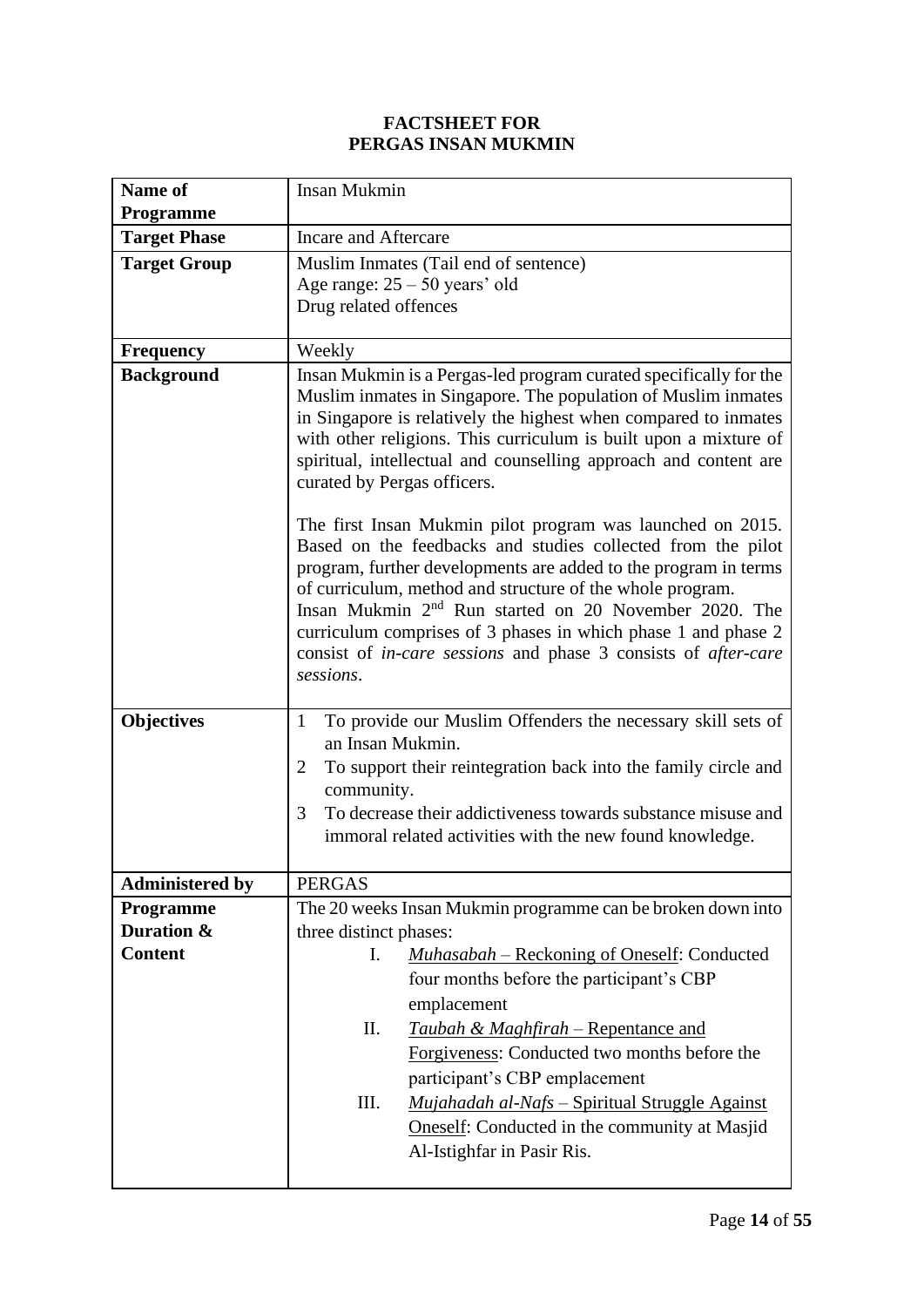|                       | Phase 1:                                                             |
|-----------------------|----------------------------------------------------------------------|
|                       | 1. Muhasabah                                                         |
|                       | 2. Iman                                                              |
|                       | 3. Islam                                                             |
|                       | 4. Ihsan                                                             |
|                       | 5. Solat                                                             |
|                       | 6. Doa                                                               |
|                       | Phase 2                                                              |
|                       | 1. Taubat                                                            |
|                       | 2. Istighfar                                                         |
|                       | 3. Al-Khawf Wa Al-Raja'                                              |
|                       | 4. Taqwa                                                             |
|                       | 5. Taqarrub                                                          |
|                       | 6. Amr Ma'ruf Nahy Munkar                                            |
|                       | 7. Ukhuwwah                                                          |
|                       | 8. Amanah                                                            |
|                       | Phase 3 (Aftercare):                                                 |
|                       | 1. Introduction to Phase 3                                           |
|                       | 2. Knowing our Rasulullah s.a.w via Qasidah Recital                  |
|                       | Session                                                              |
|                       | 3. Jenazah Management Course                                         |
|                       | 4. Islamic Month Talk                                                |
|                       | 5. Imam Bilal Readiness Course                                       |
|                       | 6. Graduation Ceremony                                               |
|                       | In the aftercare phase at Masjid Al-Istighfar, participants will be  |
|                       | assigned a befriender to initiate the first steps towards pro-social |
|                       | and positive support networks, and facilitating their participation  |
|                       | in the various social activities organised by mosques.               |
| <b>Contact Person</b> | Ustaz Izzam: izzam@pergas.org.sg                                     |
|                       |                                                                      |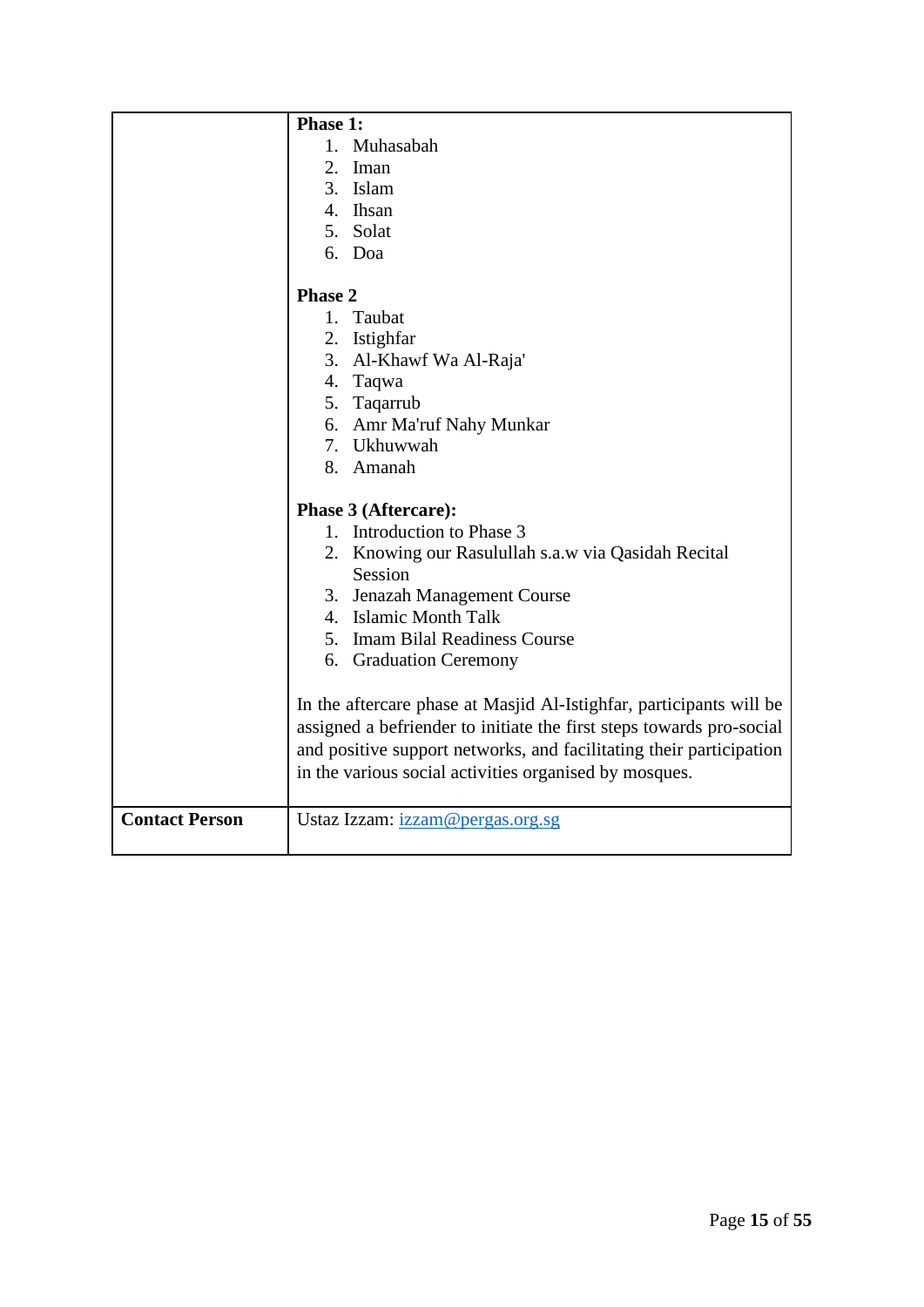#### **FACTSHEET FOR FITRAH PROGRAMMES**

| Name of<br><b>Programme</b>               | <b>FITRAH</b> Programmes                                                                                                                                                                                                                                                                                                                                                                                                                                                                                                                                   |
|-------------------------------------------|------------------------------------------------------------------------------------------------------------------------------------------------------------------------------------------------------------------------------------------------------------------------------------------------------------------------------------------------------------------------------------------------------------------------------------------------------------------------------------------------------------------------------------------------------------|
| <b>Target Phase</b>                       | Incare and Aftercare                                                                                                                                                                                                                                                                                                                                                                                                                                                                                                                                       |
| <b>Target Group</b>                       | Offenders, ex-offenders and their families                                                                                                                                                                                                                                                                                                                                                                                                                                                                                                                 |
| <b>Frequency</b>                          | Incare services : Weekly<br>$\bullet$<br>Aftercare services : Weekly to Monthly<br>$\bullet$                                                                                                                                                                                                                                                                                                                                                                                                                                                               |
| <b>Background</b><br><b>Objectives</b>    | FITRAH provides Incare services to offenders serving<br>$\bullet$<br>sentence in Prison. These are the Ritual Services and<br>Religious Counselling through curated curriculum<br>FITRAH provides Aftercare services to ex-offenders to<br>$\bullet$<br>facilitate the reintegration and rehabilitation of ex-offenders<br>into the community<br>FITRAH provides Befriending support to offenders'<br>$\bullet$<br>families (while incarcerated) and to ex-offenders.<br>Harness and connect beneficiaries to relevant community<br>$\bullet$<br>resources |
|                                           | Each component of the religious knowledge curriculum is<br>$\bullet$<br>curated with an aim at helping inmates make behavioural<br>changes<br>Aftercare referral services provide opportunities to progress<br>$\bullet$<br>Befriending as a form of pro-social support                                                                                                                                                                                                                                                                                    |
| <b>Administered by</b>                    | <b>FITRAH</b>                                                                                                                                                                                                                                                                                                                                                                                                                                                                                                                                              |
| Programme<br>Duration &<br><b>Content</b> | Incare services<br>Ritual – weekly Friday prayers khutbah and annual<br>$\circ$<br>Eid prayers khutbah<br>Religious counseling - weekly 2 hour sessions<br>Aftercare services<br>Befriending – up to six months (for families and ex-<br>O<br>offenders)                                                                                                                                                                                                                                                                                                   |
| <b>Contact Person</b>                     | Mr Mohamed Farik: Mohamed Farik OMAR@muis.gov.sg                                                                                                                                                                                                                                                                                                                                                                                                                                                                                                           |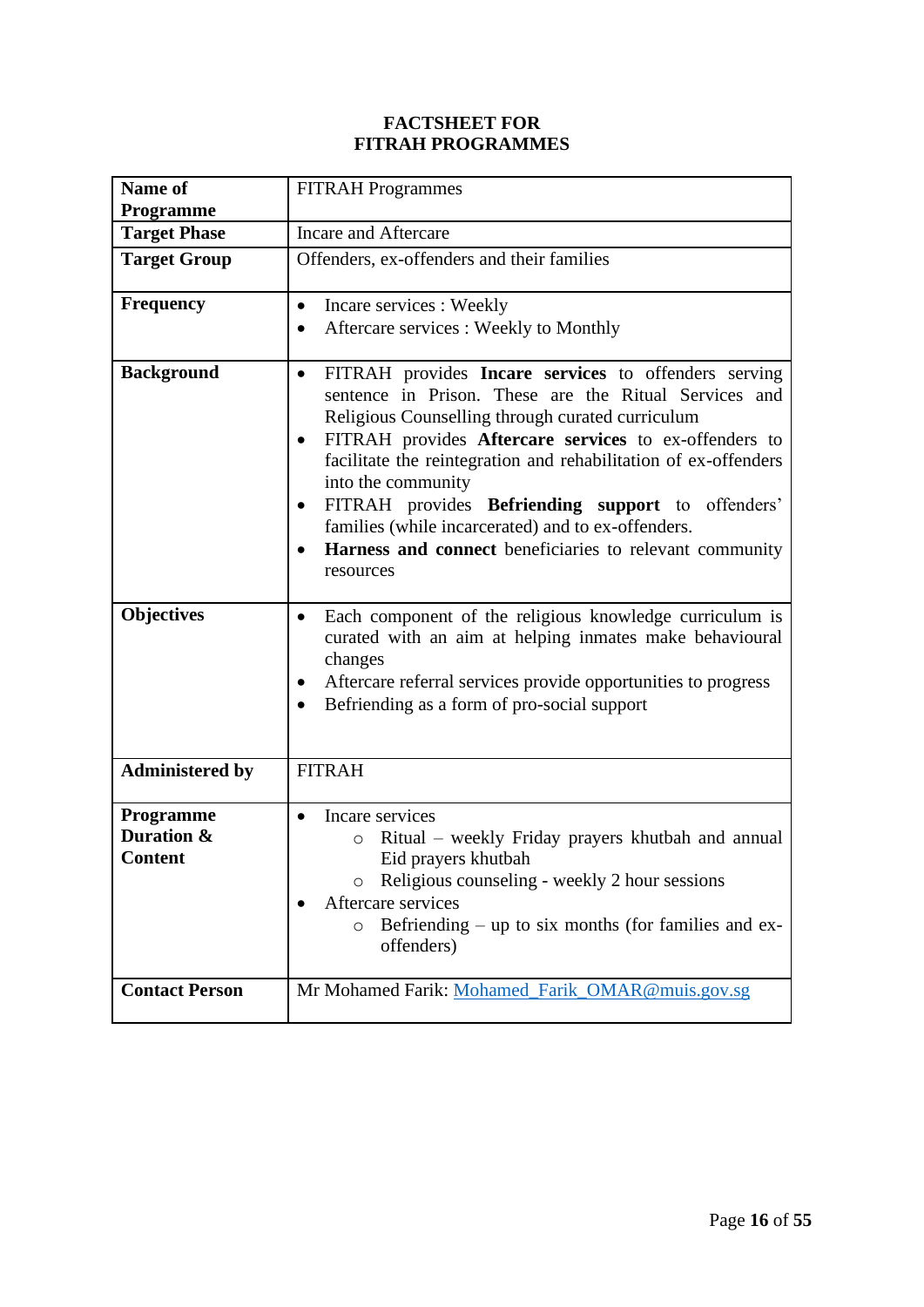#### **FACTSHEET FOR AMP DEVELOPMENT & REINTEGRATION PROGRAMME (DRP)**

| Name of<br><b>Programme</b>               | Development & Reintegration Programme (DRP)                                                                                                                                                                                                                                                                                                                                                                                  |
|-------------------------------------------|------------------------------------------------------------------------------------------------------------------------------------------------------------------------------------------------------------------------------------------------------------------------------------------------------------------------------------------------------------------------------------------------------------------------------|
| <b>Target Phase</b>                       | In-care / Aftercare / Family                                                                                                                                                                                                                                                                                                                                                                                                 |
| <b>Target Group</b>                       | Malay/Muslim male drug offenders and their families<br>• low risk – $1st$ and $2nd$ time offenders<br>• preferably married with school-going children                                                                                                                                                                                                                                                                        |
| <b>Frequency</b>                          | In-care $-5$ sessions of 3-hour workshops<br>Aftercare & Family – monthly engagements & on per need basis                                                                                                                                                                                                                                                                                                                    |
| <b>Background</b>                         | The DRP was developed in collaboration with Singapore Prison<br>Service (SPS) to provide interventions for Malay/Muslim inmates<br>in Drug Rehabilitation Centres and their families.<br>The programme was first piloted in March 2017 and was officially<br>launched on 17 November 2018.<br>AMP is one of the case management vendors contracted by SPS<br>to support ex-offenders' reintegration into society.            |
| <b>Objectives</b>                         | The DRP aim to provide continuity of care and supervision to<br>inmates throughout their time spent in prison and after they are<br>released. This is via<br>• case management and family assistance services to ensure<br>that their developmental needs are met<br>• breaking the cycle of drug abuse and underprivileged<br>environment<br>filling the gap in the provision of seamless in-care and<br>aftercare services |
| <b>Administered by</b>                    | Clients and their families are managed by a team of case officers<br>(ratio of 1:25) and supported by a team of specialists in education,<br>training and social services.                                                                                                                                                                                                                                                   |
| Programme<br>Duration &<br><b>Content</b> | In-care<br>• Average 4 to 9 months (depending on intake referral date)<br>Aftercare & Family<br>12 to 36 months depending on client's and family's need<br>$\bullet$<br>Create network of positive support<br>Financial assistance and management<br>$\bullet$<br>Economic empowerment i.e. employment and<br>skills<br>upgrading<br>Socio-educational development                                                           |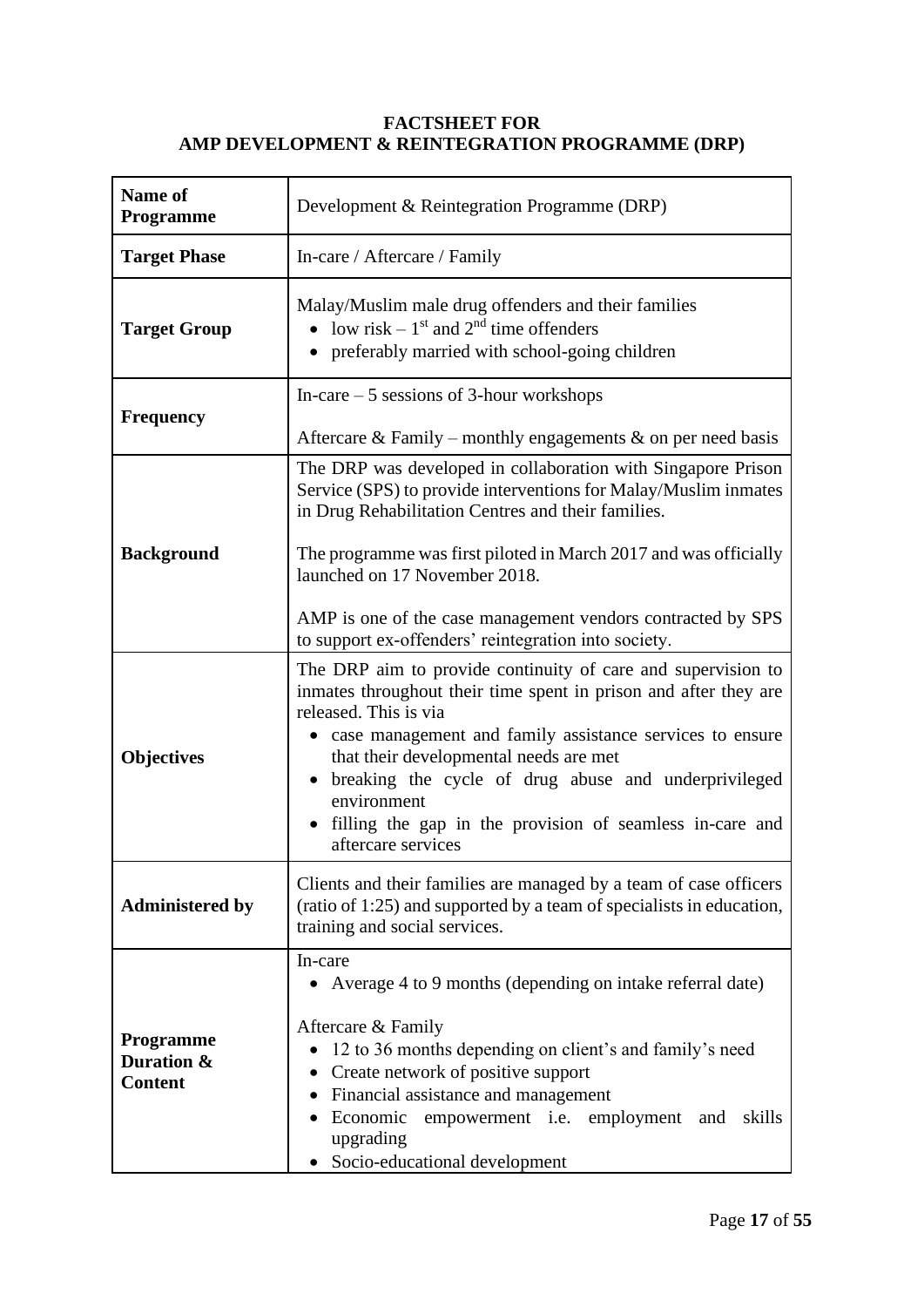|                       | • Referrals, counselling and other support |
|-----------------------|--------------------------------------------|
| <b>Contact Person</b> | Mdm Hameet Khanee: hameet@amp.org.sg       |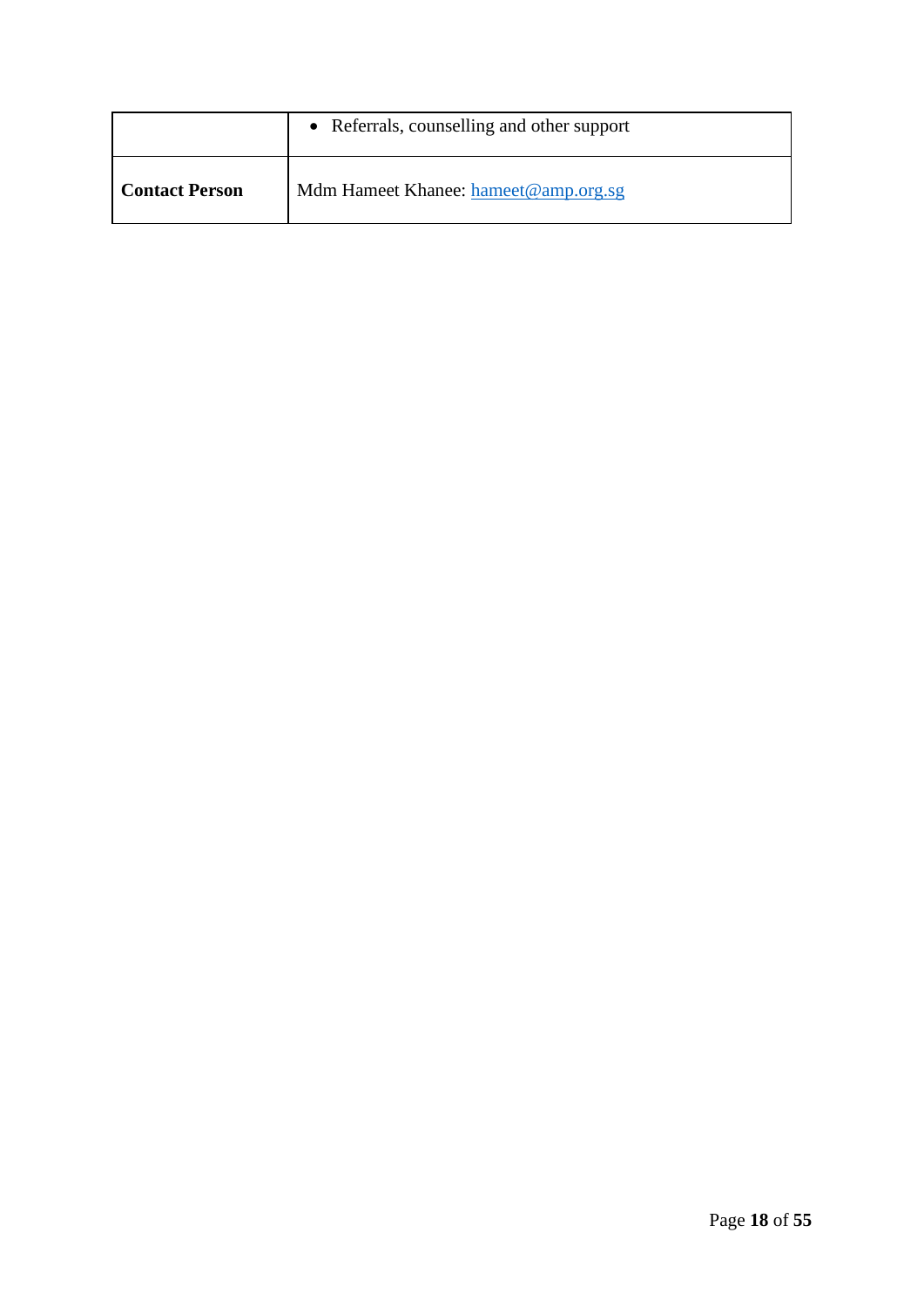#### **FACTSHEET FOR PERTAPIS HALFWAY HOUSE NEW SPICE UP**

| Name of                                   | New Spice Up (NSU)                                                                                                                                                                                                                                                                                                                                                                                                                                                                                                                                                                                       |
|-------------------------------------------|----------------------------------------------------------------------------------------------------------------------------------------------------------------------------------------------------------------------------------------------------------------------------------------------------------------------------------------------------------------------------------------------------------------------------------------------------------------------------------------------------------------------------------------------------------------------------------------------------------|
| <b>Programme</b>                          |                                                                                                                                                                                                                                                                                                                                                                                                                                                                                                                                                                                                          |
| <b>Target Phase</b>                       | Halfwaycare                                                                                                                                                                                                                                                                                                                                                                                                                                                                                                                                                                                              |
| <b>Target Group</b>                       | All mandated CBP client and Alumni client                                                                                                                                                                                                                                                                                                                                                                                                                                                                                                                                                                |
| <b>Frequency</b>                          | Weekly                                                                                                                                                                                                                                                                                                                                                                                                                                                                                                                                                                                                   |
| <b>Background</b>                         | New Spice Up Programme (NSU) is Pertapis HalfwayHouse (HWH)<br>signature programme which consists of a series of life skills,<br>developmental and family integration activities with the objective of<br>improving self-worth, rebuilding family bonds and to eventually<br>reintegrate into society s a positive and contributing citizen.<br>Pertapis Halfway House wishes to strives to be the model social<br>service provider for the community. The HWH wishes to expand<br>and improve its services and methods to better serve the residents in<br>their road to recovery from substance abuse. |
| <b>Objectives</b>                         | The Program will provide support to ex-offenders during<br>Community Based Programme (CBP) in halfway house and after the<br>incarceration of the ex-offenders in terms of socio-emotional and<br>family relationship goals.<br>Pertapis HWH partnering agencies to develop family support skills<br>for residents.<br>Organizing family reintegration platforms for residents, The<br>Development sessions are once a month. The programme is oriented<br>towards personal development through building self-esteem and<br>renewing identity                                                            |
| <b>Administered by</b>                    | Pertapis HWH Management, Program, Case Management and<br><b>Movers Department</b>                                                                                                                                                                                                                                                                                                                                                                                                                                                                                                                        |
| Programme<br>Duration &<br><b>Content</b> | 90% of induction resident to undergo primary NSU<br>80% of treatment phase to complete the intermediate<br>and<br>collaborative NSU                                                                                                                                                                                                                                                                                                                                                                                                                                                                      |
| <b>Contact Person</b>                     | Mr Muhd Sufian Mohd Salim: msufian@pertapis.org.sg                                                                                                                                                                                                                                                                                                                                                                                                                                                                                                                                                       |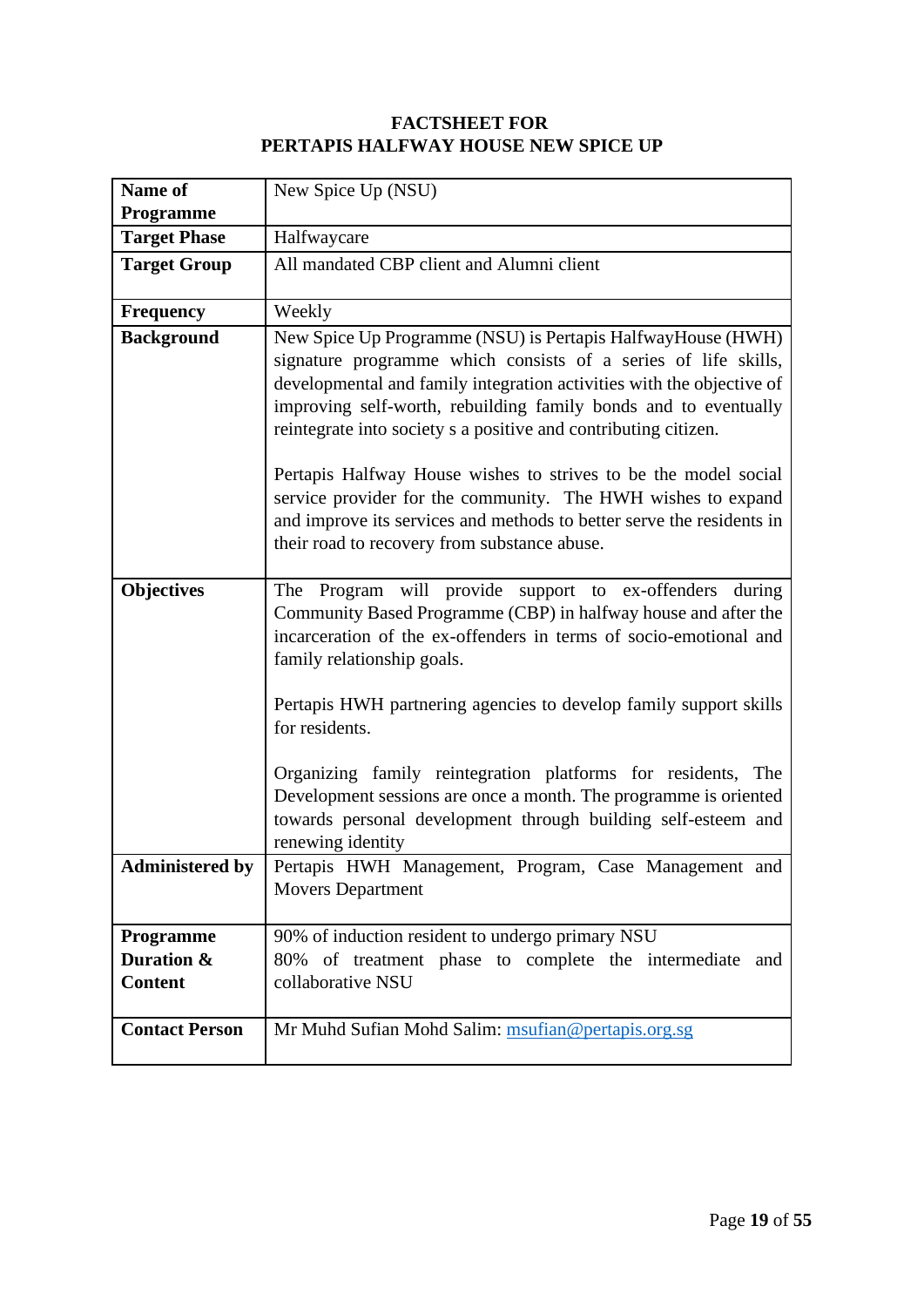#### **FACTSHEET FOR PBMUKS #PARADIGMA**

| Name of                | #PARADIGMA                                                                                                                                                                                                                                                                                                                                                                                                                                                                        |
|------------------------|-----------------------------------------------------------------------------------------------------------------------------------------------------------------------------------------------------------------------------------------------------------------------------------------------------------------------------------------------------------------------------------------------------------------------------------------------------------------------------------|
| Programme              |                                                                                                                                                                                                                                                                                                                                                                                                                                                                                   |
| <b>Target Phase</b>    | Halfwaycare                                                                                                                                                                                                                                                                                                                                                                                                                                                                       |
| <b>Target Group</b>    | Youths-at-risk (13-21 years old) at Community Rehabilitation<br>Centre (CRC)                                                                                                                                                                                                                                                                                                                                                                                                      |
| <b>Frequency</b>       | Once a week.                                                                                                                                                                                                                                                                                                                                                                                                                                                                      |
| <b>Background</b>      | #PARADIGMA is a student-led initiative by PBMUKS where we<br>aim to empower youths-at-risk to become active members of the<br>society as well as reach their full potential with the help of ex-<br>offenders who serve as mentors to the youths. In addition, we strive<br>to bring about a sustainable paradigm shift towards a more inclusive<br>society for reintegration as well as challenge the present stereotypes<br>and stigma towards youths-at-risk and ex-offenders. |
| <b>Objectives</b>      | 1. Provide a platform for all to interact, learn from each other<br>and give back to the community<br>2. Eliminate stereotypes towards youths-at-risk and ex-<br>offenders<br>3. Encourage ex-offenders to continue playing an active and<br>positive role in the community                                                                                                                                                                                                       |
| <b>Administered by</b> | Community Outreach Secretariat of Persatuan Bahasa Melayu<br>Universiti Kebangsaan Singapura (PBMUKS)                                                                                                                                                                                                                                                                                                                                                                             |
| <b>Contact Person</b>  | Ms Siti Farhana: pendekatanmasyarakatpbmuks@gmail.com                                                                                                                                                                                                                                                                                                                                                                                                                             |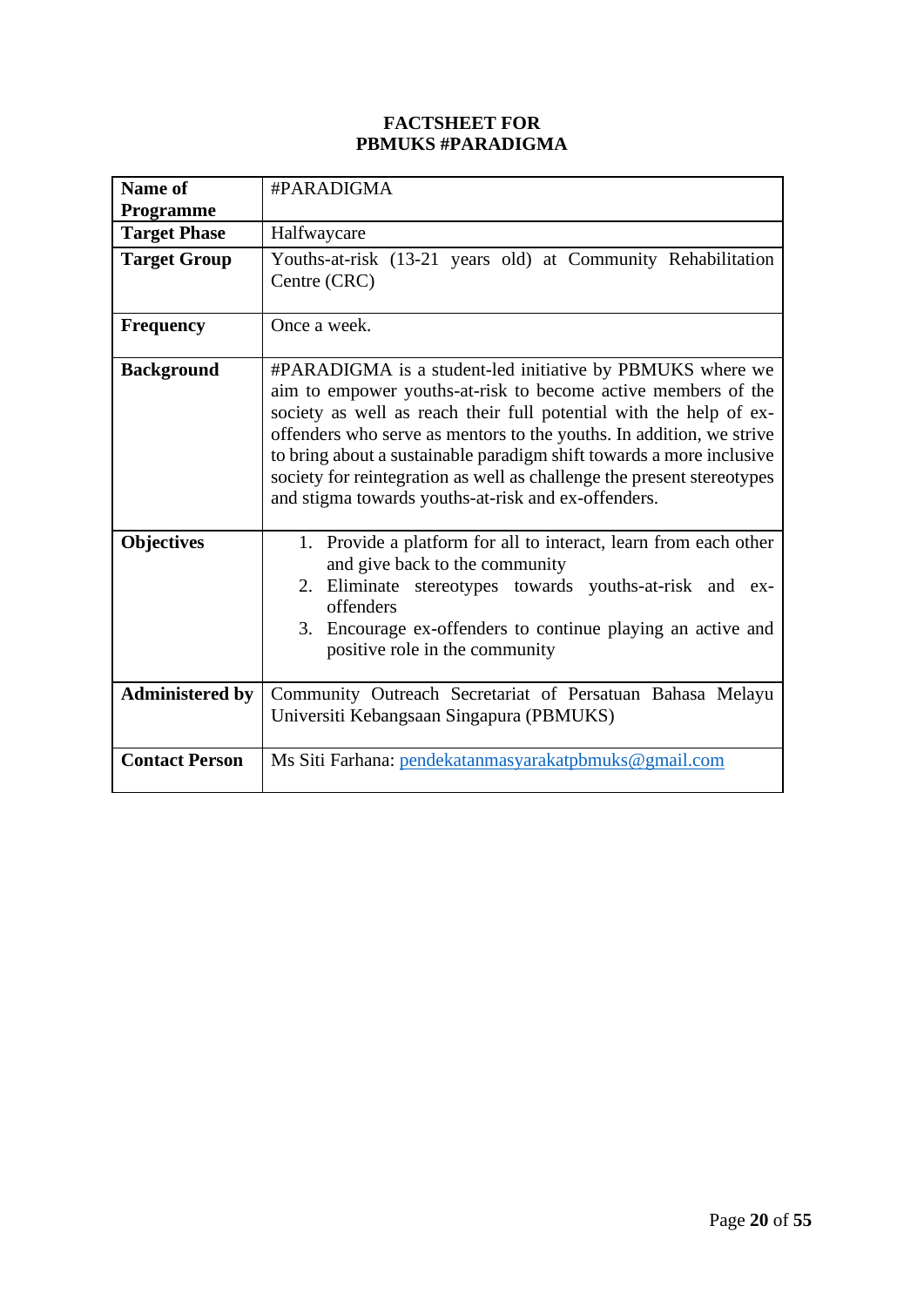#### **FACTSHEET FOR PERTAPIS HALFWAY HOUSE BOLSTERING FAMILY & FRIENDSHIP**

| Name of                                   | Bolstering Family & Friendship (BFF)                                                                                                                                                                                                                                           |  |  |  |
|-------------------------------------------|--------------------------------------------------------------------------------------------------------------------------------------------------------------------------------------------------------------------------------------------------------------------------------|--|--|--|
| <b>Programme</b>                          |                                                                                                                                                                                                                                                                                |  |  |  |
| <b>Target Phase</b>                       | Halfwaycare/ Aftercare and Family                                                                                                                                                                                                                                              |  |  |  |
| <b>Target Group</b>                       | Mandated resident                                                                                                                                                                                                                                                              |  |  |  |
| <b>Frequency</b>                          | First Family Visit to Halfway House which is the first Saturday                                                                                                                                                                                                                |  |  |  |
| <b>Background</b>                         | Bolstering Family and Friendship programme funded by Yellow<br>Ribbon Fund, Pertapis HWH is progressing to engage in various<br>activities to reach the objective set.<br>A Family Workshop and Children Art & Minding activities<br>Corner will be set up during the program. |  |  |  |
| <b>Objectives</b>                         | The Program will provide support to ex-offenders during<br>Community Based Programme in Halfway House and after the<br>incarceration of the ex-offenders in terms of socio-emotional and<br>family relationship goals.                                                         |  |  |  |
| <b>Administered by</b>                    | Program and Case Management Staff                                                                                                                                                                                                                                              |  |  |  |
| Programme<br>Duration &<br><b>Content</b> | 1 day programme                                                                                                                                                                                                                                                                |  |  |  |
| <b>Contact Person</b>                     | Mr Muhd Sufian Mohd Salim: msufian@pertapis.org.sg                                                                                                                                                                                                                             |  |  |  |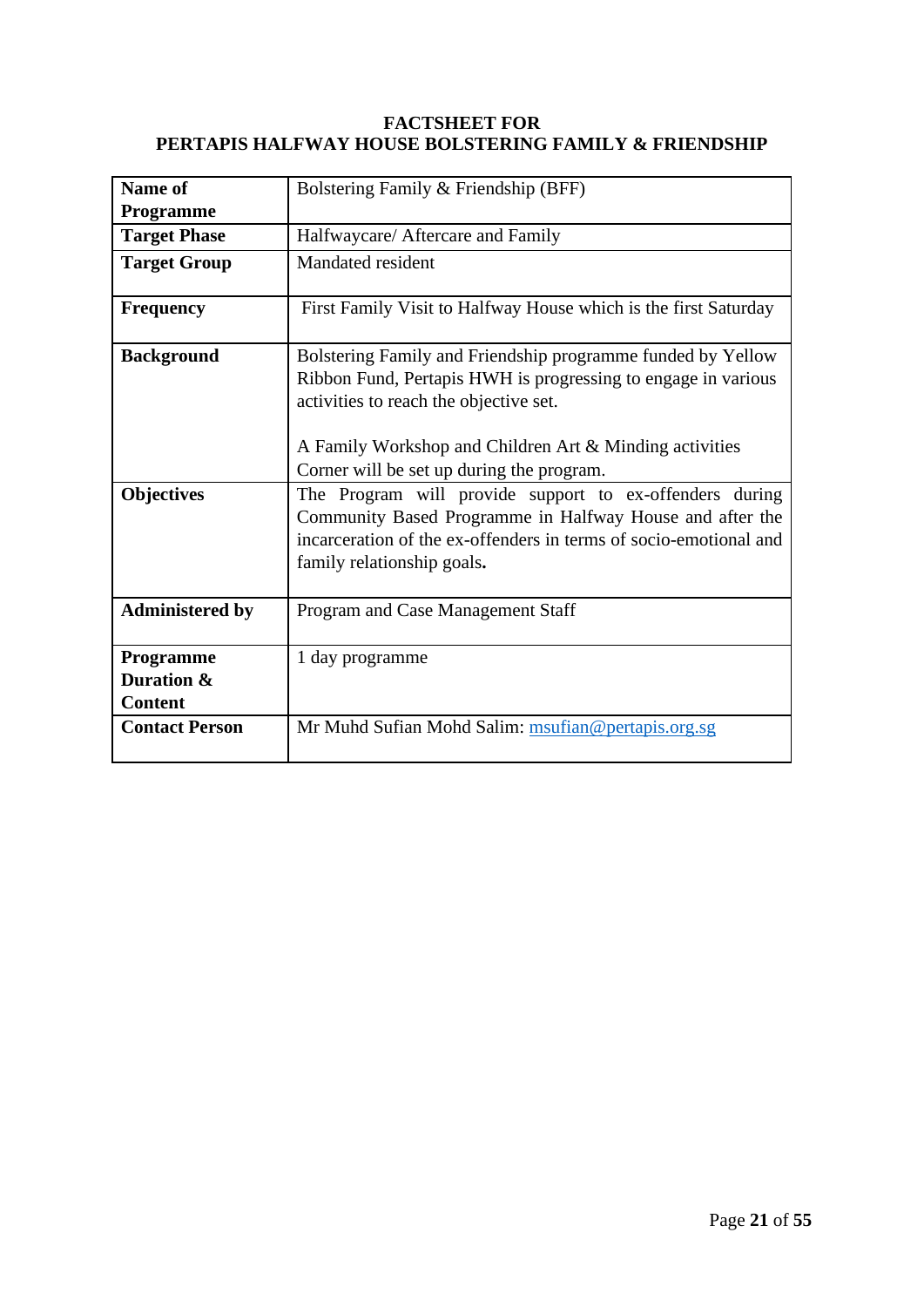#### **FACTSHEET FOR JAMIYAH HALFWAY HOUSE ART THERAPY**

| Name of                                   | Art Therapy                                                                                                                                         |  |  |  |
|-------------------------------------------|-----------------------------------------------------------------------------------------------------------------------------------------------------|--|--|--|
| Programme<br><b>Target Phase</b>          | Halfwaycare/Aftercare                                                                                                                               |  |  |  |
| <b>Target Group</b>                       | All residents (Phase $2 \& 3$ )<br>$\bullet$<br>IslahCARE Alumni (Future)                                                                           |  |  |  |
| <b>Frequency</b>                          | Once a week<br>3 hours per session                                                                                                                  |  |  |  |
| <b>Background</b>                         | MOS Faishal launched IslahCARE Mural Project on<br>$\bullet$<br>17/9/2020<br>Conducted by in-house trainer<br>Very positive response from residents |  |  |  |
| <b>Objectives</b>                         | Explore alternative rehabilitation process<br>$\bullet$<br>Inculcate emotional & psychological expression through Art<br>٠                          |  |  |  |
| <b>Administered by</b>                    | Jamiyah Halfway House (Darul Islah)                                                                                                                 |  |  |  |
| Programme<br>Duration &<br><b>Content</b> | Classroom<br>$\bullet$<br>Outdoor (Mural, canvas etc)<br>Sharing their expression of their artwork<br>$\bullet$                                     |  |  |  |
| <b>Contact Person</b>                     | Mr Mohammad Faizal: faizal_abas@jamiyah.org.sg                                                                                                      |  |  |  |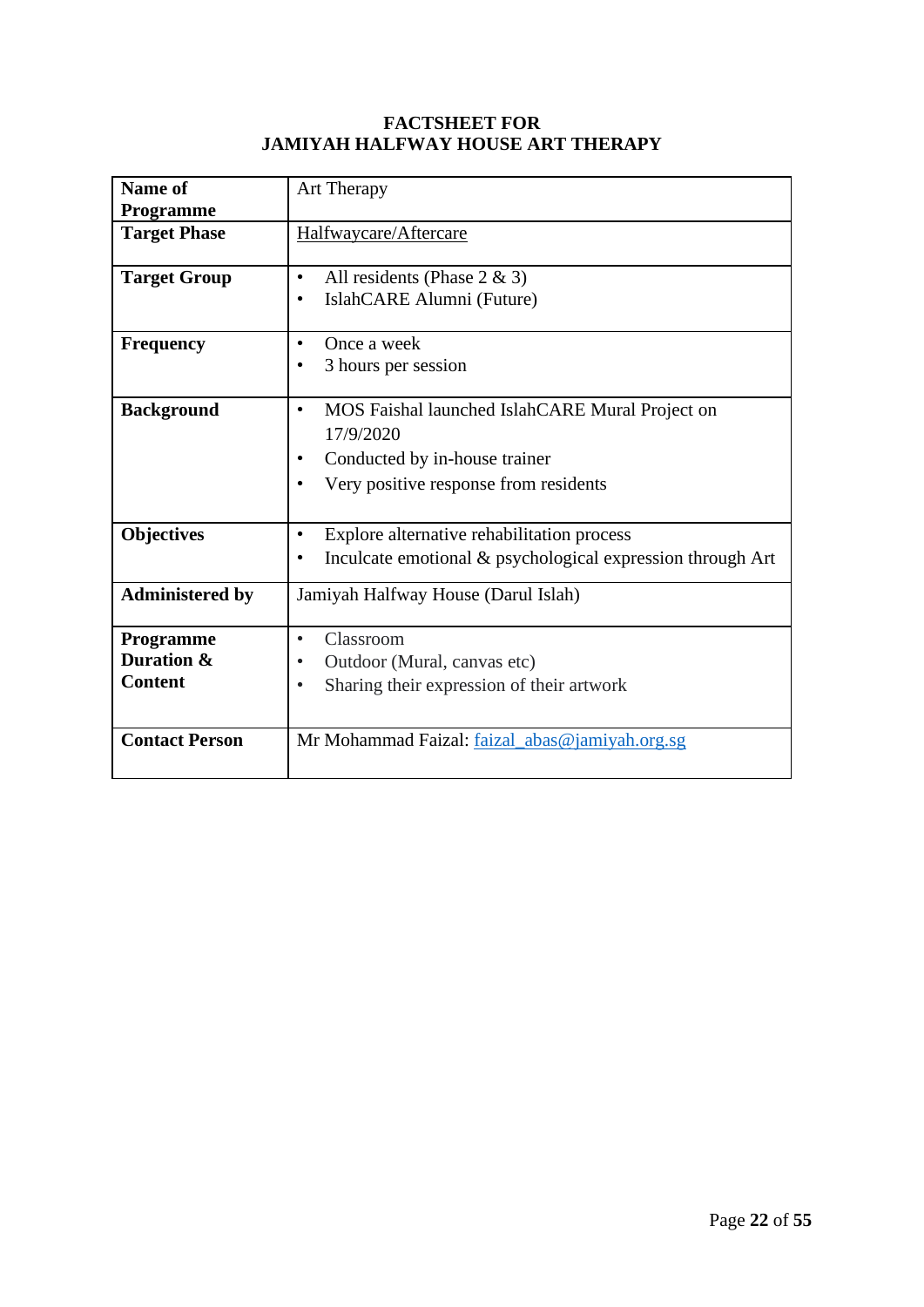#### **FACTSHEET FOR JAMIYAH HALFWAY HOUSE FATHER'S SUPPORT GROUP**

| Name of<br>Programme         | Father's Support Group                                                                                                                |  |  |  |  |
|------------------------------|---------------------------------------------------------------------------------------------------------------------------------------|--|--|--|--|
| <b>Target Phase</b>          | Halfwaycare/Aftercare                                                                                                                 |  |  |  |  |
| <b>Target Group</b>          | Fathers & Divorcees                                                                                                                   |  |  |  |  |
| <b>Frequency</b>             | Once a week                                                                                                                           |  |  |  |  |
| <b>Background</b>            | Collaboration with Centre For Fathering (CFF)<br>Learn Fathering & Parenting skills                                                   |  |  |  |  |
| <b>Objectives</b>            | Become positive & role model fathers<br>$\bullet$<br>Improve their strained relationship<br>Save their marriage & family<br>$\bullet$ |  |  |  |  |
| <b>Administered by</b>       | Jamiyah Halfway House (Darul Islah)                                                                                                   |  |  |  |  |
| Programme                    | Duration : Monthly Intake, 5 hours session.                                                                                           |  |  |  |  |
| Duration &<br><b>Content</b> | A 5-hour workshop for fathers with children up to 12 years old.                                                                       |  |  |  |  |
|                              | The Power of the Father                                                                                                               |  |  |  |  |
|                              | The Heart of the Father                                                                                                               |  |  |  |  |
|                              | The Fathering Profile                                                                                                                 |  |  |  |  |
|                              | The 4 Core Functions of an Effective Father (Involvement,<br>Consistency, Awareness and Nurturance)                                   |  |  |  |  |
|                              | 5-hour instructional, inspiring, and interactive workshop.                                                                            |  |  |  |  |
| <b>Contact Person</b>        | Mr Mohammad Faizal: faizal_abas@jamiyah.org.sg                                                                                        |  |  |  |  |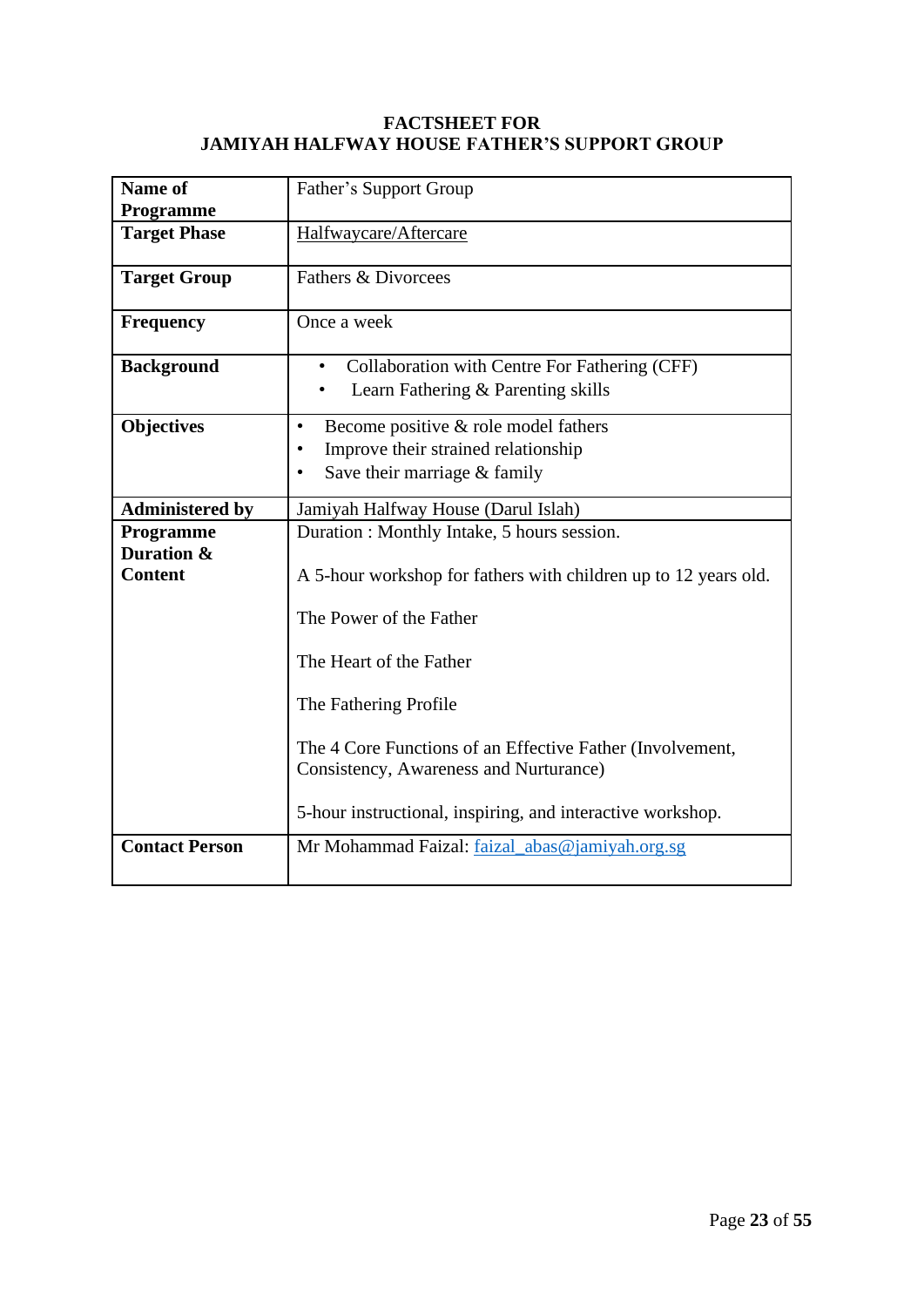#### **FACTSHEET FOR JAMIYAH HALFWAY HOUSE FAMILY EXCELLENCE CIRCLE**

| Name of<br>Programme                      | <b>Family Excellence Circle</b>                                                                              |  |  |  |
|-------------------------------------------|--------------------------------------------------------------------------------------------------------------|--|--|--|
| <b>Target Phase</b>                       | Halfwaycare/Aftercare/Family                                                                                 |  |  |  |
| <b>Target Group</b>                       | Residents & family members<br>$\bullet$<br>$50 - 80$ participants<br>$\bullet$                               |  |  |  |
| <b>Frequency</b>                          | 6 months program<br>$\bullet$<br>Once a month (One Sunday per month)<br>5 hours per session                  |  |  |  |
| <b>Background</b>                         | Collaboration with Mendaki since 2019<br>$\bullet$                                                           |  |  |  |
| <b>Objectives</b>                         | Improve family relationship<br>$\bullet$<br>Stronger family support for the residents' recovery process<br>٠ |  |  |  |
| <b>Administered by</b>                    | Jamiyah Halfway House (Darul Islah)                                                                          |  |  |  |
| Programme<br>Duration &<br><b>Content</b> | 6 family workshops<br>$\bullet$<br>4 learning journeys<br>2 support group sessions<br>٠                      |  |  |  |
| <b>Contact Person</b>                     | Mr Mohammad Faizal: faizal_abas@jamiyah.org.sg                                                               |  |  |  |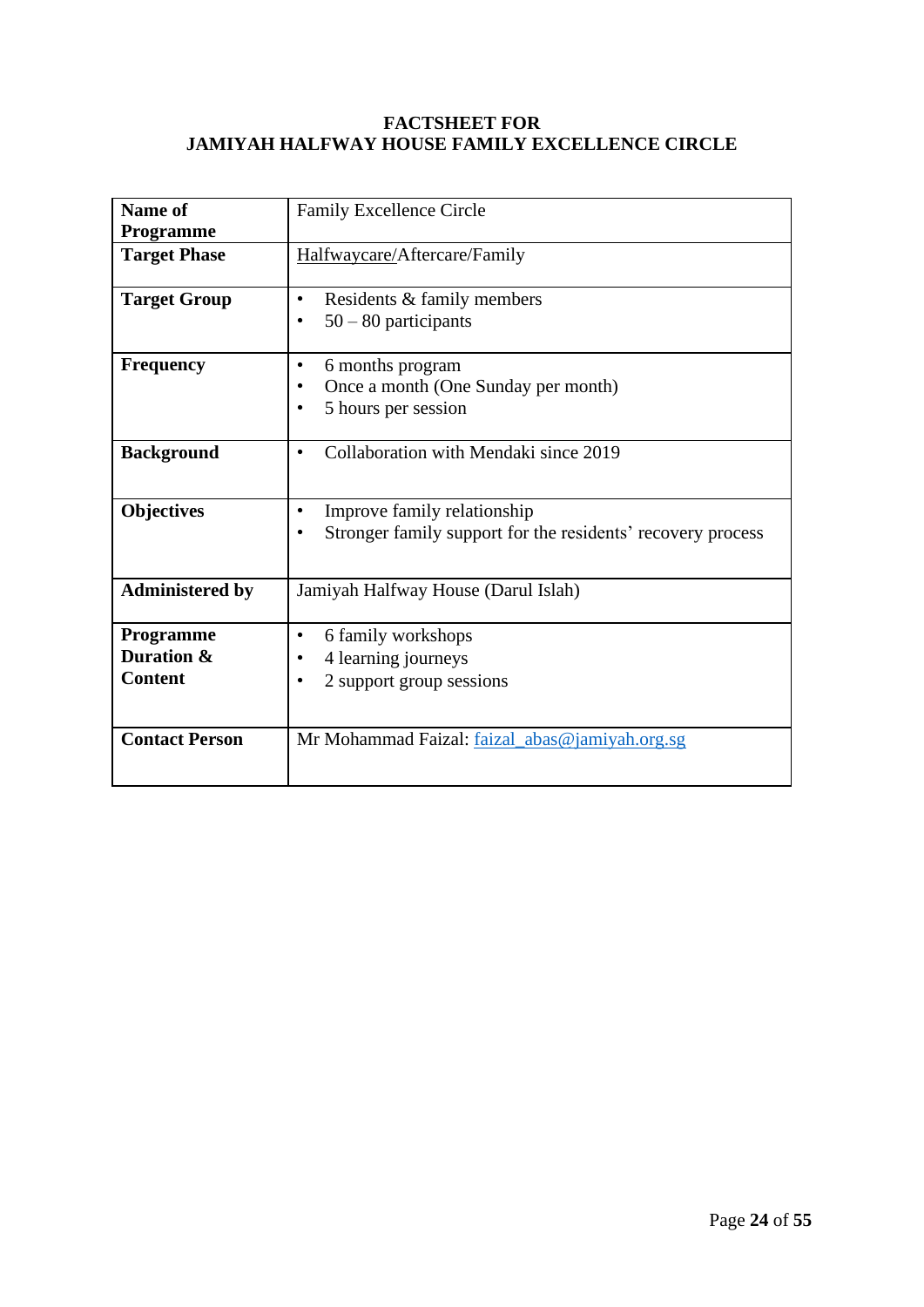#### **FACTSHEET FOR JAMIYAH HALFWAY HOUSE MENTARI**

| Name of                 | <b>MENTARI</b>                                                                                                                  |  |  |  |  |
|-------------------------|---------------------------------------------------------------------------------------------------------------------------------|--|--|--|--|
| <b>Programme</b>        | A Character Development Programme                                                                                               |  |  |  |  |
|                         |                                                                                                                                 |  |  |  |  |
| <b>Target Phase</b>     | Halfwaycare/Aftercare                                                                                                           |  |  |  |  |
| <b>Target Group</b>     | New admission residents (1-2 months)<br>$\bullet$                                                                               |  |  |  |  |
|                         | 20 residents per cohort<br>$\bullet$                                                                                            |  |  |  |  |
| <b>Frequency</b>        | Modular<br>٠                                                                                                                    |  |  |  |  |
|                         | 8 sessions (2 hrs per session)                                                                                                  |  |  |  |  |
|                         | Once a week (weekday or weekend)                                                                                                |  |  |  |  |
|                         | An Outdoor Component: This is to bring learning from                                                                            |  |  |  |  |
|                         | classroom-type of environment to the outdoors, and will make                                                                    |  |  |  |  |
|                         | learning and its application more attractive and relevant<br>Invited Guest Speakers: This is to bring realities of the world    |  |  |  |  |
|                         | into the programme. Invited speakers would help to inspire                                                                      |  |  |  |  |
|                         | confidence among participants.                                                                                                  |  |  |  |  |
|                         |                                                                                                                                 |  |  |  |  |
| <b>Background</b>       | Mentari means a new beginning and a new life story.                                                                             |  |  |  |  |
|                         | Participants transit into a new life after going through the less                                                               |  |  |  |  |
|                         | than desirable episode of their lives.                                                                                          |  |  |  |  |
|                         |                                                                                                                                 |  |  |  |  |
|                         | Mentari participants would be able to reflect, unlearn and<br>relearn key areas of their lives, stemming from their involvement |  |  |  |  |
|                         | in undesirable activities.                                                                                                      |  |  |  |  |
|                         |                                                                                                                                 |  |  |  |  |
| <b>Objectives</b>       | Reflect, Unlearn & Relearn positive lifestyle & attitude<br>٠                                                                   |  |  |  |  |
|                         | Adopt positive mindset to complete the halfway house                                                                            |  |  |  |  |
|                         | program                                                                                                                         |  |  |  |  |
|                         |                                                                                                                                 |  |  |  |  |
| <b>Administered by</b>  | Jamiyah Halfway House (Darul Islah)                                                                                             |  |  |  |  |
| Programme<br>Duration & | 8 Sessions<br>Following are modular outlines:                                                                                   |  |  |  |  |
| <b>Content</b>          | Module 1: Why Am I Here? Where Am I Going To?                                                                                   |  |  |  |  |
|                         | Module 2: What Is Chaining Me? How to Let Go?                                                                                   |  |  |  |  |
|                         | Module 3: What is the LIFE I want to BUILD?                                                                                     |  |  |  |  |
|                         | Module 4: Do I Wait or Create? Finding Opportunities to Write                                                                   |  |  |  |  |
|                         | My New Story                                                                                                                    |  |  |  |  |
|                         | Module 5: Going After My Goals: My Action Plan                                                                                  |  |  |  |  |
|                         | Module 6: Preparing for Challenges in the Journey                                                                               |  |  |  |  |
|                         | Module 7: Building Resiliency & Dealing with Setbacks in Life                                                                   |  |  |  |  |
|                         | Module 8: Taking that First Step To Write Your New Story                                                                        |  |  |  |  |
| <b>Contact Person</b>   | Mr Mohammad Faizal: faizal_abas@jamiyah.org.sg                                                                                  |  |  |  |  |
|                         |                                                                                                                                 |  |  |  |  |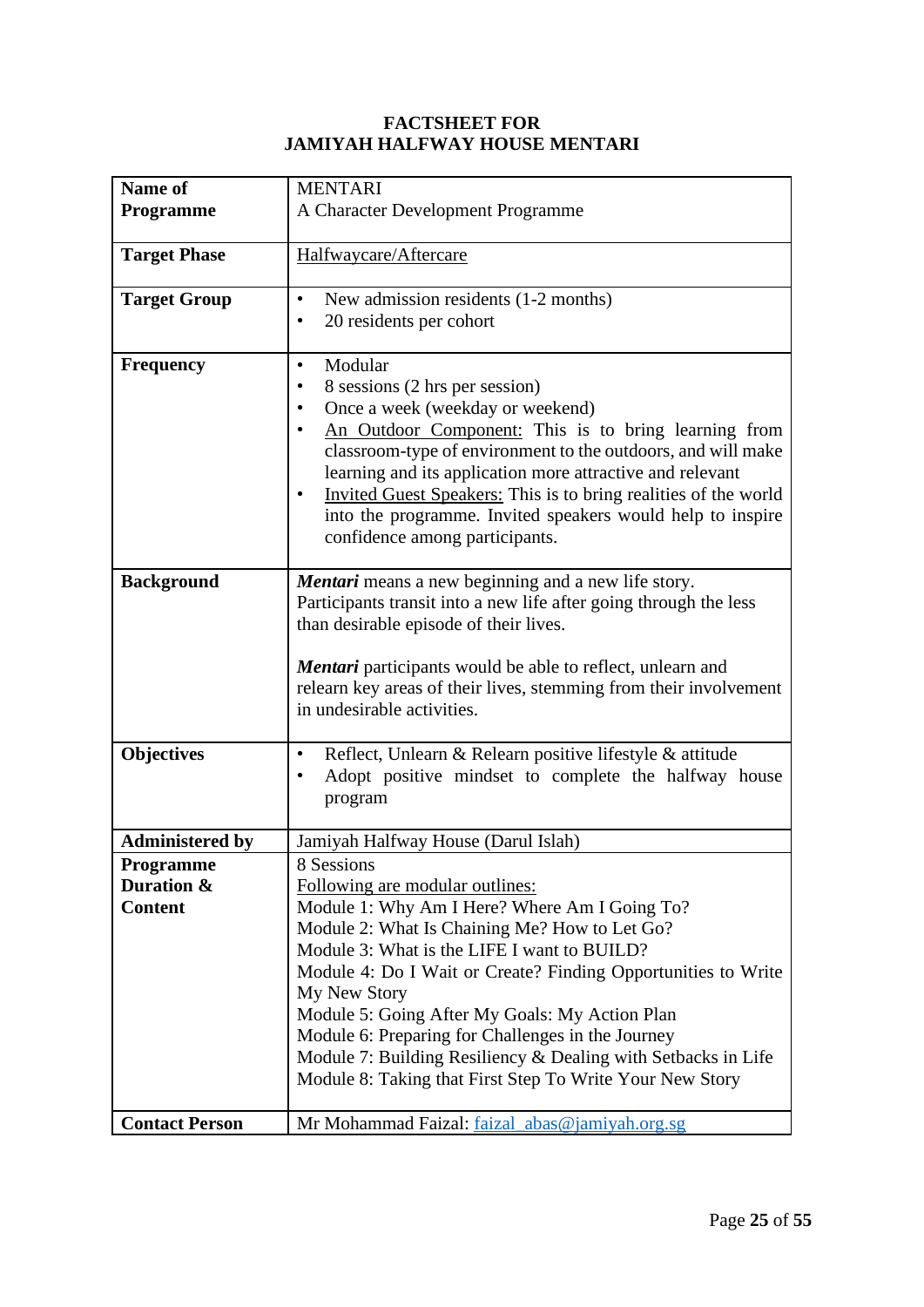#### **FACTSHEET FOR JAMIYAH HALFWAY HOUSE PROJECT HAPPINESS**

| Name of<br>Programme                      | Project Happiness @ Festivals                                                                                                                                                                                                   |  |  |  |
|-------------------------------------------|---------------------------------------------------------------------------------------------------------------------------------------------------------------------------------------------------------------------------------|--|--|--|
| <b>Target Phase</b>                       | Halfwaycare                                                                                                                                                                                                                     |  |  |  |
| <b>Target Group</b>                       | New admission residents (1-2 months)<br>$\bullet$<br>6 residents per project<br>٠                                                                                                                                               |  |  |  |
| <b>Frequency</b>                          | 4 projects per year<br>$\bullet$<br>14 days per per project<br>CNY, Hari Raya, Deepavali & Christmas                                                                                                                            |  |  |  |
| <b>Background</b>                         | Officially launched in 2019<br>$\bullet$<br>Refurbish 1 low income family's house per festive (CNY,<br>$\bullet$<br>Hari Raya, Deepavali & Christmas)                                                                           |  |  |  |
| <b>Objectives</b>                         | Maximize every resident's skills<br>$\bullet$<br>Inculcate inter racial & faith<br>$\bullet$                                                                                                                                    |  |  |  |
| <b>Administered by</b>                    | Jamiyah Halfway House (Darul Islah)                                                                                                                                                                                             |  |  |  |
| Programme<br>Duration &<br><b>Content</b> | 14 days per project<br>$\bullet$<br>Site visit for selection<br>$\bullet$<br>Spring cleaning, painting, installation of electrical appliances,<br>$\bullet$<br>delivery of furniture<br>Handover ceremony (GOH MP)<br>$\bullet$ |  |  |  |
| <b>Contact Person</b>                     | Mr Mohammad Faizal: faizal_abas@jamiyah.org.sg                                                                                                                                                                                  |  |  |  |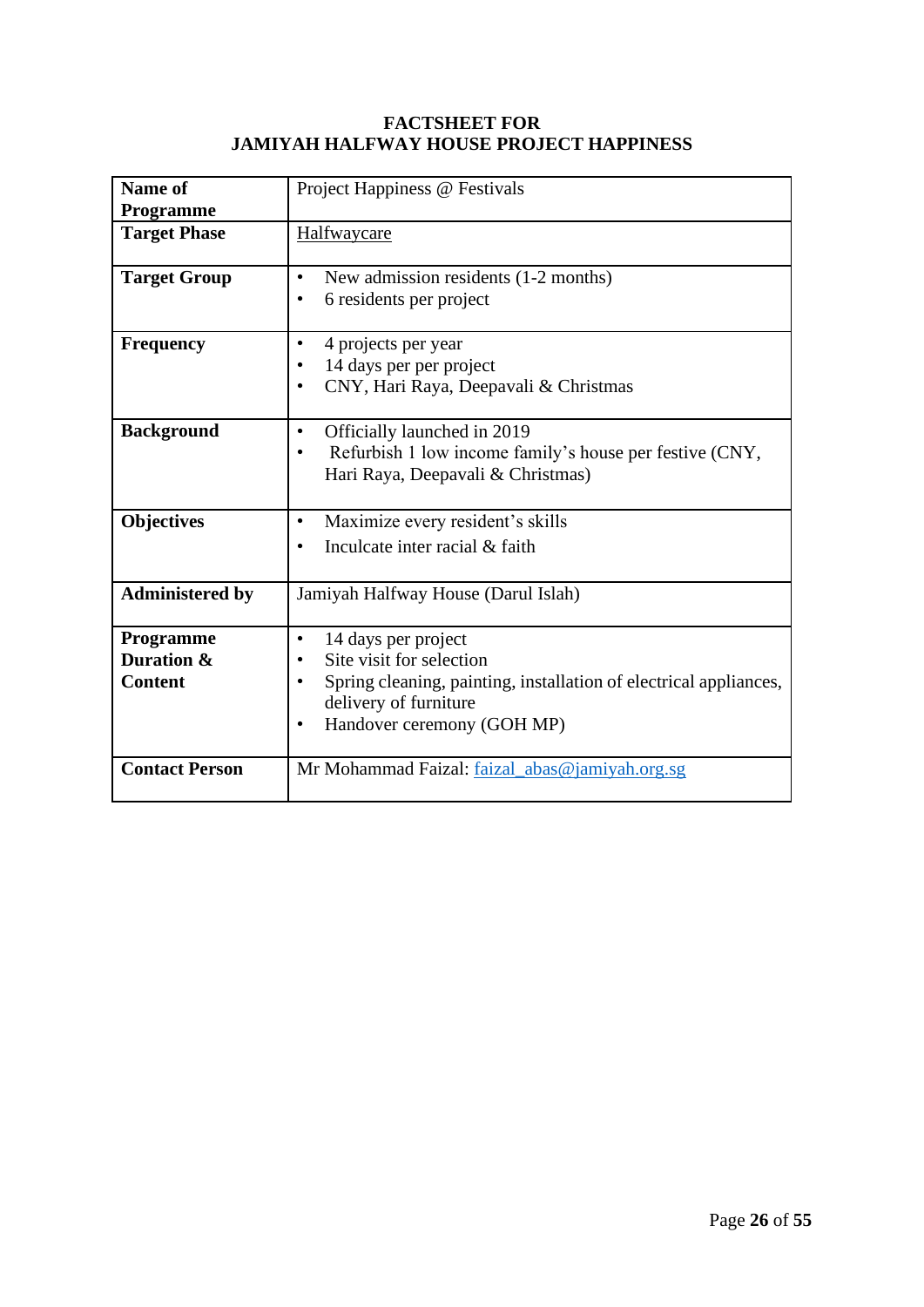## **FACTSHEET FOR MENDAKI FAMILY EXCELLENCE CIRCLE (FA2 FEC)**

| Name of                                 | Family Excellence Circle (FA2 FEC)                                                                                |  |  |  |  |
|-----------------------------------------|-------------------------------------------------------------------------------------------------------------------|--|--|--|--|
| <b>Programme</b><br><b>Target Phase</b> | Family                                                                                                            |  |  |  |  |
|                                         | Family members (caregivers) of inmates or ex-offenders                                                            |  |  |  |  |
| <b>Target Group</b>                     | <b>Spouses</b>                                                                                                    |  |  |  |  |
|                                         | Parents                                                                                                           |  |  |  |  |
|                                         | Children                                                                                                          |  |  |  |  |
|                                         | Siblings                                                                                                          |  |  |  |  |
|                                         | Relative<br>$\bullet$                                                                                             |  |  |  |  |
| <b>Frequency</b>                        |                                                                                                                   |  |  |  |  |
|                                         | Fortnightly<br>$\bullet$<br>2 hours per session<br>$\bullet$                                                      |  |  |  |  |
|                                         | To further support efforts under M3 FA2, MENDAKI<br>$\bullet$                                                     |  |  |  |  |
| <b>Background</b>                       |                                                                                                                   |  |  |  |  |
|                                         | specially curates Family Excellence Circle (FA2 FEC)<br>groups as a platform for these families to network, share |  |  |  |  |
|                                         | their challenges and best practices, whilst enhancing their                                                       |  |  |  |  |
|                                         | capabilities and knowledge through the various learning                                                           |  |  |  |  |
|                                         | opportunities provided.                                                                                           |  |  |  |  |
|                                         |                                                                                                                   |  |  |  |  |
|                                         | The sharing sessions allow members to become part of                                                              |  |  |  |  |
|                                         | the solution.                                                                                                     |  |  |  |  |
|                                         |                                                                                                                   |  |  |  |  |
|                                         | The social networks that are developed through FA2                                                                |  |  |  |  |
|                                         | FEC and the motivation that the groups provide for the                                                            |  |  |  |  |
|                                         | members to attend learning programmes help                                                                        |  |  |  |  |
|                                         | participating members enhance their parenting skills,                                                             |  |  |  |  |
|                                         | navigate the education system and be resourceful in                                                               |  |  |  |  |
|                                         | seeking the appropriate assistance and programmes for                                                             |  |  |  |  |
|                                         | their self-development as well as their families.                                                                 |  |  |  |  |
| <b>Objectives</b>                       | Create a safe and non-judgemental environment where<br>$\bullet$                                                  |  |  |  |  |
|                                         | members are engaged in open communication and                                                                     |  |  |  |  |
|                                         | sharing of experiences.                                                                                           |  |  |  |  |
|                                         |                                                                                                                   |  |  |  |  |
|                                         | Allow members to gain strength and encouragement<br>from one another, given the similar lived experiences         |  |  |  |  |
|                                         | members may share.                                                                                                |  |  |  |  |
|                                         |                                                                                                                   |  |  |  |  |
|                                         | Review and reframe the challenges faced as important                                                              |  |  |  |  |
|                                         | life lessons that will prepare members for the present and                                                        |  |  |  |  |
|                                         | future.                                                                                                           |  |  |  |  |
|                                         |                                                                                                                   |  |  |  |  |
|                                         | Identify and draw upon the strengths of the individual                                                            |  |  |  |  |
|                                         | and the collective group to help realise their aspirations                                                        |  |  |  |  |
|                                         | for the future.                                                                                                   |  |  |  |  |
| <b>Administered by</b>                  | Facilitators comprising of MENDAKI officers                                                                       |  |  |  |  |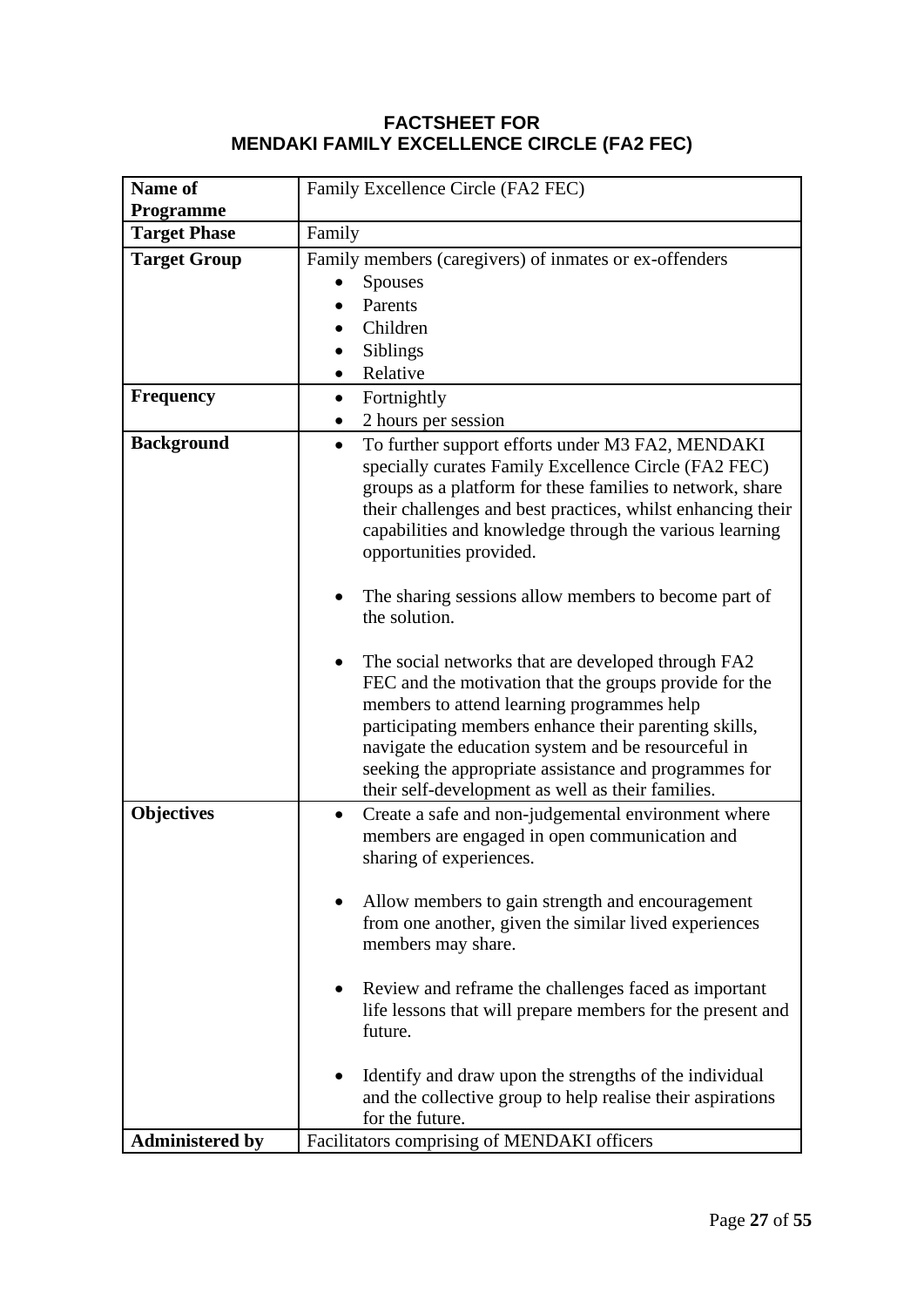| <b>Programme</b> | Members would follow 8 facilitated group work sessions to                                                                                                                                                                                                                                                                                                                                                                             |  |  |  |  |
|------------------|---------------------------------------------------------------------------------------------------------------------------------------------------------------------------------------------------------------------------------------------------------------------------------------------------------------------------------------------------------------------------------------------------------------------------------------|--|--|--|--|
| Duration &       | achieve the following outcomes:                                                                                                                                                                                                                                                                                                                                                                                                       |  |  |  |  |
| <b>Content</b>   |                                                                                                                                                                                                                                                                                                                                                                                                                                       |  |  |  |  |
|                  | Be able to restory their family transitions from a problem<br>٠<br>perspective to an asset-based perspective.                                                                                                                                                                                                                                                                                                                         |  |  |  |  |
|                  | Identify at least one core strength that will help build<br>$\bullet$<br>resilience in meeting the challenges of a family<br>member's incarceration.                                                                                                                                                                                                                                                                                  |  |  |  |  |
|                  | Reconcile their emotions of anger and disappointment to<br>one of hope for the future.                                                                                                                                                                                                                                                                                                                                                |  |  |  |  |
|                  | <b>Session 1</b><br>The Ground $-My$ life, so far<br>Reviewing present realities and past stories of self<br><b>Session 2</b><br>The Roots $-My$ Beliefs<br>Understanding how my past shaped my present<br><b>Session 3</b><br>The Trunks & Branches - My Strengths and My Aspirations<br>Using what I have to rebuild my life<br><b>Session 4</b><br>The Leaves - My Resources and My Support<br>Identifying the people that matters |  |  |  |  |
|                  |                                                                                                                                                                                                                                                                                                                                                                                                                                       |  |  |  |  |
|                  |                                                                                                                                                                                                                                                                                                                                                                                                                                       |  |  |  |  |
|                  |                                                                                                                                                                                                                                                                                                                                                                                                                                       |  |  |  |  |
|                  | <b>Session 5</b><br>The Fruits $-My$ Appreciation<br>Looking at Life's gifts and Reframing the challenges                                                                                                                                                                                                                                                                                                                             |  |  |  |  |
|                  | <b>Session 6</b><br>The Flowers $-$ My Contributions<br>Paying It Forward                                                                                                                                                                                                                                                                                                                                                             |  |  |  |  |
|                  | <b>Session 7</b><br>The Forest of Life<br>My Challenges - Standing Tall                                                                                                                                                                                                                                                                                                                                                               |  |  |  |  |
|                  | <b>Session 8</b><br>ReStorying My Life<br>New Stories, New Hope                                                                                                                                                                                                                                                                                                                                                                       |  |  |  |  |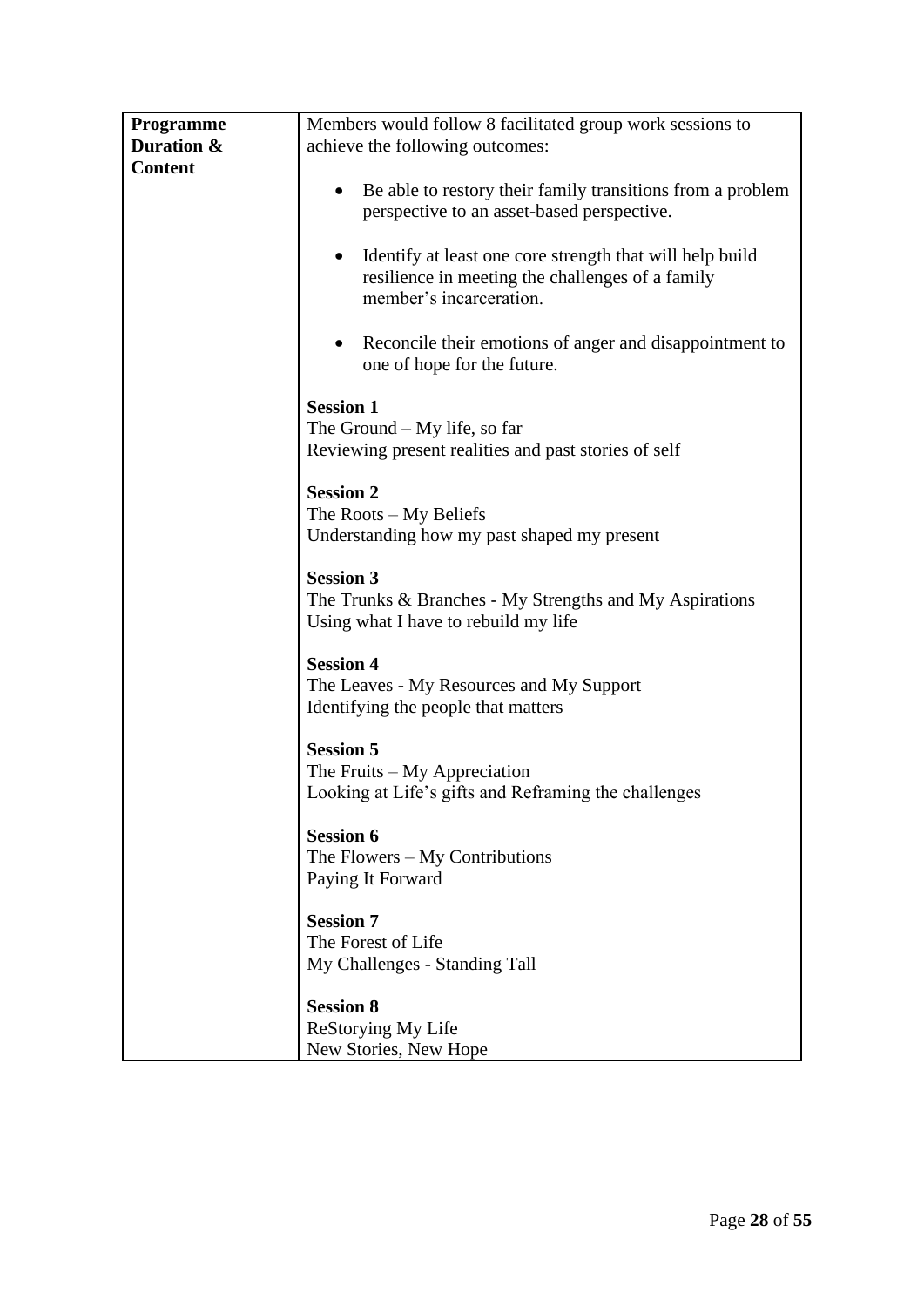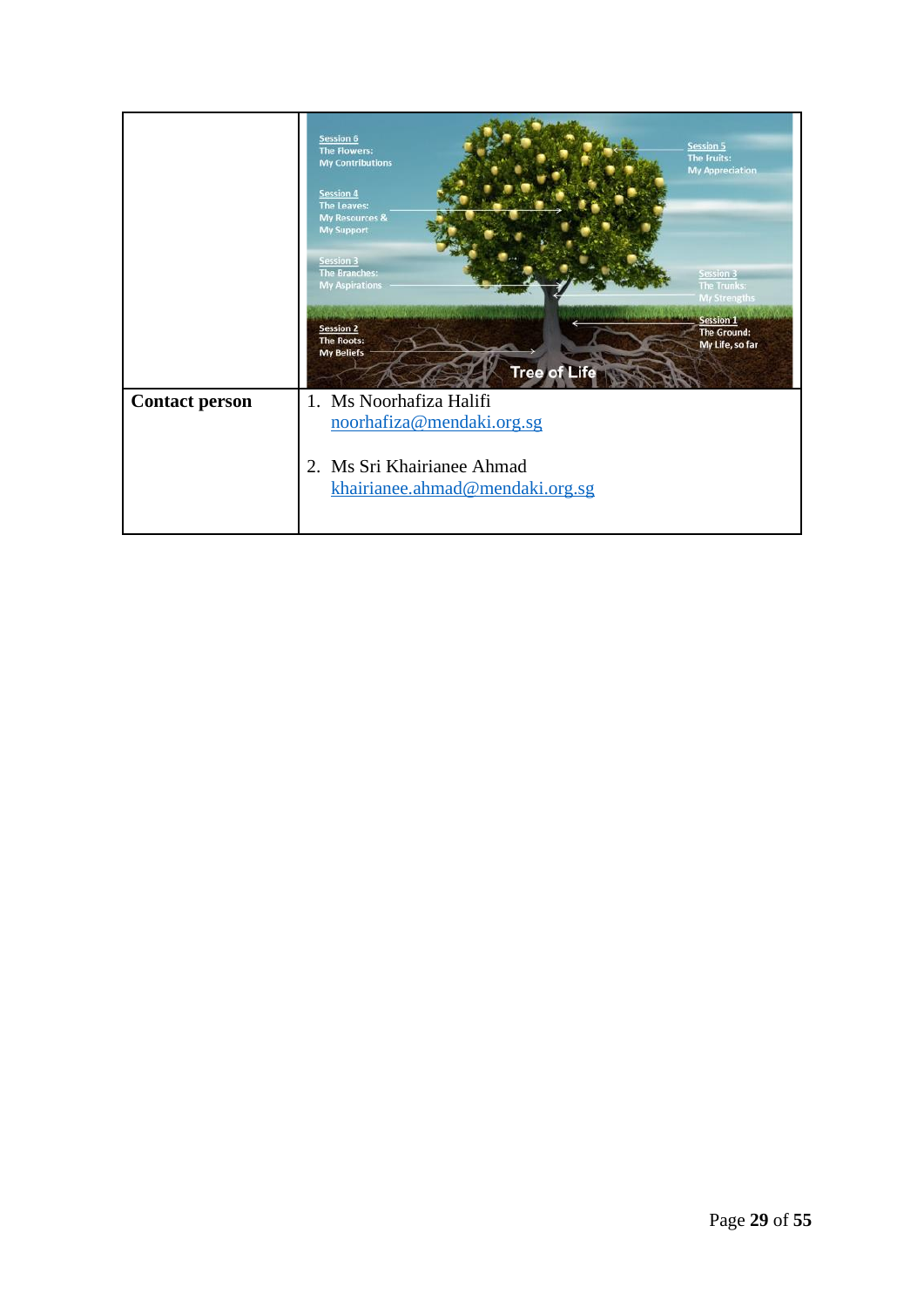## **FACTSHEET FOR MENDAKI KELASMATEMATIKA@CC [KMM@CC]**

| Name of                | KELASMATEMATIKA@CC [KMM@CC]                                                                                       |  |  |  |  |
|------------------------|-------------------------------------------------------------------------------------------------------------------|--|--|--|--|
| <b>Programme</b>       |                                                                                                                   |  |  |  |  |
| <b>Target Phase</b>    | Family                                                                                                            |  |  |  |  |
| <b>Target Group</b>    | Families with children aged between 4 and 6 years old<br>п                                                        |  |  |  |  |
|                        | Programme is open for all i.e. no income criteria                                                                 |  |  |  |  |
| <b>Frequency</b>       | Physical KMM@CC                                                                                                   |  |  |  |  |
|                        | 18 hours of interaction                                                                                           |  |  |  |  |
|                        | 6 consecutive sessions                                                                                            |  |  |  |  |
|                        | 3 hours per session                                                                                               |  |  |  |  |
|                        |                                                                                                                   |  |  |  |  |
|                        | Online KMM or eKMM                                                                                                |  |  |  |  |
|                        | 8 hours of online interaction                                                                                     |  |  |  |  |
|                        | 4 consecutive sessions                                                                                            |  |  |  |  |
|                        | 2 hours per session                                                                                               |  |  |  |  |
|                        | 4 hours of offline activities                                                                                     |  |  |  |  |
| <b>Background</b>      | MENDAKI used to run our Tiga M with partners such as PCFs,                                                        |  |  |  |  |
|                        | mosque-based kindergartens and MAECs to run the classes.                                                          |  |  |  |  |
|                        | Programme has shown its effectiveness as it is evidence based                                                     |  |  |  |  |
|                        | and progression of students are tracked in terms of LSP/LSM.                                                      |  |  |  |  |
|                        | With KMM@CC, we will be able to expand the partnership                                                            |  |  |  |  |
|                        | under the banner of M <sup>3</sup> with MESRA and the CCs playing a key                                           |  |  |  |  |
|                        | role in galvanising the MAECs to be involved in the engagement                                                    |  |  |  |  |
|                        | of participants/families. In this way, more families can benefit                                                  |  |  |  |  |
|                        | from the programme. KMM@CC also has a follow-up 4                                                                 |  |  |  |  |
|                        | sessions for family bonding activities.                                                                           |  |  |  |  |
| <b>Objectives</b>      | To empower parents with mediated learning skills so that<br>Ξ                                                     |  |  |  |  |
|                        | they can be effective mediators of their children's                                                               |  |  |  |  |
|                        | learning and development.                                                                                         |  |  |  |  |
|                        |                                                                                                                   |  |  |  |  |
|                        | To strengthen the children's basic numeracy skills to                                                             |  |  |  |  |
|                        | prepare them for entry into primary school.                                                                       |  |  |  |  |
|                        |                                                                                                                   |  |  |  |  |
|                        | To nurture confidence, creativity and social skills in<br>п                                                       |  |  |  |  |
|                        | children through craft and interactive activities.                                                                |  |  |  |  |
|                        |                                                                                                                   |  |  |  |  |
|                        | To encourage family bonding in learn-through-play<br>activities.                                                  |  |  |  |  |
| <b>Administered by</b> | KMM@CC is a collaboration between Yayasan MENDAKI and                                                             |  |  |  |  |
|                        | PA [Malay Activity Executive Committees Council (MESRA);                                                          |  |  |  |  |
|                        |                                                                                                                   |  |  |  |  |
|                        | the Citizen Consultative Committee (CCC); Community Club<br>Management Committee (CCMC), Malay Activity Executive |  |  |  |  |
|                        | Committee (MAEC)] and MUIS                                                                                        |  |  |  |  |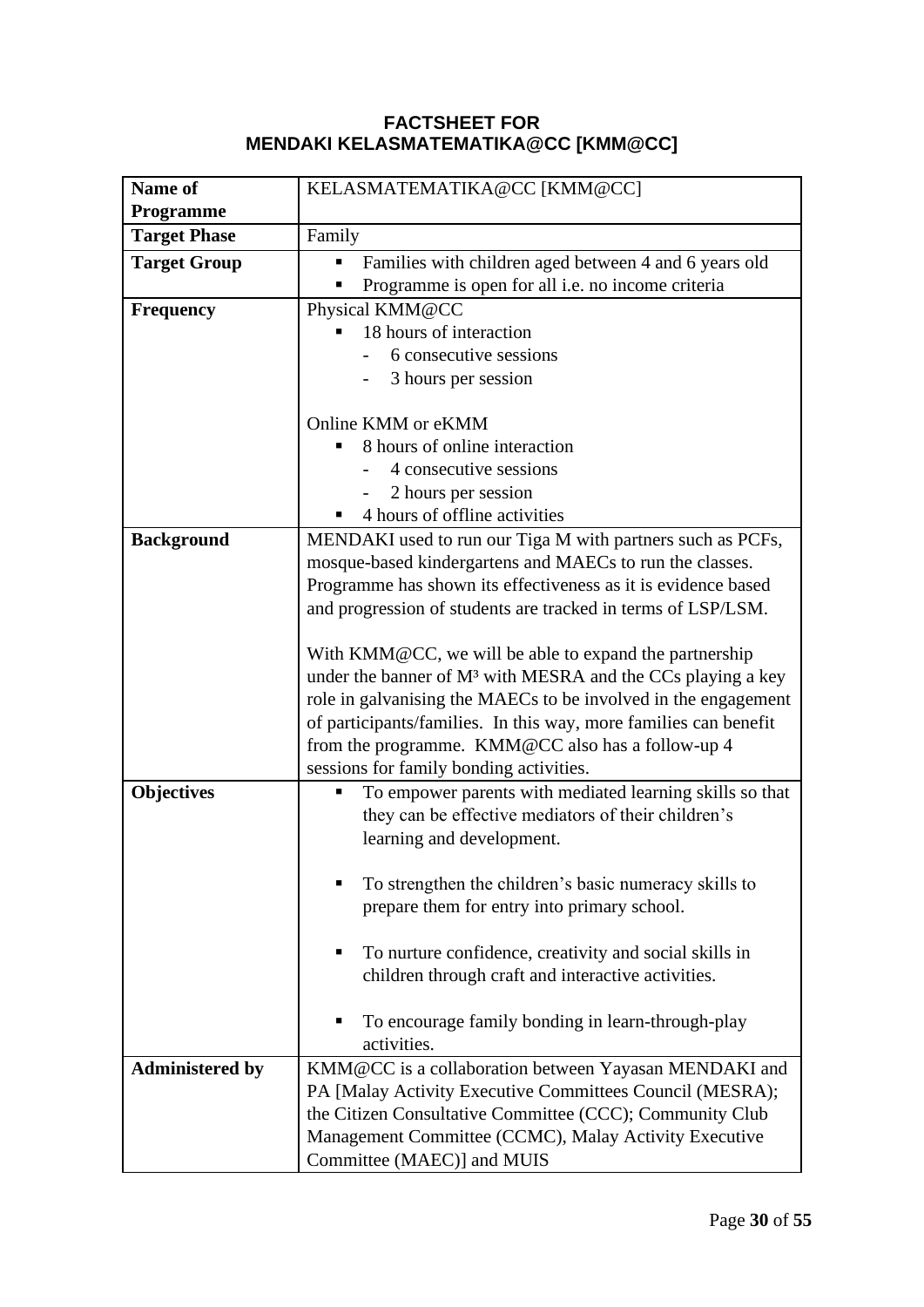| Programme<br>Duration & | <b>KMM@CC</b>                                                                                                                                                                                                                                                             |  |  |  |
|-------------------------|---------------------------------------------------------------------------------------------------------------------------------------------------------------------------------------------------------------------------------------------------------------------------|--|--|--|
|                         | Duration: 6 wks<br>Mode: Physical                                                                                                                                                                                                                                         |  |  |  |
| <b>Content</b>          | <b>During last hr</b><br><b>During first 2-hrs</b>                                                                                                                                                                                                                        |  |  |  |
|                         | Children<br>Parents<br><b>Parents + Children</b><br>Participate in<br>Participate in<br>Participate in interactive<br>interactive activities<br>workshops conducted<br>activities together<br>with facilitators<br>by trainers                                            |  |  |  |
|                         | eKMM                                                                                                                                                                                                                                                                      |  |  |  |
|                         | Duration: 4 wks<br>Mode: Online via zoom<br>(Digital devices are available for loan)                                                                                                                                                                                      |  |  |  |
|                         | <b>During first hr</b><br><b>During last hr</b>                                                                                                                                                                                                                           |  |  |  |
|                         |                                                                                                                                                                                                                                                                           |  |  |  |
|                         | Children<br><b>Parents</b><br><b>Parents + Children</b><br>Children will be<br>Participate in<br>Participate in interactive<br>engaged in<br>workshops conducted<br>activities together<br>self-directed learning<br>by trainers<br>(activity sheets<br>will be provided) |  |  |  |
| <b>Contact person</b>   | 1. Ms Shazilla                                                                                                                                                                                                                                                            |  |  |  |
|                         | Shazilla.Noordin@mendaki.org.sg                                                                                                                                                                                                                                           |  |  |  |
|                         | 2. Ms Siti Raudhah<br>sitiraudhah.samsudin@mendaki.org.sg<br>3. Ms Syafiqah<br>syafiqah.sulaiman@mendaki.org.sg                                                                                                                                                           |  |  |  |
|                         |                                                                                                                                                                                                                                                                           |  |  |  |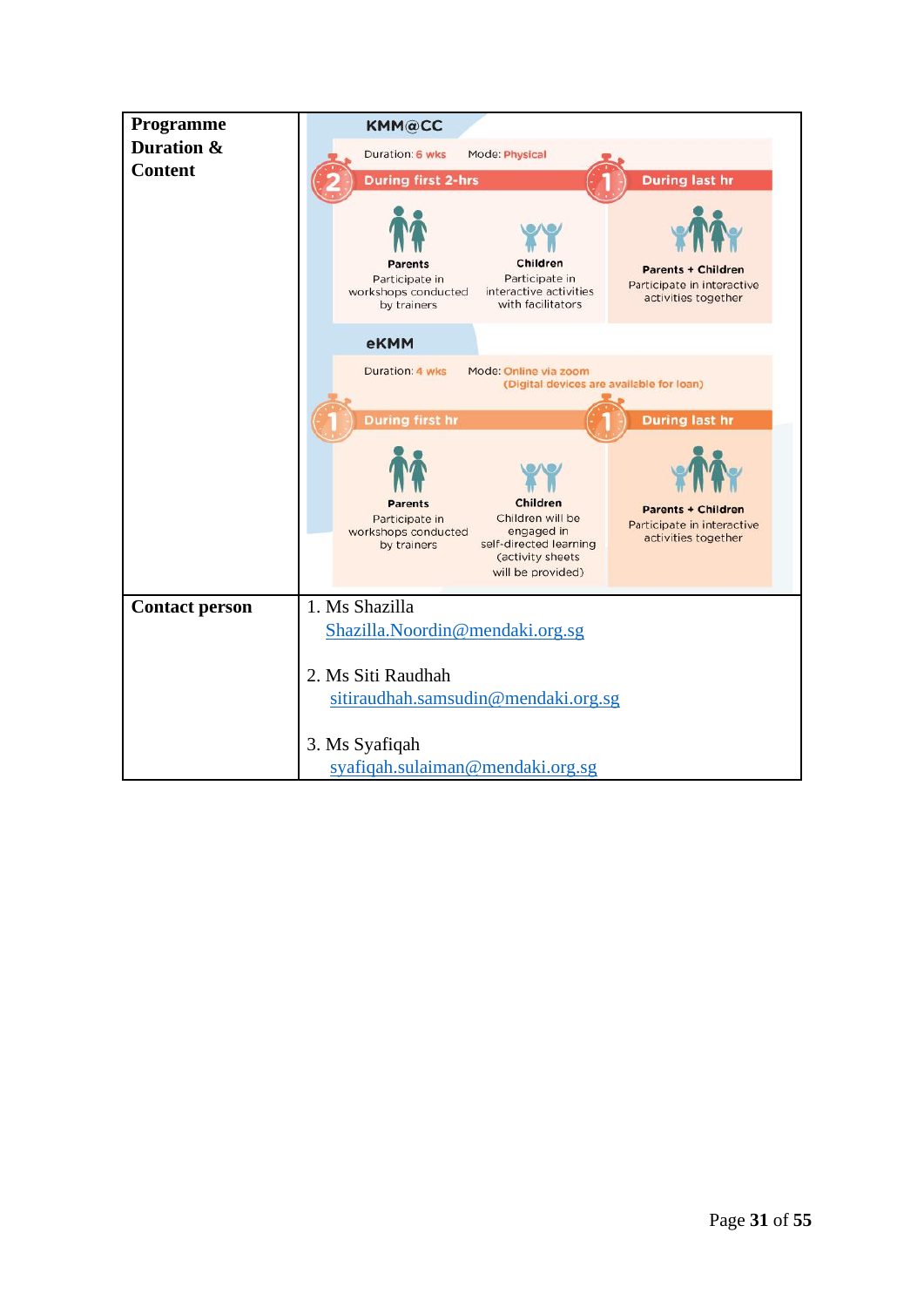### **FACTSHEET FOR MENDAKI Homework Café**

| Name of<br><b>Programme</b> | MENDAKI Homework Café (MHC)                                                                                                                                                                                                                                                                                                                                                                                                                                                   |  |  |  |
|-----------------------------|-------------------------------------------------------------------------------------------------------------------------------------------------------------------------------------------------------------------------------------------------------------------------------------------------------------------------------------------------------------------------------------------------------------------------------------------------------------------------------|--|--|--|
| <b>Target Phase</b>         | Family                                                                                                                                                                                                                                                                                                                                                                                                                                                                        |  |  |  |
| <b>Target Group</b>         | Primary 1 to Secondary 5<br>MHC targets higher ability students who are scoring AL 1-4 (AL                                                                                                                                                                                                                                                                                                                                                                                    |  |  |  |
|                             | 4 75-79). These students are not necessarily struggling with<br>their schoolwork but may get stuck while doing certain tricky<br>questions and need help or hints in solving them.                                                                                                                                                                                                                                                                                            |  |  |  |
|                             | MHC also welcome students who do not have a conducive<br>environment to do their homework at home due to circumstances<br>such as home condition being too noisy, or not having ample<br>space.                                                                                                                                                                                                                                                                               |  |  |  |
| <b>Frequency</b>            | 1.5 hour per session                                                                                                                                                                                                                                                                                                                                                                                                                                                          |  |  |  |
| <b>Background</b>           | <b>MENDAKI Homework Cafe aims to provide a conducive</b><br>environment for Malay and/or Muslim students to complete their<br>school work. Conceptualised and piloted in 2011, MHC,<br>together with community partners, aims to reach out and extend<br>academic support and/or assistance to needy Malay and/or<br>Muslim students. The scheme is open to primary and secondary<br>school students and subjects covered are mainly English, and<br>Mathematics and Science. |  |  |  |
| <b>Objectives</b>           | This programme is designed primarily for students who are<br>doing considerably well in their academic subjects, hence not<br>needing tuition such as MTS but may require some support in<br>doing their prescribed homework. The idea was to emulate a<br>space for students to do homework.                                                                                                                                                                                 |  |  |  |
| <b>Administered by</b>      | Qualified Tutors who tutoring for MTS (MHC)<br>Volunteers who go through strict screening (e-MHC)                                                                                                                                                                                                                                                                                                                                                                             |  |  |  |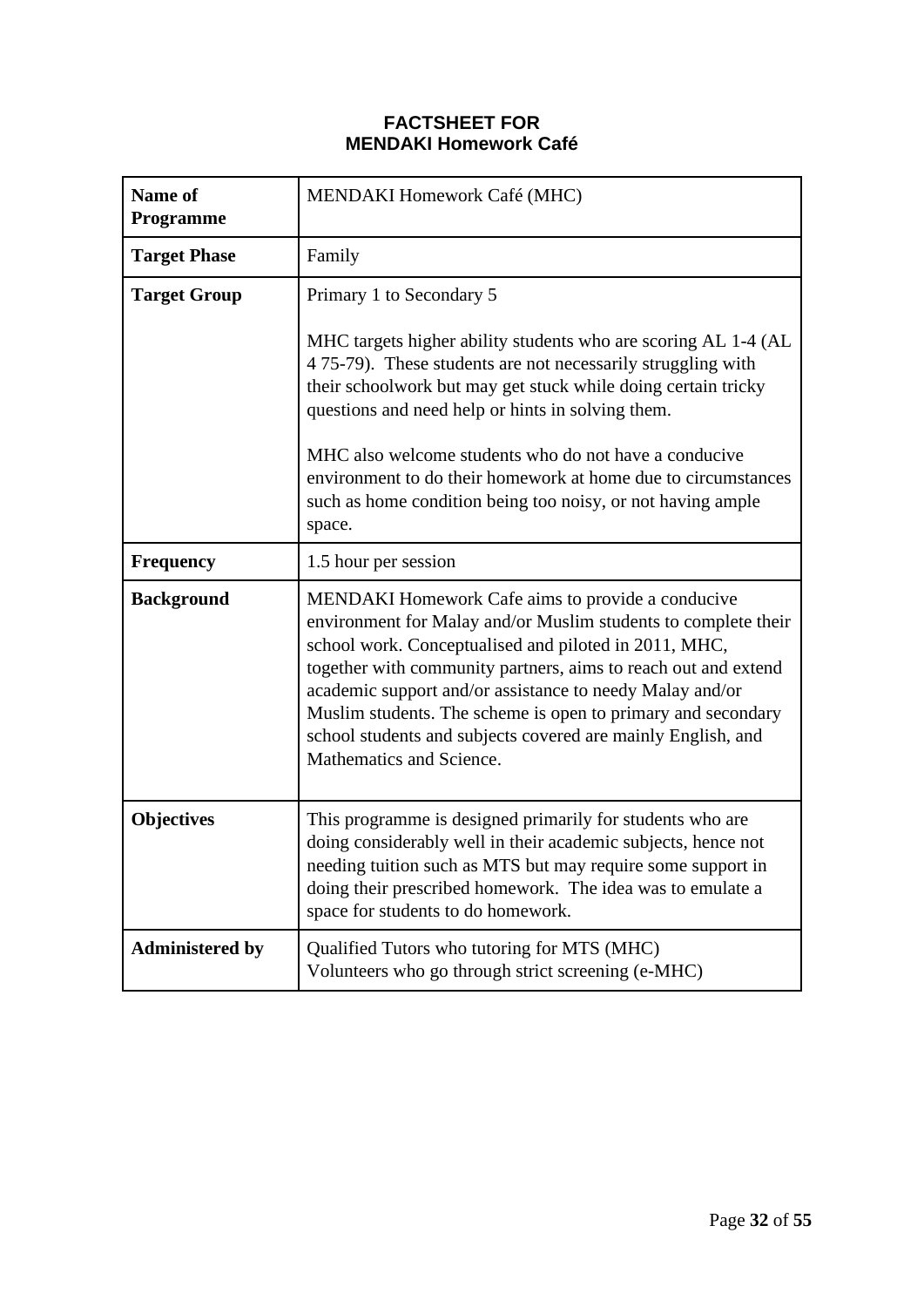| Programme<br>Duration & |                                                                                                                                                                                                                                                                                                                                            | MENDAKI Homework Café currently comes in 3 models:                                                                                              |                                                                                                                                                                |
|-------------------------|--------------------------------------------------------------------------------------------------------------------------------------------------------------------------------------------------------------------------------------------------------------------------------------------------------------------------------------------|-------------------------------------------------------------------------------------------------------------------------------------------------|----------------------------------------------------------------------------------------------------------------------------------------------------------------|
| <b>Content</b>          | MHC as a plug-in programme for Big Hearts Student Care<br>Centre (BHSCC),<br>MHC with partner-centres (schools, mosques, residence<br>committee centres, etc)<br>and MHC online (e-MHC).<br>While the basis and objectives of the programme is similar for<br>the 3 models, the processes of getting students and tutors are<br>different. |                                                                                                                                                 |                                                                                                                                                                |
|                         | <b>MHC Plug-in</b><br><b>Programme</b> with<br><b>BHSCC</b>                                                                                                                                                                                                                                                                                | <b>MHC Partner-run</b><br>with partner-<br>centres                                                                                              | e-MHC                                                                                                                                                          |
|                         | <b>Total No of</b><br><b>Centres: 7</b>                                                                                                                                                                                                                                                                                                    | <b>Total No. of</b><br><b>Centres: 4</b>                                                                                                        | <b>Total No. of</b><br><b>Days Scheduled:</b><br>4                                                                                                             |
|                         | 1 Boon Lay<br>Garden PS<br>2 Chongzheng PS<br>3 Woodlands<br><b>Ring PS</b><br>4Yumin PS<br>5 Yu Neng PS<br>6Greenwood PS<br>7 West View PS                                                                                                                                                                                                | 1 WeCare<br>@Marine Parade<br>>Marine Terrace<br>Haven<br>$>$ Breeze RC<br>2 Al-Islah Mosque<br>3 Darul Ghufran<br>Mosque<br>4 Al-Islah Mosque  | (Pending<br>Commencement)                                                                                                                                      |
|                         |                                                                                                                                                                                                                                                                                                                                            | <b>NEW AY2022</b><br>5 M3@Woodlands<br>6 PPIS @Oasis<br>7 Marsiling PS<br>8 Aspire Institute                                                    |                                                                                                                                                                |
|                         | <b>Total No of</b><br><b>Students: 196</b><br><b>Levels: Primary</b><br><b>School</b><br><b>Registration</b><br>mode: Through<br><b>BHSCC</b>                                                                                                                                                                                              | <b>Total No of</b><br><b>Students: 35</b><br><b>Levels: Primary</b><br>and Secondary<br><b>Registration</b><br>mode: Through<br>partner-centres | <b>Total No. of</b><br><b>Students: 77</b><br><b>Levels: Primary</b><br>4 to Sec 2<br><b>Registration</b><br>mode: Through<br><b>MHC Google</b><br><b>Docs</b> |
|                         | <b>BHSCC and Partner-Centres of MHC</b>                                                                                                                                                                                                                                                                                                    |                                                                                                                                                 |                                                                                                                                                                |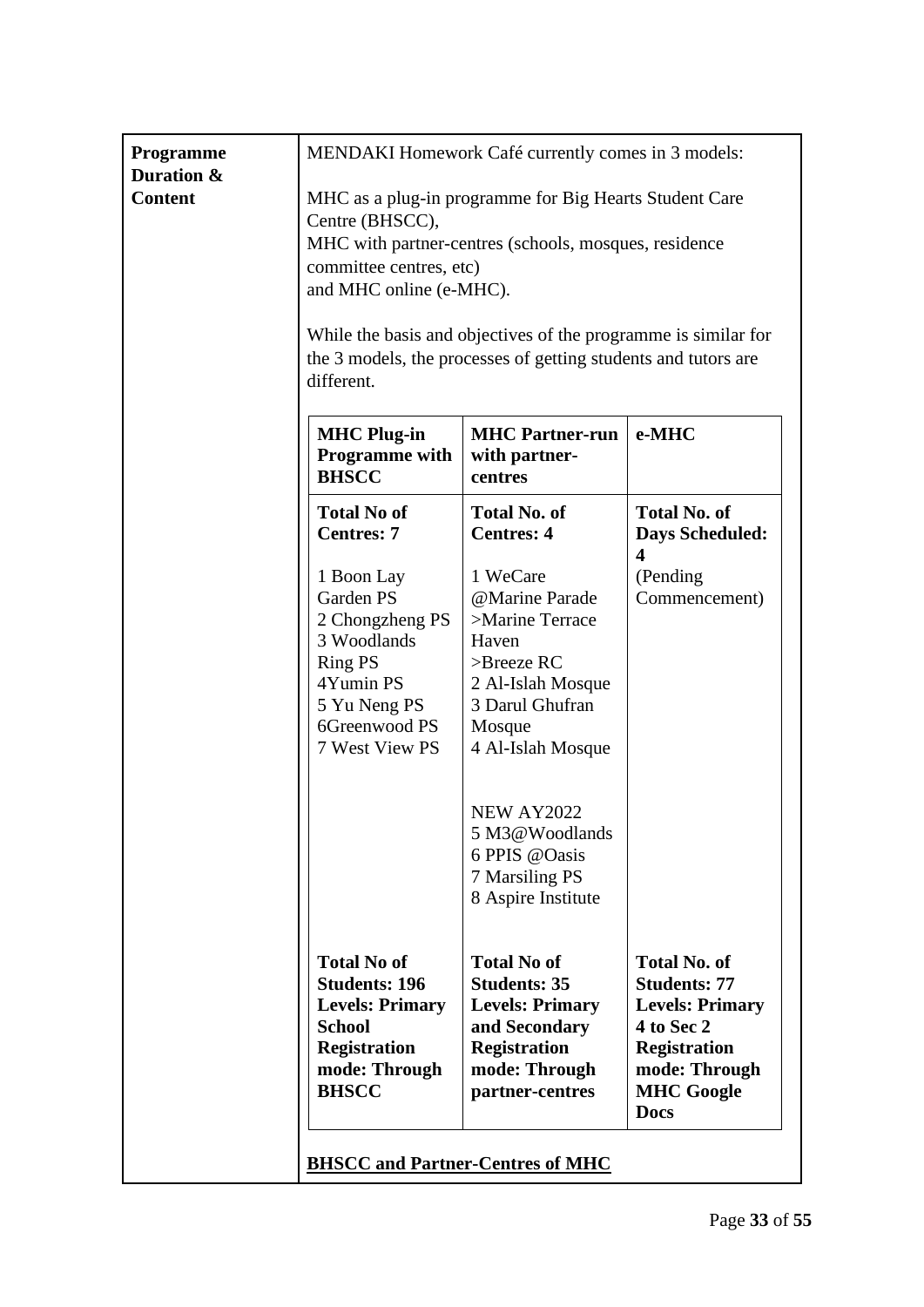|                       | Under BHSCC and partner centres, the student registrations for<br>MHC is within their own centre's purview. BHSCC would<br>decide which levels would follow the programme, usually with<br>the school's recommendation. Thus, administrative matters such<br>as getting students details and information will be done by<br>BHSCC. Likewise for partner-centres, student registrations are<br>done through recommendation of the programme as required by<br>families staying in the community. Both BHSCC and partner-<br>centres would follow up on their students progress through the<br>programme, while working closely with YM. |
|-----------------------|----------------------------------------------------------------------------------------------------------------------------------------------------------------------------------------------------------------------------------------------------------------------------------------------------------------------------------------------------------------------------------------------------------------------------------------------------------------------------------------------------------------------------------------------------------------------------------------------------------------------------------------|
|                       | Session duration: 1.5 hrs per week<br>Tutor: Student ratio: 1:8-10                                                                                                                                                                                                                                                                                                                                                                                                                                                                                                                                                                     |
|                       | <b>MHC Online (e-MHC)</b>                                                                                                                                                                                                                                                                                                                                                                                                                                                                                                                                                                                                              |
|                       | The e-MHC model came about as an improved idea of the<br>current MENDAKI Homework Café concept itself. Whilst<br>maintaining its concept of providing assistance to students as<br>they complete their homework and school assignments, e-MHC<br>strives to reach out this support to a wider group of students of<br>various levels and in more areas.                                                                                                                                                                                                                                                                                |
|                       | e-MHC programme is also meant to be a "touch and go" type of<br>service, meaning students would only be needing a few minutes<br>of assistance to clarify specific questions before resuming their<br>homework and other tasks, as opposed to the sustained attention<br>required in learning under MTS. Hence, there is no need for<br>them to physically be in the presence of a tutor or in a classroom<br>for a prolonged period just to do their homework.                                                                                                                                                                        |
|                       | Session duration: 1 hr/week<br>Tutor: Student ratio: 1:15                                                                                                                                                                                                                                                                                                                                                                                                                                                                                                                                                                              |
| <b>Contact person</b> | 1. Ms Fara Abdul<br>fara.abdul@mendaki.org.sg                                                                                                                                                                                                                                                                                                                                                                                                                                                                                                                                                                                          |
|                       | 2. Ms Sharifah Aadilah<br>sharifah.aadilah@mendaki.org.sg                                                                                                                                                                                                                                                                                                                                                                                                                                                                                                                                                                              |

7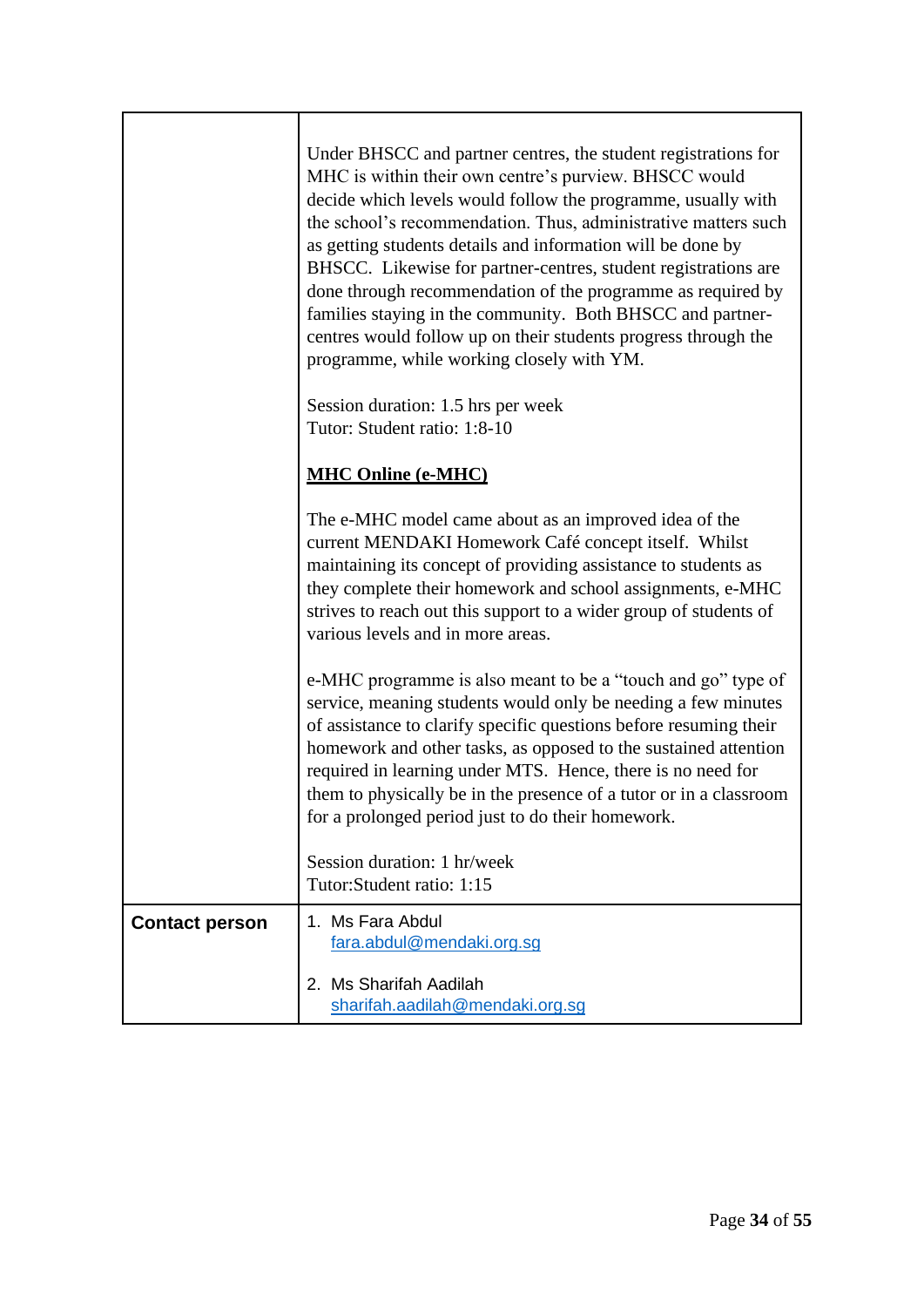## **FACTSHEET FOR MENDAKI TUITION SCHEME (MTS)**

| Name of<br><b>Programme</b> | MENDAKI TUITION SCHEME(MTS)                                                                                                                                                                                                                                                                                                                                                                                                                                                                                                                                                                                                                                                                                                                                                                                                                  |  |
|-----------------------------|----------------------------------------------------------------------------------------------------------------------------------------------------------------------------------------------------------------------------------------------------------------------------------------------------------------------------------------------------------------------------------------------------------------------------------------------------------------------------------------------------------------------------------------------------------------------------------------------------------------------------------------------------------------------------------------------------------------------------------------------------------------------------------------------------------------------------------------------|--|
| <b>Target Phase</b>         | Family                                                                                                                                                                                                                                                                                                                                                                                                                                                                                                                                                                                                                                                                                                                                                                                                                                       |  |
| <b>Target Group</b>         | Primary 1 to Secondary 5 school going students.<br>Singaporean or Singapore Permanent Residents<br>1.<br>Studying in full-time local government or government-<br>2.<br>aided schools and madrasahs<br>3. Obtained 75 marks and below in at least one of the<br>tuition subject (English, Mathematics or Science) for<br>SA2 2021<br>4. Studying in full-time local government or government-<br>aided schools and madrasahs<br>5. For Chinese students, gross monthly total household<br>income must be of \$4000 and below, or gross monthly<br>household's per capita income of \$1200 and below<br>6. For Eurasian students, gross monthly total household<br>income must be less than \$3000, or gross monthly<br>household's per capita income less than \$800<br>7. For Malay/Indian/ Muslim students, there is no income<br>criteria |  |
| <b>Frequency</b>            | 3 hours per week                                                                                                                                                                                                                                                                                                                                                                                                                                                                                                                                                                                                                                                                                                                                                                                                                             |  |
| <b>Background</b>           | With effect from 2022, MTS and CTP are streamlined and<br>offered at over 80 centres around the country.<br>MENDAKI Tuition Scheme (MTS) aims to provide quality<br>tuition at affordable rates to help students attain better results in<br>their school and national examinations. MTS is aligned to the<br>Ministry of Education's curriculum and provides additional<br>developmental activities and it is open to all primary and<br>secondary school students.<br>The scheme is jointly organised by Chinese Development<br>Assistance Council (CDAC), The Eurasian Association (EA),<br>Singapore Indian Development Association (SINDA) and<br>Yayasan MENDAKI. The Self-Help Groups grant the tuition fee<br>subsidy to the respective students according to race.                                                                  |  |
| <b>Objectives</b>           | 1. Every student is inspired to learn                                                                                                                                                                                                                                                                                                                                                                                                                                                                                                                                                                                                                                                                                                                                                                                                        |  |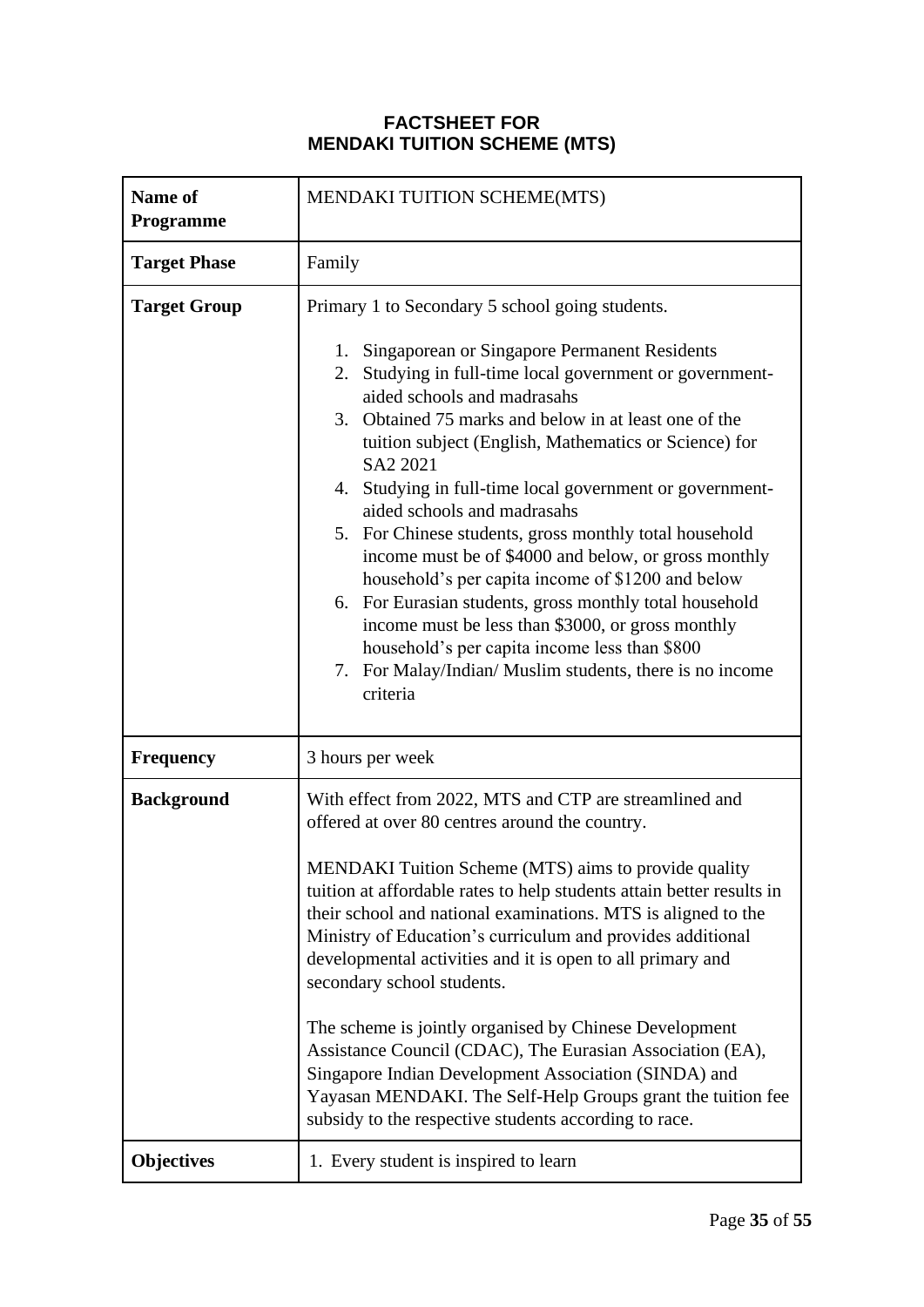|                                                  | 2. Every student gains confidence for examinations<br>3. Every student improves in their examinations<br>4. Every student looks up to their tutors as role models<br>5. Every student aspires to do well in school and life |                     |                          |                              |
|--------------------------------------------------|-----------------------------------------------------------------------------------------------------------------------------------------------------------------------------------------------------------------------------|---------------------|--------------------------|------------------------------|
| <b>Administered by</b>                           | Qualified tutors of which 80% are NIE trained                                                                                                                                                                               |                     |                          |                              |
| <b>Programme</b><br>Duration &<br><b>Content</b> | From Jan to October<br>3 Hours a week<br>Approximately 32 sessions per year                                                                                                                                                 |                     |                          |                              |
| 2022 Update                                      | 1. For Malay/Muslim students,<br>One-time \$10 Registration Fee<br>The fee has been reduced to just \$10 per student, to make it<br>more affordable and accessible to all.<br>For Non-Indian/Malay/Muslim students,         |                     |                          |                              |
|                                                  | <b>Primary</b><br>1 to 3                                                                                                                                                                                                    | <b>Primary</b><br>3 | <b>Primary</b><br>4 to 6 | <b>Secondary 1</b><br>to $5$ |
|                                                  | 2 Subjects<br>\$169                                                                                                                                                                                                         | 3 Subjects<br>\$241 | 2 Subjects<br>\$241      | 2 Subjects<br>\$241          |
|                                                  |                                                                                                                                                                                                                             |                     | 3 Subjects<br>\$349      | 3 Subjects<br>\$349          |
|                                                  | Fees for non-Muslims are inclusive of a \$10 non-refundable<br>registration fee and a \$15 non-refundable book fee. The<br>respective SHGs may grant a fee subsidy to students of their<br>community.                       |                     |                          |                              |
|                                                  | 2. Smaller Class Sizes<br>With more qualified and committed tutors per student ratio,<br>students can receive more focused attention to help them<br>succeed                                                                |                     |                          |                              |
|                                                  | 3. More Comprehensive Academic Support<br>P3-P6 Students can now register for up to three separate<br>classes/subjects if they need stronger support to prepare for<br>their PSLE.                                          |                     |                          |                              |
|                                                  | 4. 82 centres islandwide (including online centres)<br>Centre listing:<br>https://www.mendaki.org.sg/centre_listing_category/mts-<br>centre-listing/                                                                        |                     |                          |                              |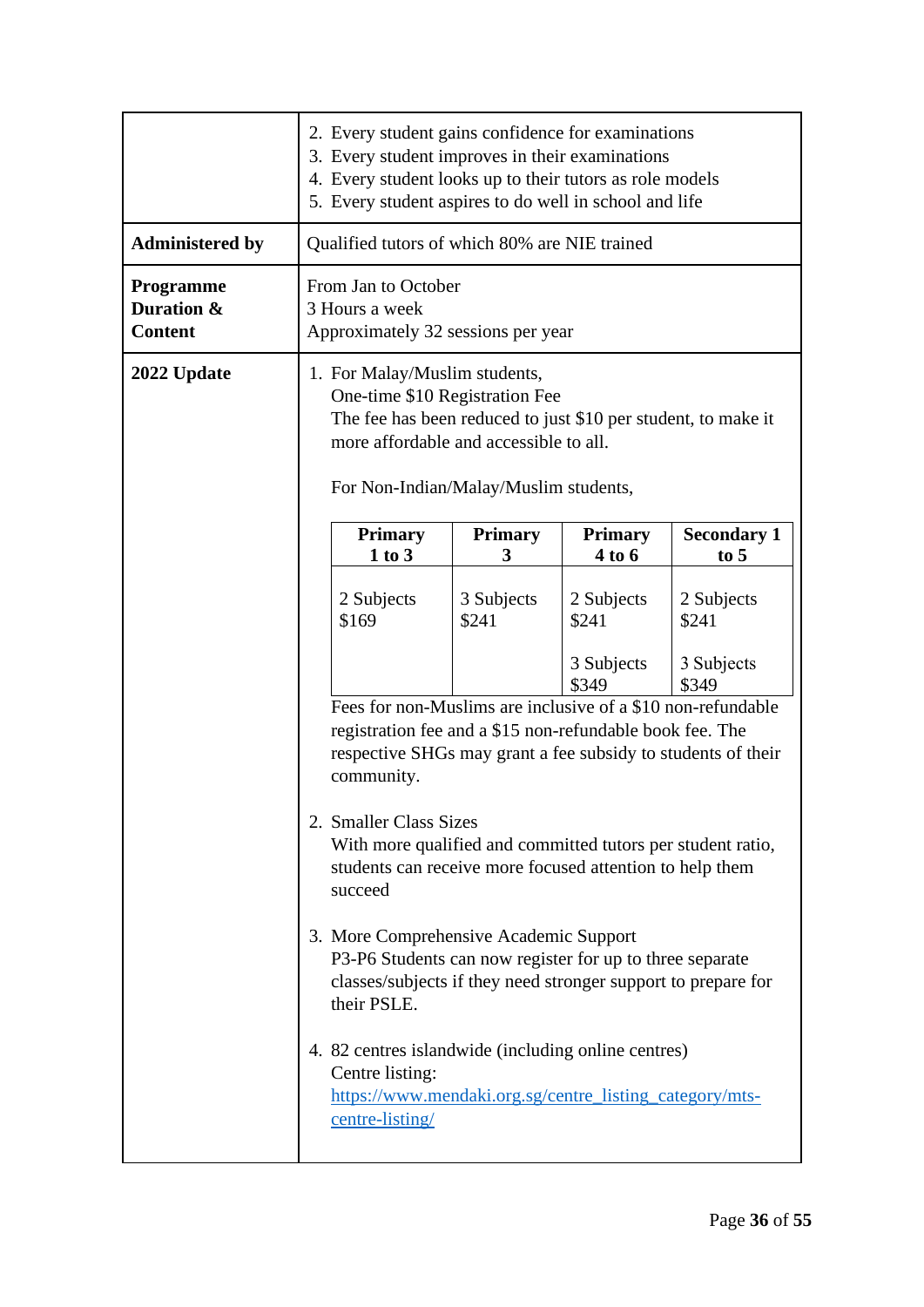| <b>Contact</b> | 1.               | Mr Mohammad Zahrin Abdullah<br>(North West / Central District)<br>mzahrin.abdullah@mendaki.org.sg |
|----------------|------------------|---------------------------------------------------------------------------------------------------|
|                | 2.               | Ms Norimah Salleh<br>(South West District)<br>norimah.salleh@mendaki.org.sg                       |
|                | 3.               | Ms Nadira Mohd Ardi<br>(North East District)<br>nadira.mardi@mendaki.org.sg                       |
|                | $\overline{4}$ . | Ms Kamalia Md Kamal<br>(South East District/ Online Centres)<br>kamalia@mendaki.orgsg             |
|                | 5.               | Ms Sharifah Aadilah<br>sharifah.aadilah@mendaki.org.sg                                            |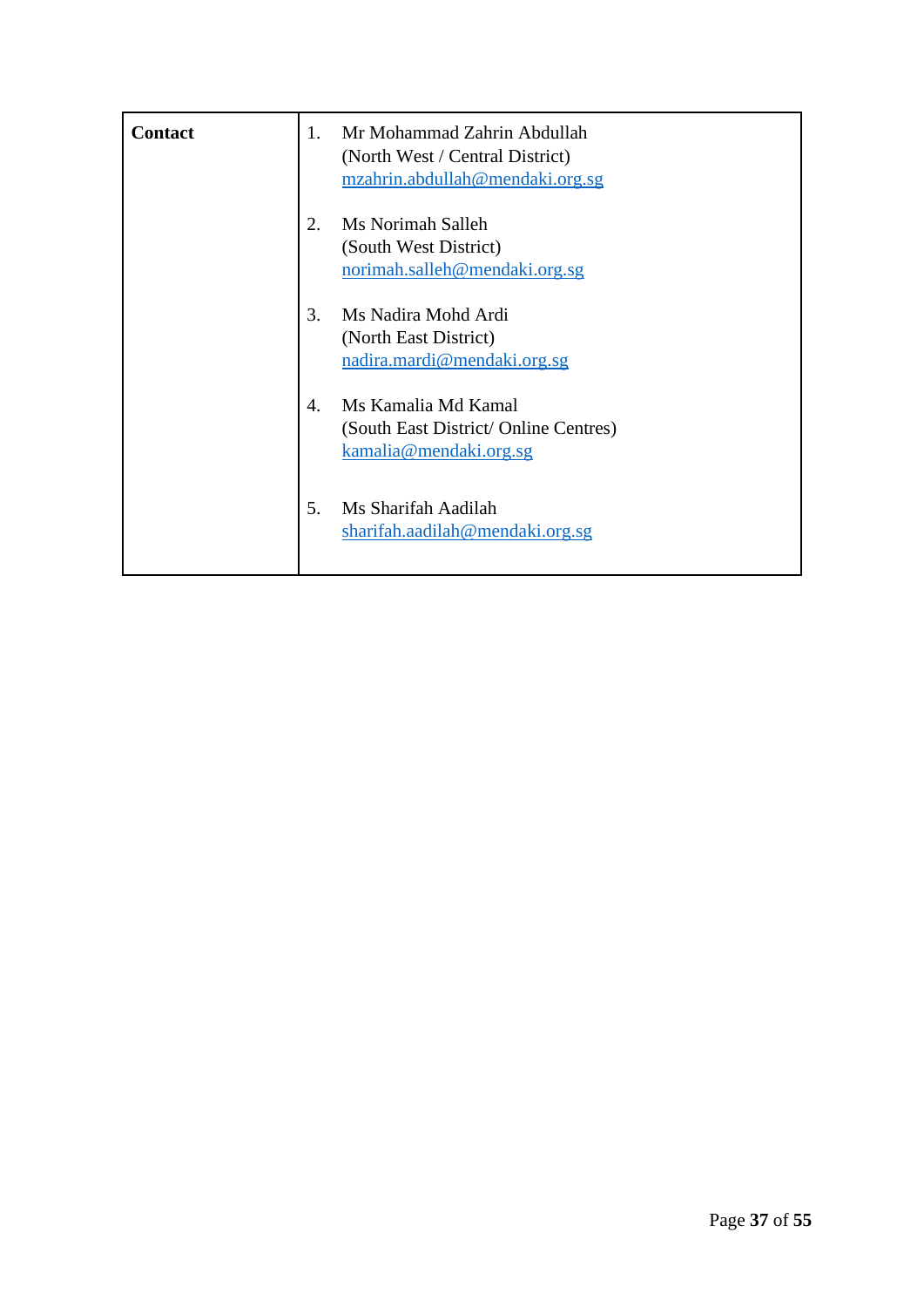## **FACTSHEET FOR HARUN GHANI EDUCATION FUND PELITA HATI**

| Name of             | Pelita Hati                                                                                                                                                                                                                                                                                                                                                                                                                                                                                                                                                                                                                                                                                                                                                                                                                                                                                                                                                                                                                                                                                                                                                                                                                                                                                                                                                                                                                                                                                                                                                                                                                                                                                                                                                                                                                                                                                                                                                                                                                                                                                                                                                |
|---------------------|------------------------------------------------------------------------------------------------------------------------------------------------------------------------------------------------------------------------------------------------------------------------------------------------------------------------------------------------------------------------------------------------------------------------------------------------------------------------------------------------------------------------------------------------------------------------------------------------------------------------------------------------------------------------------------------------------------------------------------------------------------------------------------------------------------------------------------------------------------------------------------------------------------------------------------------------------------------------------------------------------------------------------------------------------------------------------------------------------------------------------------------------------------------------------------------------------------------------------------------------------------------------------------------------------------------------------------------------------------------------------------------------------------------------------------------------------------------------------------------------------------------------------------------------------------------------------------------------------------------------------------------------------------------------------------------------------------------------------------------------------------------------------------------------------------------------------------------------------------------------------------------------------------------------------------------------------------------------------------------------------------------------------------------------------------------------------------------------------------------------------------------------------------|
| <b>Programme</b>    |                                                                                                                                                                                                                                                                                                                                                                                                                                                                                                                                                                                                                                                                                                                                                                                                                                                                                                                                                                                                                                                                                                                                                                                                                                                                                                                                                                                                                                                                                                                                                                                                                                                                                                                                                                                                                                                                                                                                                                                                                                                                                                                                                            |
| <b>Target Phase</b> | Family                                                                                                                                                                                                                                                                                                                                                                                                                                                                                                                                                                                                                                                                                                                                                                                                                                                                                                                                                                                                                                                                                                                                                                                                                                                                                                                                                                                                                                                                                                                                                                                                                                                                                                                                                                                                                                                                                                                                                                                                                                                                                                                                                     |
| <b>Target Group</b> | <b>Offenders' Families</b>                                                                                                                                                                                                                                                                                                                                                                                                                                                                                                                                                                                                                                                                                                                                                                                                                                                                                                                                                                                                                                                                                                                                                                                                                                                                                                                                                                                                                                                                                                                                                                                                                                                                                                                                                                                                                                                                                                                                                                                                                                                                                                                                 |
| <b>Frequency</b>    | Once a Year                                                                                                                                                                                                                                                                                                                                                                                                                                                                                                                                                                                                                                                                                                                                                                                                                                                                                                                                                                                                                                                                                                                                                                                                                                                                                                                                                                                                                                                                                                                                                                                                                                                                                                                                                                                                                                                                                                                                                                                                                                                                                                                                                |
| <b>Background</b>   | The Malay Muslim represents a large number of the inmate<br>population in prisons. As Muslims go through the month of<br>Ramadan to fast and perform their night prayers, many families<br>experienced Ramadan without their loved ones who are serving<br>time behind bars. The absence of the loved ones affects the lives<br>of families and especially the children as they go through key<br>their<br>lives<br>without<br>their<br>father<br>milestones<br>$\sigma f$<br><sub>or</sub><br>mother. Particularly for Ramadan and Hari Raya where being<br>together as a family has always been the focus, these families had<br>to do it on their own without a loved one.<br>Beyond providing educational support to vulnerable families,<br>Harun Ghani Education Fund (HGEF) leads the "Projek Pelita<br>Hati" initiative in collaboration with Ministry of Home Affairs<br>(MHA), Singapore Prisons Service (SPS), and Central Narcotics<br>Bureau (CNB) Dadah Itu Haram, to provide cheer and emotional<br>support for offenders' families. As part of the initiative, HGEF<br>will print Hari Raya cards to be given to offenders to pen personal<br>and heartfelt messages to their children. Their loved ones may not<br>be there with them but personalised messages from the cards are<br>key reminders that the children are constantly thought of and that<br>the incarcerated is asking for family's continued love and<br>forgiveness. With this, HGEF hopes that the children can put their<br>heart and mind at ease knowing that their incarcerated parents still<br>care about them and cannot wait to return home to be with them.<br>Such positivity will spur the children to concentrate and do better<br>in school thus rebuilding their lives through education.<br>Food and gift hampers will also complement the precious hand-<br>written card so that the children and their caregivers could<br>celebrate Hari Raya more meaningfully with new clothes and<br>delicacies such as Rendang and Ketupat, Hari Raya cookies and<br>not forgetting the customary 'Duit Raya" and vouchers for their<br>other daily necessities. |
| <b>Objectives</b>   | The initiative will reach out to offenders' families from HGEF<br>beneficiaries. Each family will receive a personalised Hari Raya<br>card written by their incarcerated family member. Projek Pelita                                                                                                                                                                                                                                                                                                                                                                                                                                                                                                                                                                                                                                                                                                                                                                                                                                                                                                                                                                                                                                                                                                                                                                                                                                                                                                                                                                                                                                                                                                                                                                                                                                                                                                                                                                                                                                                                                                                                                      |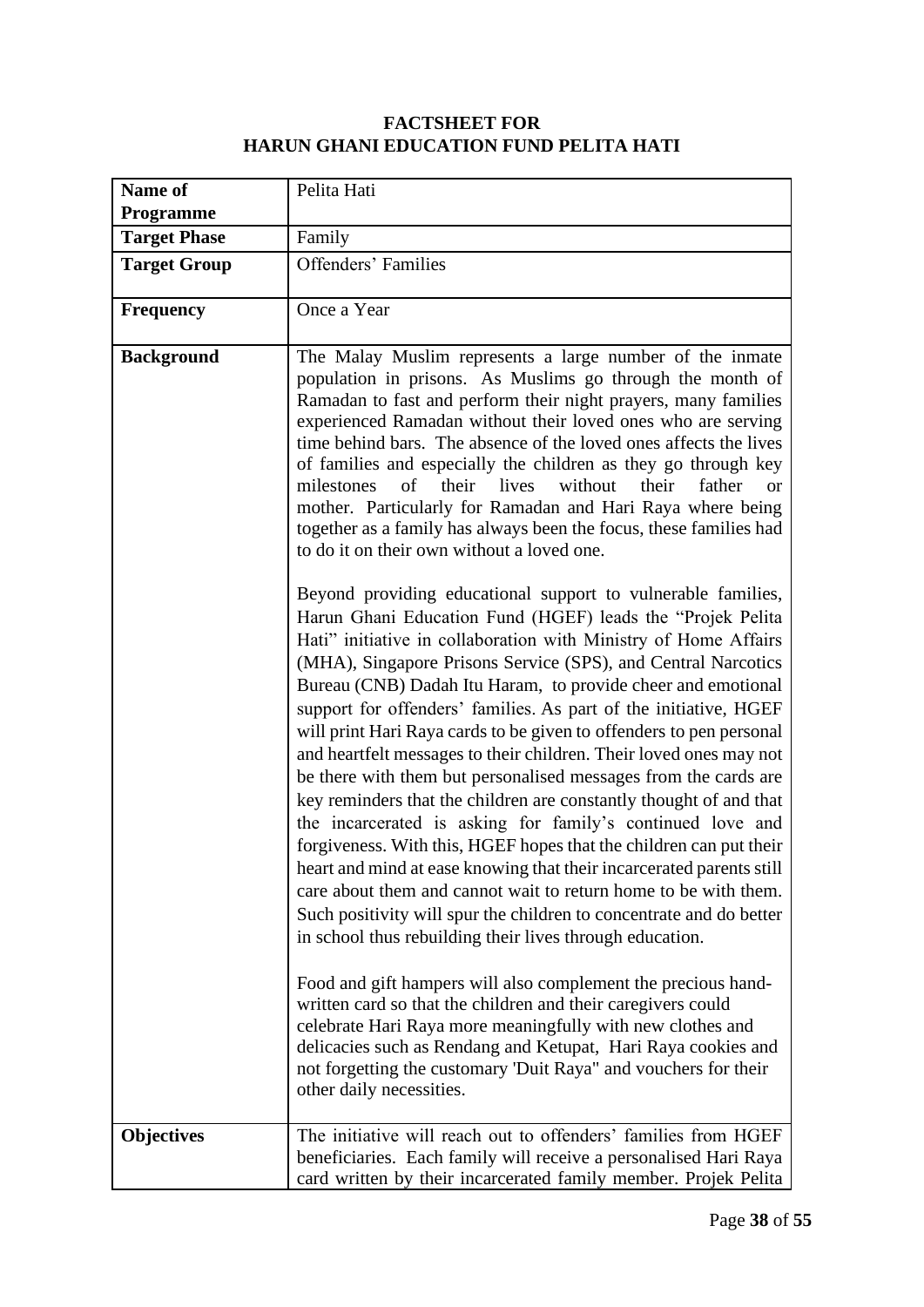|                        | Hati gifts Hari Raya hamper which often consist of a Hari Raya     |
|------------------------|--------------------------------------------------------------------|
|                        | outfit, packets of Rendang and ketupat, Raya cookies, face masks,  |
|                        | hand sanitizers, a beautiful flower display, supermarket vouchers  |
|                        | and the customary Hari Raya green packets. Hari Raya should        |
|                        | not be less meaningful with the absence of their loved ones as the |
|                        | community steps forward to help them celebrate Hari Raya.          |
|                        |                                                                    |
|                        | The initiative also aims to strengthen family ties with the        |
|                        | offenders, and bring families hope and smiles during the blessed   |
|                        | month of Ramadan and on Hari Raya. The incarcerated and their      |
|                        | families would know that they are not alone during this joyous     |
|                        | albeit difficult time and that the community is behind them to     |
|                        | provide the emotional support and assistance to them               |
|                        |                                                                    |
|                        |                                                                    |
| <b>Administered by</b> | <b>HGEF</b>                                                        |
|                        |                                                                    |
| <b>Programme</b>       | Beneficiaries are invited to receive the gifts at the Pelita Hati  |
| Duration &             | Event. During COVID-19, the gifts are delivered to their homes.    |
| <b>Content</b>         |                                                                    |
| <b>Contact Person</b>  | Ms Haslinda Putri: harun_ghani_education_fund@yahoo.com            |
|                        |                                                                    |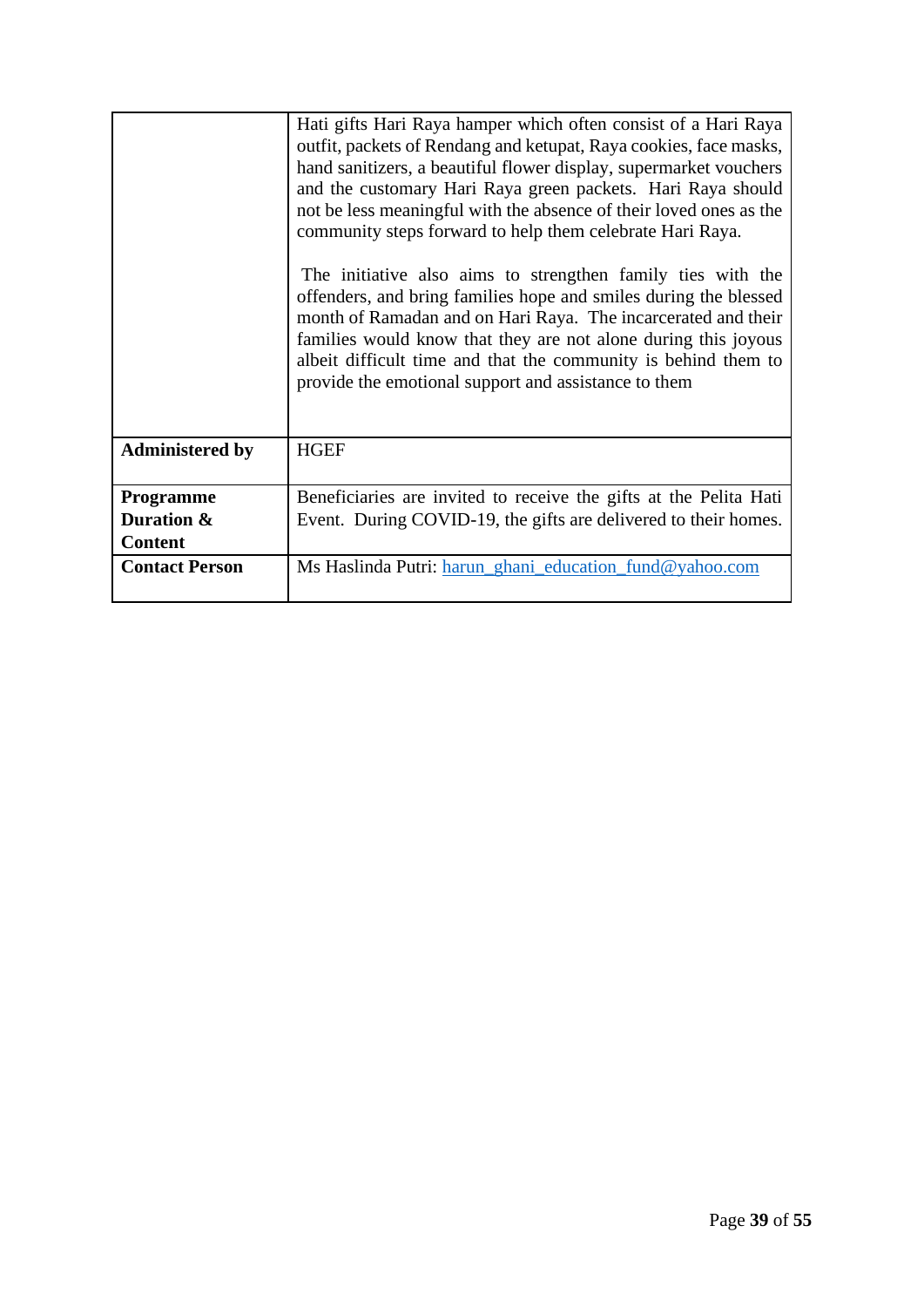#### **FACTSHEET FOR**

## **IMSSA -Support for Offenders' Families in Nee Soon GRC and MacPherson Division**

| Name of<br>Programme                             | Befriending Offenders' Families and Inmates            |                                                                                                                                                                                                                                                                                                                                                                                                                                                |
|--------------------------------------------------|--------------------------------------------------------|------------------------------------------------------------------------------------------------------------------------------------------------------------------------------------------------------------------------------------------------------------------------------------------------------------------------------------------------------------------------------------------------------------------------------------------------|
| <b>Target Group</b>                              | Families with children and youth                       |                                                                                                                                                                                                                                                                                                                                                                                                                                                |
| <b>Frequency</b>                                 | Approximately 2 Hrs/Monthly                            |                                                                                                                                                                                                                                                                                                                                                                                                                                                |
| <b>Background</b>                                | positive impact, immersing them into the community.    | Indian Muslim Social Service Association formed as a non-profit<br>organization in 2004 to contribute to religious, cultural and racial<br>harmony in Singapore. Our Family Development Committee aims<br>to serve the community, especially the offenders' families with                                                                                                                                                                      |
| <b>Objectives</b>                                | particularly for the younger generation to nurture in. | To provide befriending services to the Offenders' families,<br>creating a positive environment and influence for family members,                                                                                                                                                                                                                                                                                                               |
| <b>Administered by</b>                           | MHA, FITRAH (MUIS), SPS, IMSSA                         |                                                                                                                                                                                                                                                                                                                                                                                                                                                |
| <b>Programme</b><br>Duration &<br><b>Content</b> | Mentoring Programme for<br>children                    | We just got the first referral<br>for the first case by<br>FITRAH.<br>Mentoring programme for<br>Children compasses<br>providing brotherly support<br>for the children as they<br>progress into their teenage<br>years.<br>Guiding them with<br>religious knowledge as a<br>moral compass in making<br>life decisions.<br>Work closely with family<br>$\bullet$<br>members/caregivers to<br>nurture the children in a<br>positive environment. |
|                                                  | Monthly Ration for<br>families                         | Serving 10 families based<br>$\bullet$<br>on referrals given this year.<br>Monthly rations include<br>basic necessities such as<br>rice, biscuits, oil, dry goods,<br>canned food. Households<br>with children include                                                                                                                                                                                                                         |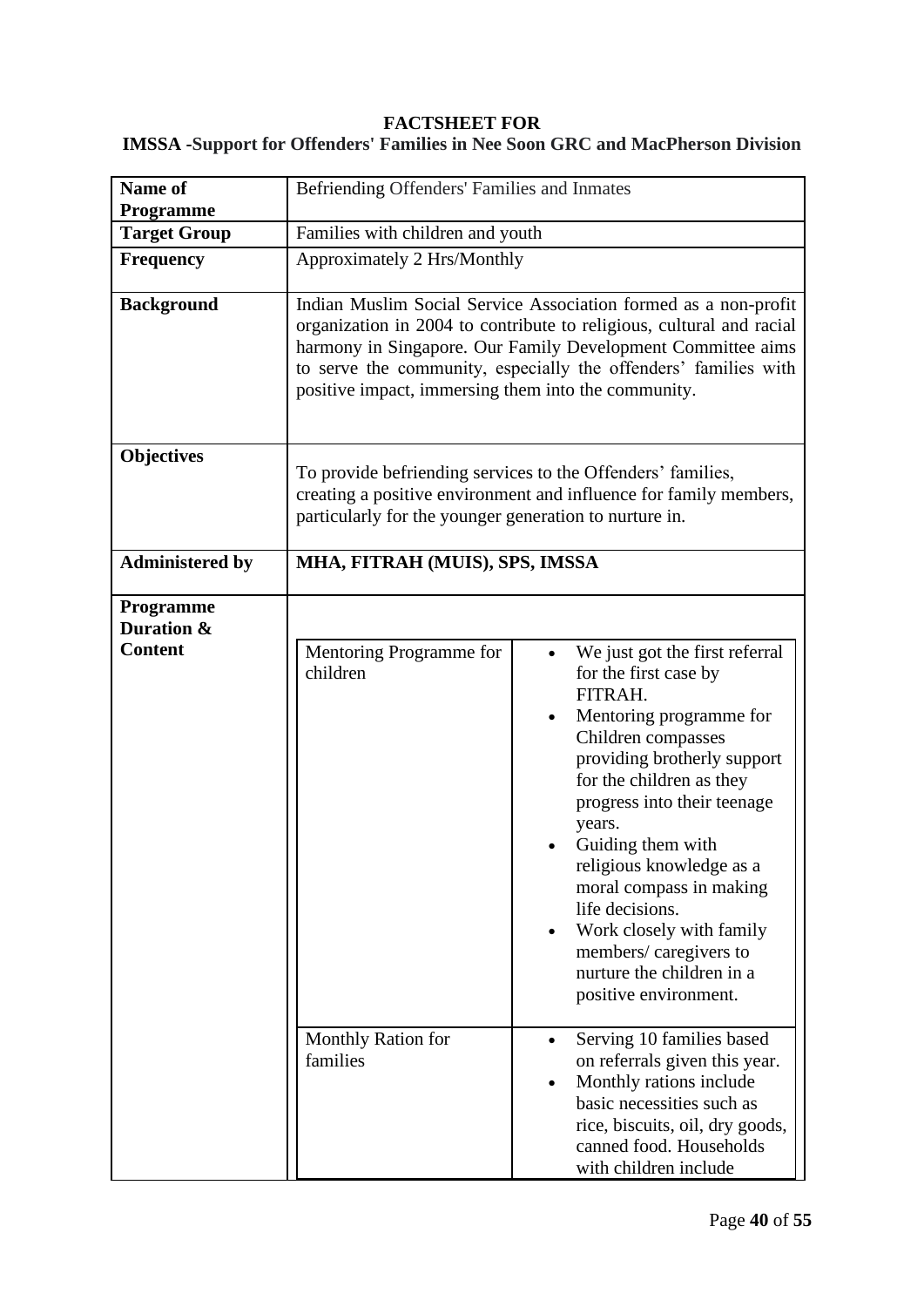|                       |                                      | cereals (based on case by<br>case basis).                                                                                                                                                                                                                                                                                                                                                                         |
|-----------------------|--------------------------------------|-------------------------------------------------------------------------------------------------------------------------------------------------------------------------------------------------------------------------------------------------------------------------------------------------------------------------------------------------------------------------------------------------------------------|
|                       | Tuition for school going<br>children | Have yet to commence due<br>$\bullet$<br>to pandemic.<br>Families are usually<br>referred to Mendaki Tuition<br>first.<br><b>IMSSA</b> has not received<br>any referrals for us to<br>conduct tuition yet.                                                                                                                                                                                                        |
|                       | Joint Home visit with<br><b>YRCP</b> | 45 Volunteers from IMSSA<br>$\bullet$<br>are part of the programme.<br>This includes the family<br>befrienders and inmates<br>befrienders.<br>7 Applicants have gotten<br>the Prison Pass (Inmates<br>Befriending)<br>Jointly organised a<br>Children's Day Project with<br>MHA to serve Children<br>from offenders' families,<br>providing 100 children<br>from Nee Soon Central with<br>stationery and goodies. |
| <b>Contact Person</b> | Ms Irfana: irfana.imssa@gmail.com    |                                                                                                                                                                                                                                                                                                                                                                                                                   |
|                       | Ms Jazeela : jazeela.imssa@gmail.com |                                                                                                                                                                                                                                                                                                                                                                                                                   |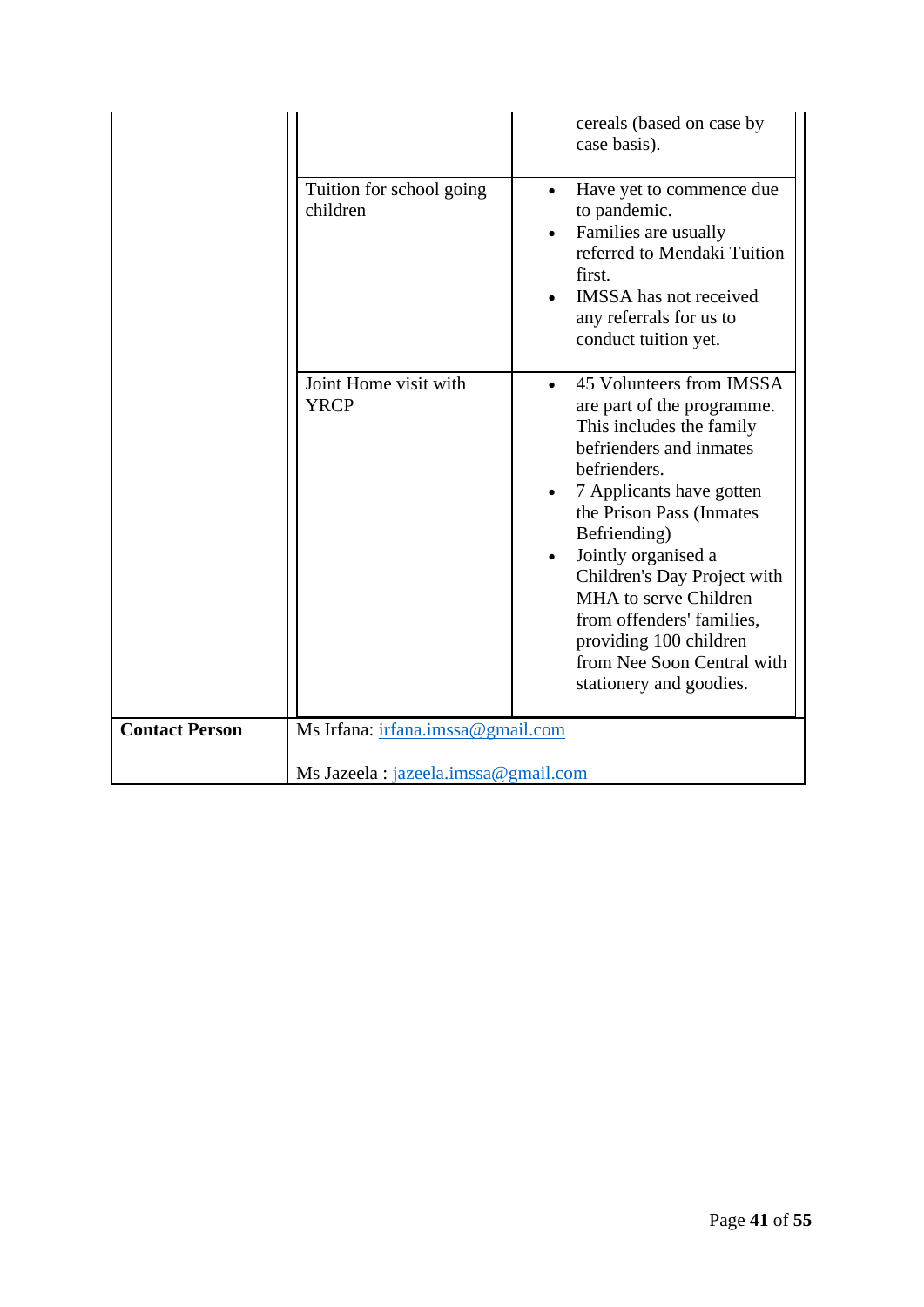#### **FACTSHEET FOR PEOPLE'S ASSOCIATION SHIOK SERIES'**

| Name of             | People Association (PA) SHIOK Series'                                                                                      |  |  |
|---------------------|----------------------------------------------------------------------------------------------------------------------------|--|--|
| <b>Programme</b>    |                                                                                                                            |  |  |
| <b>Target Phase</b> | Family                                                                                                                     |  |  |
| <b>Target Group</b> | Ex-Offenders and their Families                                                                                            |  |  |
| <b>Frequency</b>    | 1-2 day Courses                                                                                                            |  |  |
| <b>Background</b>   | PA SHIOK Series' was launched in January 2018 with MESRA.                                                                  |  |  |
|                     | Collaborating with an ever-expanding network of Malay Muslim                                                               |  |  |
|                     | Organisations (MMOs), industry experts and personalities, the                                                              |  |  |
|                     | carefully curated initiative offers customised courses to support                                                          |  |  |
|                     | the learning aspirations and interest of the community.                                                                    |  |  |
|                     | 'SHIOK Series' of courses are refreshed thrice a year and every                                                            |  |  |
|                     | run will introduce trendy courses, co-curated by MMO, industry                                                             |  |  |
|                     | experts and personalities. The courses offer a diverse choice of                                                           |  |  |
|                     | courses from health and wellness, career related and interest based                                                        |  |  |
|                     | courses, to ensure there is something for everyone.                                                                        |  |  |
|                     |                                                                                                                            |  |  |
|                     | To ensure more Malay/Muslim families can benefit from the                                                                  |  |  |
|                     | programme, Family and Inmates Through-care Assistance Haven<br>(FITRAH) will partner PA MESRA to identify families and ex- |  |  |
|                     | offenders to sign up for the SHIOK Series of Courses. PA                                                                   |  |  |
|                     | MESRA will sponsor selected programmes under the SHIOK                                                                     |  |  |
|                     | Series of Courses which include financial planning courses,                                                                |  |  |
|                     | children's enrichment programme, art classes and fitness classes                                                           |  |  |
|                     | to enable families and ex-offenders to pick up new skills, develop                                                         |  |  |
|                     | self-confidence and deepen their family bonds through shared                                                               |  |  |
| <b>Objectives</b>   | interest.<br>Strengthen family ties                                                                                        |  |  |
|                     | 5 "Languages of Love" Parenting Workshop<br>$\circ$                                                                        |  |  |
|                     | Café Hoping<br>O                                                                                                           |  |  |
|                     |                                                                                                                            |  |  |
|                     | Personal development                                                                                                       |  |  |
|                     | Personal Grooming For Work<br>$\circ$                                                                                      |  |  |
|                     | <b>Resume Writing Skills</b><br>O                                                                                          |  |  |
|                     |                                                                                                                            |  |  |
|                     | <b>Healthy living</b>                                                                                                      |  |  |
|                     | <b>Project Dance Fitness</b><br>$\circ$<br><b>Battle Rope</b>                                                              |  |  |
|                     | O<br>Too Sweet to Handle: Why Sugars are Good and<br>$\circ$                                                               |  |  |
|                     | <b>Bad for You</b>                                                                                                         |  |  |
|                     |                                                                                                                            |  |  |
|                     | Employability                                                                                                              |  |  |
|                     | SkillsFuture@PA Electrical Appliance Repair<br>O                                                                           |  |  |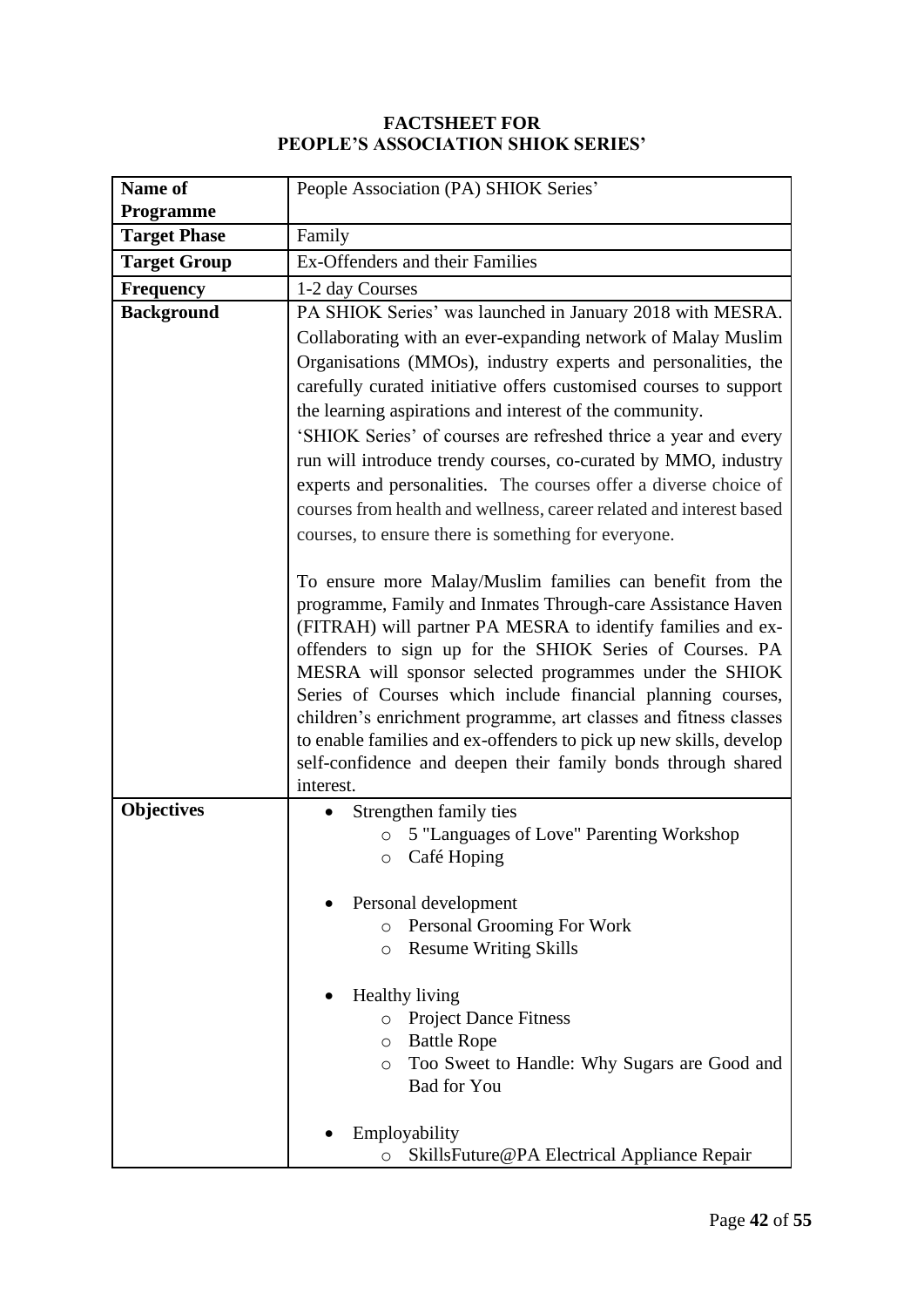|                        | Painting,<br>Varnishing<br>SkillsFuture@PA<br>and<br>$\circ$<br>Woodcare |
|------------------------|--------------------------------------------------------------------------|
|                        |                                                                          |
| <b>Administered by</b> | People's Association                                                     |
| <b>Programme</b>       | Varies                                                                   |
| Duration &             |                                                                          |
| <b>Content</b>         |                                                                          |
| <b>Contact Person</b>  | Ms Widyawilis: Widyawilis_SELAMAT@pa.gov.sg                              |
|                        |                                                                          |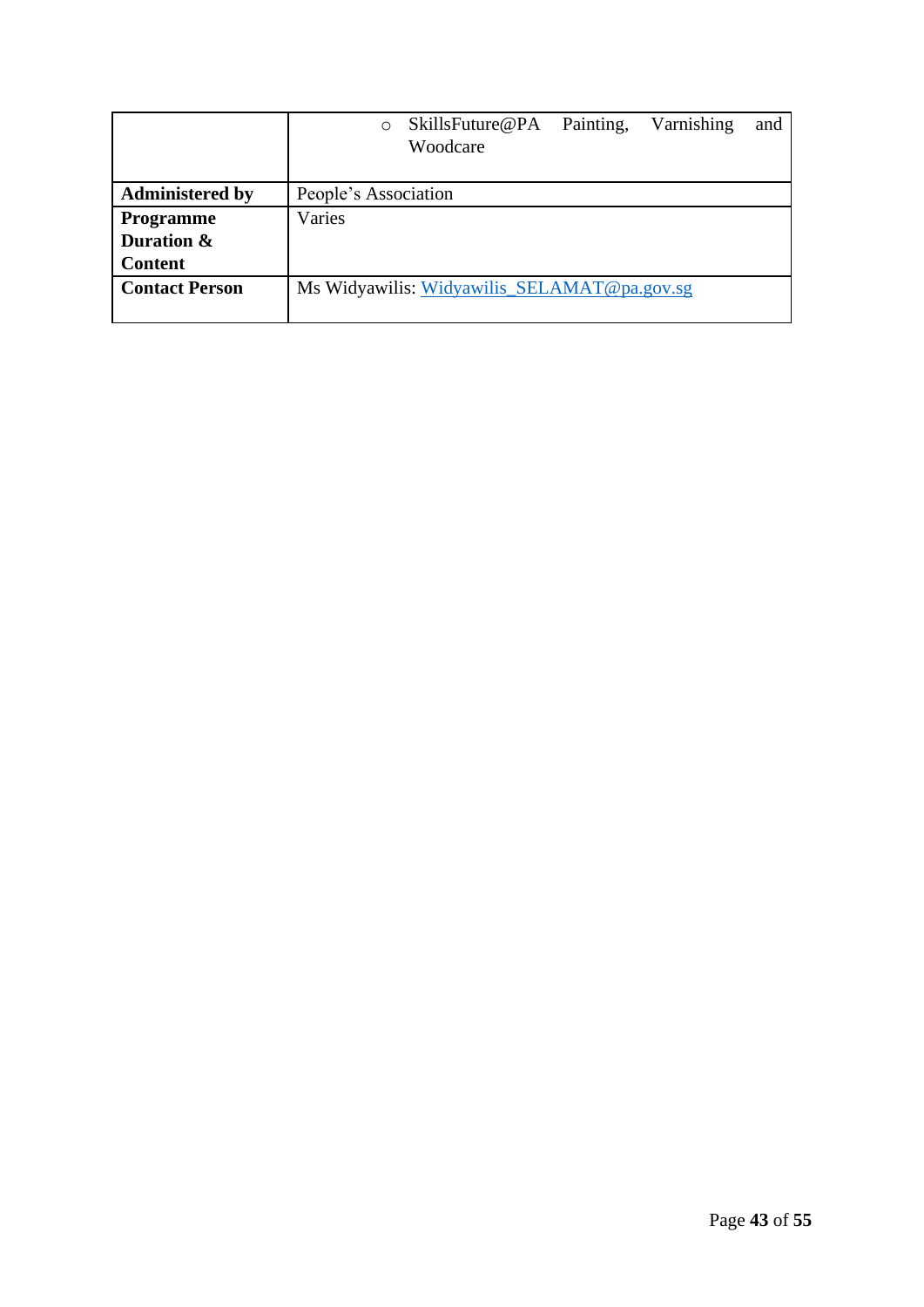## **FACTSHEET FOR NEW LIFE STORIES FAMILY PROGRAMME**

| Name of<br><b>Programme</b>               | Family Strengthening through family care & therapy                                                                                                                                                                                                                                                                                                                                                                                                                                                                                            |  |
|-------------------------------------------|-----------------------------------------------------------------------------------------------------------------------------------------------------------------------------------------------------------------------------------------------------------------------------------------------------------------------------------------------------------------------------------------------------------------------------------------------------------------------------------------------------------------------------------------------|--|
| <b>Target Phase</b>                       | Family                                                                                                                                                                                                                                                                                                                                                                                                                                                                                                                                        |  |
| <b>Target Group</b>                       | Families of incarcerated parents with at least one child<br>aged between 3-9 years old.<br>Every member of the household is engaged.<br>The incarcerated parent reintegrating back into the<br>family system.                                                                                                                                                                                                                                                                                                                                 |  |
| <b>Frequency</b>                          | Through "Family Play Box" sessions- once every<br>quarterly-1h 30 mins session.<br>Frequency of personal counselling and/or family therapy<br>depends on the level of need assessed.                                                                                                                                                                                                                                                                                                                                                          |  |
| <b>Background</b>                         | Cases referred by the Volunteer Relations team,<br>Case<br>Management Team, or as a result of assessments conducted by<br>the Family Care & Therapy Team.                                                                                                                                                                                                                                                                                                                                                                                     |  |
| <b>Objectives</b>                         | Improving protective factors to promote personal<br>resilience, growth and prevent intergenerational<br>incarceration.<br>Exercising ability to contribute to the development of the<br>child/children.<br>Improve parent-child bond: experiencing and practicing<br>new ways of communication.<br>Exercising choices through co-creation. Modeling<br>listening, care, choice-making and affirmation.<br>Reducing impact of ACES for children: psychosocial<br>support (befriending, reading $\&$ play therapy)<br><b>Resilient families</b> |  |
| <b>Administered by</b>                    | Therapists (Family Care & Therapy Unit) supported by VR<br>team & CM team                                                                                                                                                                                                                                                                                                                                                                                                                                                                     |  |
| Programme<br>Duration &<br><b>Content</b> | <b>For Families</b><br>years active until Thriving and/ till Parent EDR                                                                                                                                                                                                                                                                                                                                                                                                                                                                       |  |
| <b>Contact</b><br><b>Persons</b>          | Ms Soraya Abdul Rahim: soraya@newlifestories.org.sg<br>Ms Ain Zainal: <i>ain@newlifestories.org.sg</i>                                                                                                                                                                                                                                                                                                                                                                                                                                        |  |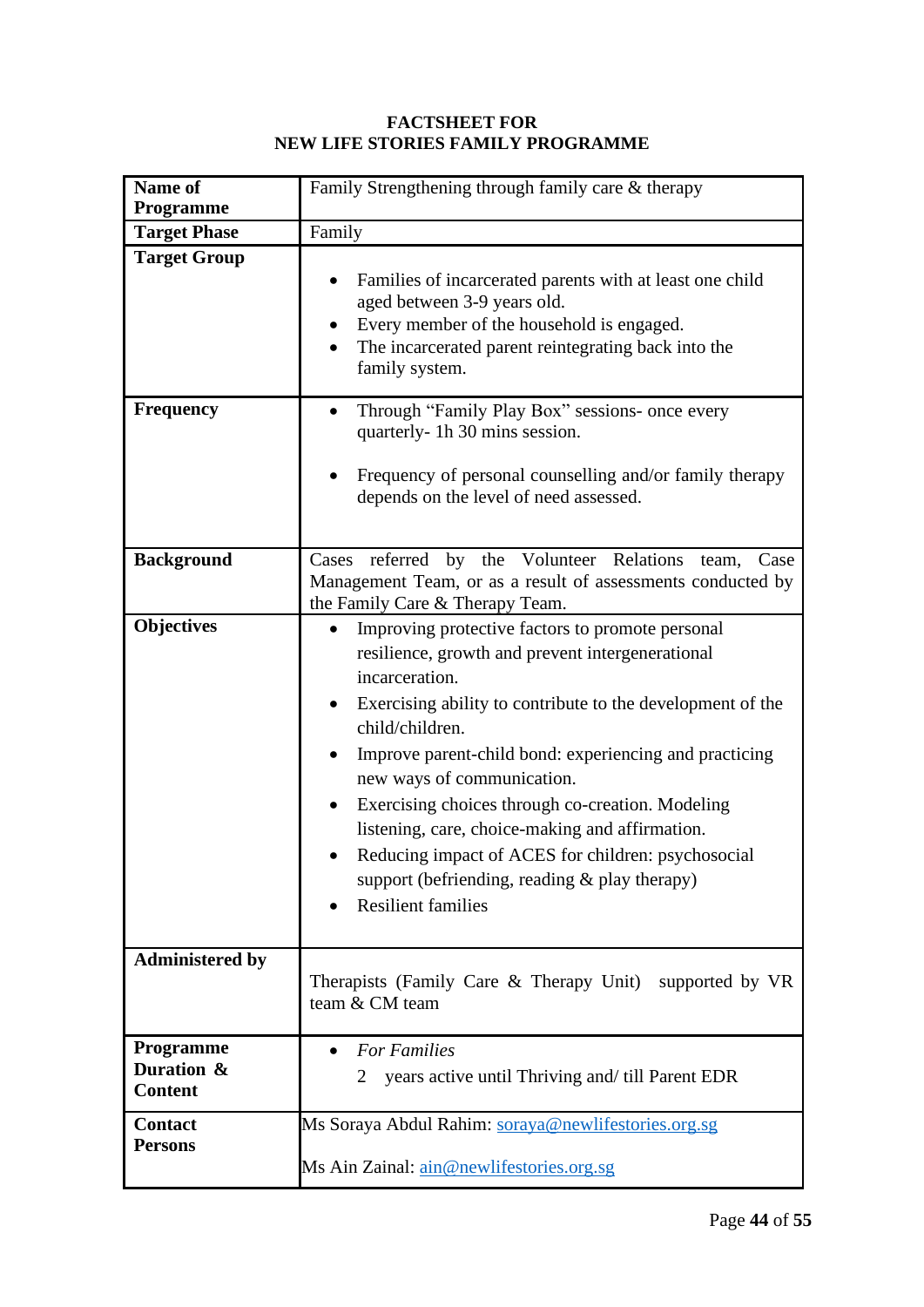#### **FACTSHEET FOR BAPA SEPANJANG HAYAT ICAN PROGRAMME**

| Name of                                 | <b>ICAN</b>                                                                                                                                                                                                                                                                                                              |
|-----------------------------------------|--------------------------------------------------------------------------------------------------------------------------------------------------------------------------------------------------------------------------------------------------------------------------------------------------------------------------|
| Programme                               |                                                                                                                                                                                                                                                                                                                          |
| <b>Target Phase</b>                     | Family                                                                                                                                                                                                                                                                                                                   |
| <b>Target Group</b>                     | <b>Fathers or Potential Fathers</b>                                                                                                                                                                                                                                                                                      |
| <b>Frequency</b>                        | Monthly                                                                                                                                                                                                                                                                                                                  |
| <b>Background</b>                       | This is an interactive workshop that appeals to adult learning<br>styles. Participants can expect to appreciate the importance of<br>fathering involvement, explore vital skills for building lasting<br>relationships with their children.                                                                              |
| <b>Objectives</b>                       | In our sessions, we watch short video clips, interact with fellow<br>fathers, process relevant exercises and equip the fathers<br>with action tips to begin bonding with their children.<br>It is designed to help fathers discover ways to build a close<br>relationship with their children.                           |
| <b>Administered by</b>                  | Bapa Sepanjang Hayat                                                                                                                                                                                                                                                                                                     |
| Programme                               | 6 hrs per session<br>$\bullet$                                                                                                                                                                                                                                                                                           |
| <b>Duration &amp;</b><br><b>Content</b> | The seminar covers:                                                                                                                                                                                                                                                                                                      |
|                                         | 1. A seminar version of fathering instrument (the only<br>scientific assessment of fathering skills available)<br>2. A discovering your fathering<br>3. Pattern instrument $-$ to help participants map their<br>"fathering profile"<br>4. Seminar notes<br>5. Small group – to process material facilitated by trainers |
| <b>Contact Person</b>                   | Mr Bramsha: bramsha_osman@hotmail.com                                                                                                                                                                                                                                                                                    |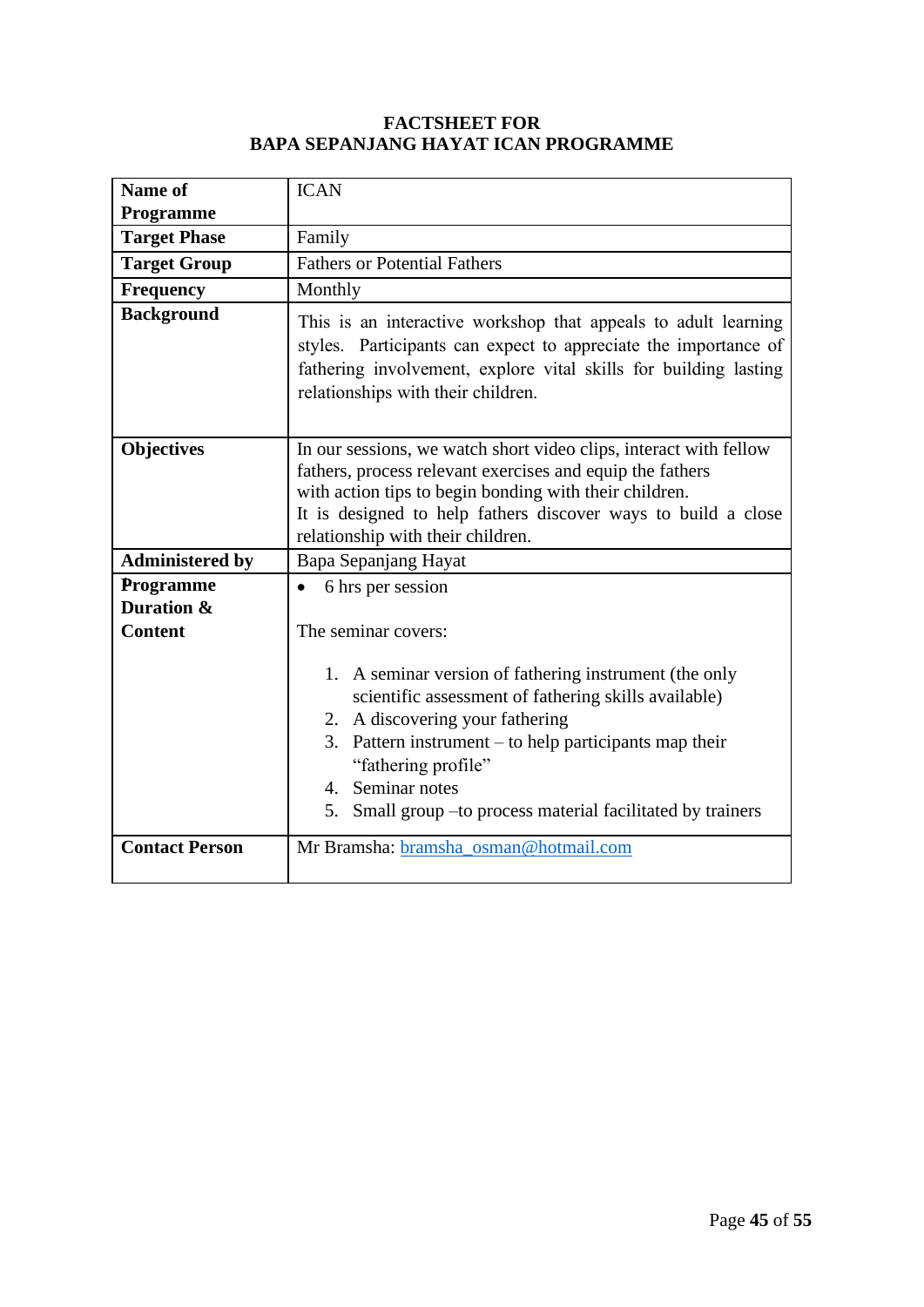#### **FACTSHEET FOR BAPA SEPANJANG HAYAT NAVIGATING TEENAGE YEARS**

| Name of                                          |                                                                                                                                                                                                                                                                                 |
|--------------------------------------------------|---------------------------------------------------------------------------------------------------------------------------------------------------------------------------------------------------------------------------------------------------------------------------------|
|                                                  | <b>Navigating Teenage Years</b>                                                                                                                                                                                                                                                 |
| <b>Programme</b>                                 |                                                                                                                                                                                                                                                                                 |
| <b>Target Phase</b>                              | Family                                                                                                                                                                                                                                                                          |
| <b>Target Group</b>                              | <b>Fathers or Potential Fathers</b>                                                                                                                                                                                                                                             |
| <b>Frequency</b>                                 | Monthly                                                                                                                                                                                                                                                                         |
| <b>Background</b>                                | Most parents are deeply concerned about their teenager's future.<br>The chances of your teens succeeding in navigating this increasing<br>challenging world increases with intentional preparation. Your<br>interaction with your children can build them up or tear them down. |
| <b>Objectives</b>                                | This well reviewed and interactive seminar is a primer for parenting<br>teens. It provides parents with helpful developmental information<br>on what teenagers need from them to build confidence and<br>resilience.                                                            |
| <b>Administered by</b>                           | Bapa Sepanjang Hayat                                                                                                                                                                                                                                                            |
| <b>Programme</b><br>Duration &<br><b>Content</b> | 3 hrs session<br>We will explore the impact of different parenting styles on our<br>teenagers. You will be informed, challenged and inspired in this<br>workshop.                                                                                                               |
| <b>Contact Person</b>                            | Mr Bramsha: bramsha_osman@hotmail.com                                                                                                                                                                                                                                           |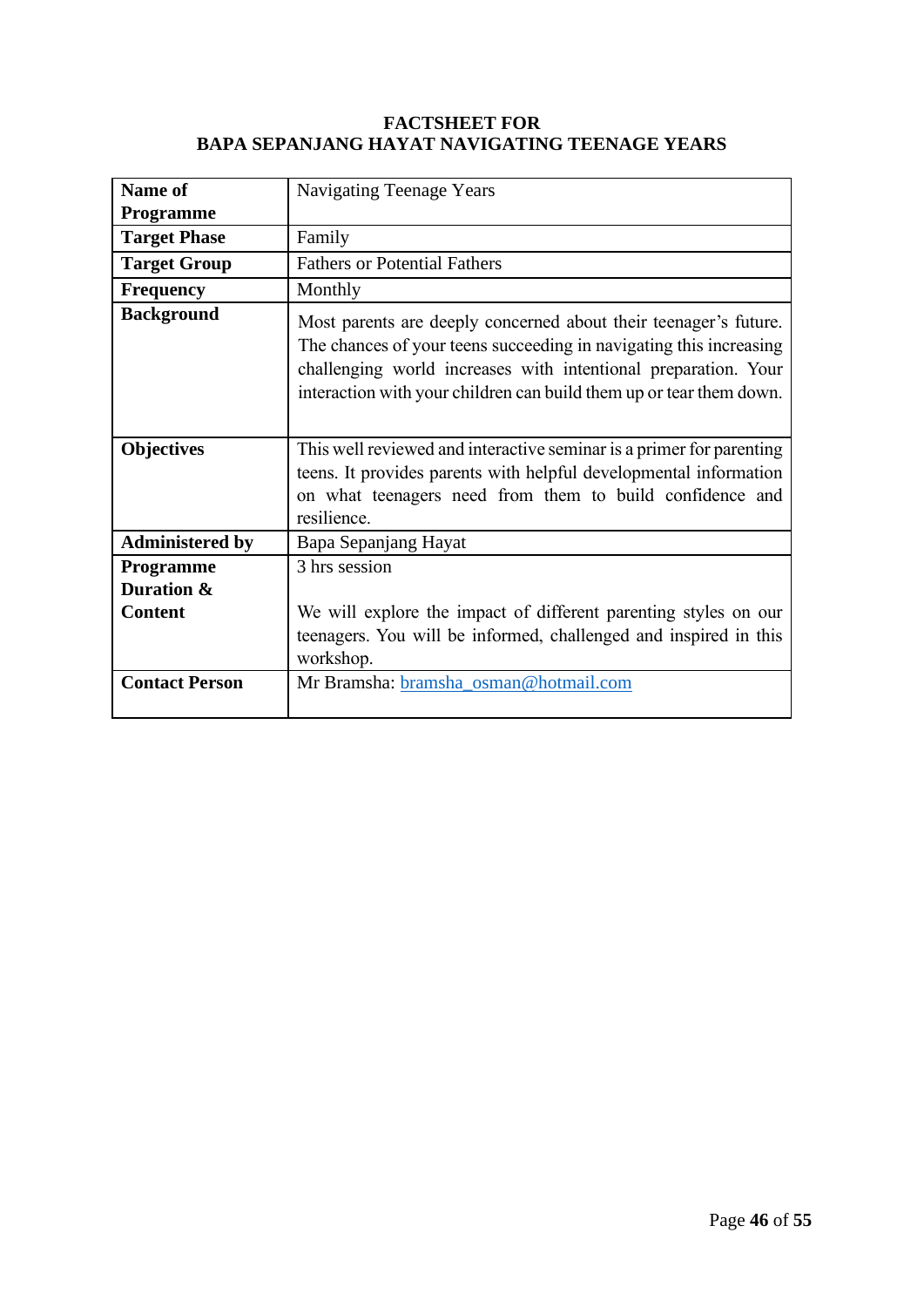#### **FACTSHEET FOR BAPA SEPANJANG HAYAT BREAKFAST WITH DAD PROGRAMME**

| Name of                | <b>Breakfast with Dad</b> |                                       |                                                                         |
|------------------------|---------------------------|---------------------------------------|-------------------------------------------------------------------------|
| Programme              |                           |                                       |                                                                         |
| <b>Target Phase</b>    | Family                    |                                       |                                                                         |
| <b>Target Group</b>    |                           | <b>Fathers or Potential Fathers</b>   |                                                                         |
| Frequency              | Monthly                   |                                       |                                                                         |
| <b>Background</b>      |                           | cognitive development of a child.     | Father child relationship is a significant factor in the emotional and  |
| <b>Objectives</b>      |                           |                                       | This workshop utilizes experiential learning methods to coach           |
|                        |                           |                                       | fathers to relate with their children. We do this in a way that appeals |
|                        |                           |                                       | to their nature of being fun and active partners in parenting. CFF      |
|                        |                           |                                       | (BSH) creates an experience that is fun and impactful for both          |
|                        | father and child.         |                                       |                                                                         |
| <b>Administered by</b> |                           | Bapa Sepanjang Hayat (BSH)            |                                                                         |
| Programme              | 2 hrs session             |                                       |                                                                         |
| Duration &             |                           |                                       |                                                                         |
| <b>Content</b>         | <b>Time</b>               | <b>Activity</b>                       | <b>Process</b>                                                          |
|                        | 8.30am                    | Introduction to                       | Understanding<br>the                                                    |
|                        |                           | <b>Breakfast with Dad</b>             | importance of having                                                    |
|                        |                           |                                       | breakfast time with your<br>child                                       |
|                        | 8.45am                    | Activity1:                            | Knowing roles of father                                                 |
|                        |                           | Hunter & Fire                         | and child in the family                                                 |
|                        | 9.00am                    | <b>Breakfast</b>                      | Preparing a simple and                                                  |
|                        |                           | preparation                           | nutritious breakfast<br>by                                              |
|                        |                           |                                       | father and child                                                        |
|                        | 9:15am                    | <b>Breakfast Time</b>                 | Quality<br>time<br>over<br>breakfast                                    |
|                        | 9.45am                    | Activity2:                            | Knowledge<br>and                                                        |
|                        |                           | Awareness                             | awareness in your child's                                               |
|                        | 10.05am                   |                                       | world                                                                   |
|                        |                           | Activity3:<br>Affirmation             | of<br>Importance<br>father's<br>voice to child's                        |
|                        |                           |                                       | <b>Emotional</b> health                                                 |
|                        | 10.20am                   | Feedback                              | Q&A time for fathers                                                    |
|                        |                           | Session                               | Submitting of feedback                                                  |
|                        |                           |                                       | form                                                                    |
|                        |                           |                                       |                                                                         |
| <b>Contact Person</b>  |                           | Mr Bramsha: bramsha_osman@hotmail.com |                                                                         |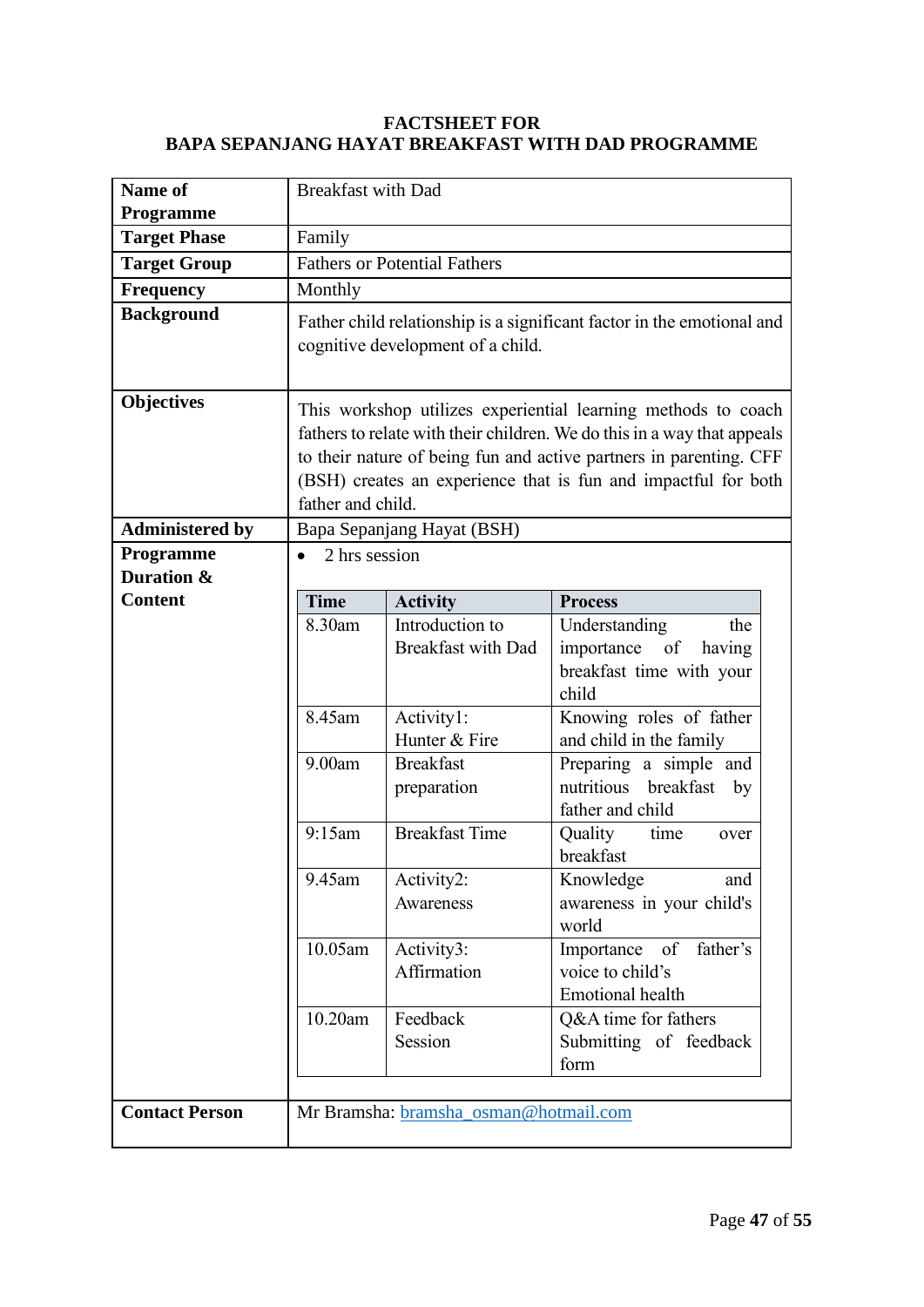#### **FACTSHEET FOR NEW LIFE STORIES FAMILY STRENGHTENING PROGRAMME**

| Name of                | Family Strengthening Programme                                                                                                                                                                                                                                                                                                                                                                       |
|------------------------|------------------------------------------------------------------------------------------------------------------------------------------------------------------------------------------------------------------------------------------------------------------------------------------------------------------------------------------------------------------------------------------------------|
| Programme              |                                                                                                                                                                                                                                                                                                                                                                                                      |
| <b>Target Phase</b>    | Aftercare; Inmates & Family in Transition                                                                                                                                                                                                                                                                                                                                                            |
| <b>Target Group</b>    | Inmates, both males & females and their families, particularly<br>children                                                                                                                                                                                                                                                                                                                           |
| <b>Frequency</b>       | Minimally an average of 6hrs per month, depending on safety and<br>risk issues                                                                                                                                                                                                                                                                                                                       |
| <b>Background</b>      | Cases are referred from Prisons, Social Service Agencies.<br>Others are from walk-ins                                                                                                                                                                                                                                                                                                                |
| <b>Objectives</b>      | Provide meaningful engagement and positive role<br>modelling with the children to prevent intergenerational<br>incarceration.<br>Enhance positive relationship between Papas & Mamas<br>and their children to reduce re-offending<br>Connect the families to community resources such that the<br>families could improve their quality of life and increase<br>community inclusion for the families. |
| <b>Administered by</b> | New Life Stories Case Management Team                                                                                                                                                                                                                                                                                                                                                                |
| Programme              | Duration is between $1 - 3$ years, depending on the needs of the                                                                                                                                                                                                                                                                                                                                     |
| Duration &             | families.                                                                                                                                                                                                                                                                                                                                                                                            |
| <b>Content</b>         |                                                                                                                                                                                                                                                                                                                                                                                                      |
| <b>Contact Person</b>  | Ms Ain Zainal ain@newlifestories.org.sg                                                                                                                                                                                                                                                                                                                                                              |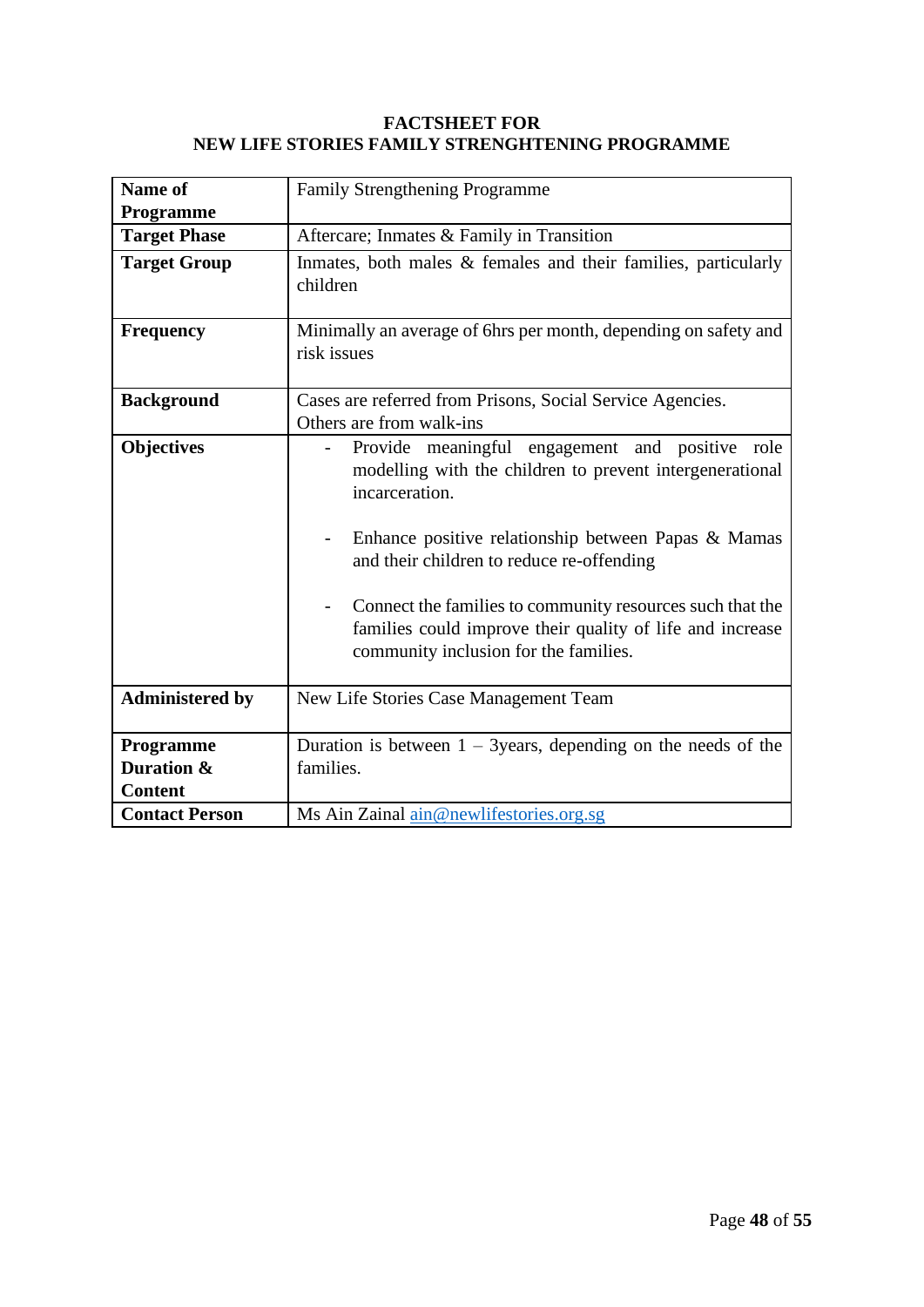#### **FACTSHEET FOR PPIS CUT THE LONELINESS: BRIDGE CONNECTION**

| Name of<br>Programme                             | Cut the Loneliness: Bridge Connection<br>Group Psychotherapy Programme for Women Ex-Offenders                                                                                                                                                                                                                                                                                                                                                                                                                                                                                                                                                      |
|--------------------------------------------------|----------------------------------------------------------------------------------------------------------------------------------------------------------------------------------------------------------------------------------------------------------------------------------------------------------------------------------------------------------------------------------------------------------------------------------------------------------------------------------------------------------------------------------------------------------------------------------------------------------------------------------------------------|
| <b>Target Phase</b>                              | Aftercare; Inmates & Family in Transition                                                                                                                                                                                                                                                                                                                                                                                                                                                                                                                                                                                                          |
| <b>Target Group</b>                              | The 3-year programme targets a maximum of 60 Malay-Muslim<br>women ex-offenders (20 women/year) and their family members.                                                                                                                                                                                                                                                                                                                                                                                                                                                                                                                          |
| <b>Frequency</b>                                 | Minimally an average of 6hrs per month, depending on safety and<br>risk issues                                                                                                                                                                                                                                                                                                                                                                                                                                                                                                                                                                     |
| <b>Background</b>                                | Over the years there has been an over-representation of Malays in<br>crime and drug statistics especially with the 'drug problem' often<br>cited in association with the Malay community. 'Cut the<br>Loneliness: Bridge Connection' (CLBC) hopes to offer a<br>difference to the approach of engaging female offenders vis-à-vis<br>the issue of drug addiction. The programme pays attention to<br>providing women ex-offenders the holding space as they<br>negotiate with their idea of selves, their addiction, their familial<br>relationships and their interaction with larger systems $-$ in their<br>recovery and reintegration process. |
| <b>Objectives</b>                                | To promote healthy interaction patterns amongst women<br>$\bullet$<br>ex-offenders and their families;<br>To acknowledge the role of addiction in the recovery<br>$\bullet$<br>process of women ex-offenders;<br>To facilitate access to community resources to increase<br>social participation.                                                                                                                                                                                                                                                                                                                                                  |
| <b>Administered by</b>                           | SYM Academy have begun working relationships with existing<br>agencies to complement and support CLBC efforts, namely with:<br>Singapore Prison Service, Central Narcotics Bureau (CNB),<br>National Council of Social Services (NCSS), National Council<br>Against Drug Abuse (NCADA), and Singapore Anti-Narcotics<br>Association (SANA).<br>The Academy will also be consulting with Clanwilliam Insititute,<br>Ireland – consultants from the Institute have depth of experience<br>in addiction work and implementing in-care group psychotherapy<br>programmes for women drug offenders.                                                     |
| <b>Programme</b><br>Duration &<br><b>Content</b> | The proposed programme outcomes will look at the following<br>areas:<br>(a) Stabilising the Self of the Women Ex-offender;<br>(b) Stabilising the Family System vis-à-vis the Self of the Women<br>Ex-Offender; and<br>(c) Reconnection of Women Ex-Offender and Family and Larger<br>System.                                                                                                                                                                                                                                                                                                                                                      |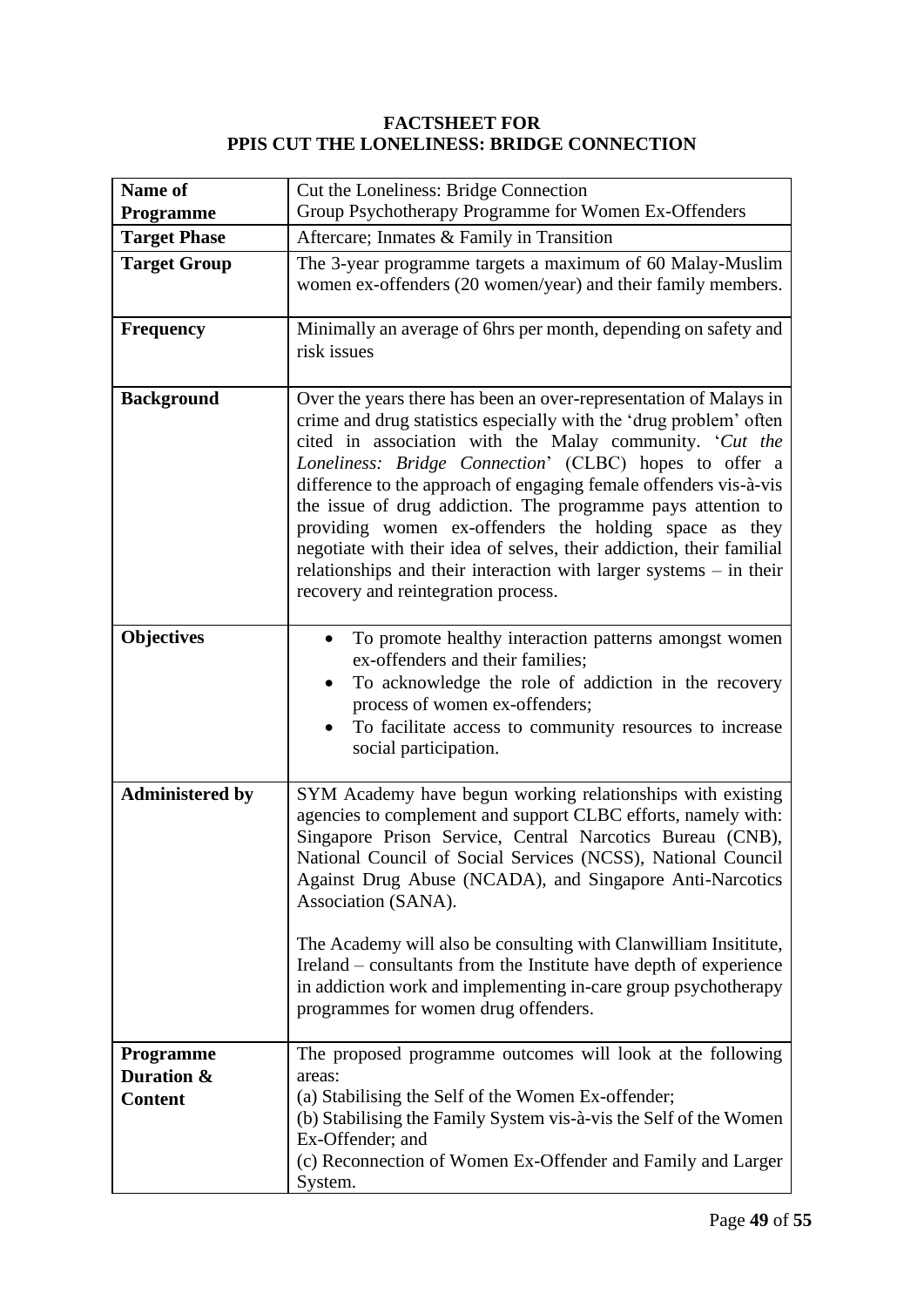|                       | Through its gender-focused intervention, the CLBC programme<br>offers an extension to current rehabilitation efforts and initiatives<br>for women and their families $-$ as it expands the importance of<br>conversing about connection. The progammme highlights the<br>need for intervention that facilitates the deeper interaction of<br>women ex-offenders with their selves, family and the larger<br>community. |
|-----------------------|------------------------------------------------------------------------------------------------------------------------------------------------------------------------------------------------------------------------------------------------------------------------------------------------------------------------------------------------------------------------------------------------------------------------|
| <b>Contact Person</b> | Mr Ahmad Zaki: ahmadzaki.mdkhalid@sym.academy                                                                                                                                                                                                                                                                                                                                                                          |
|                       | Ms Nabilah Bagarib: nabilah.bagarib@sym.academy                                                                                                                                                                                                                                                                                                                                                                        |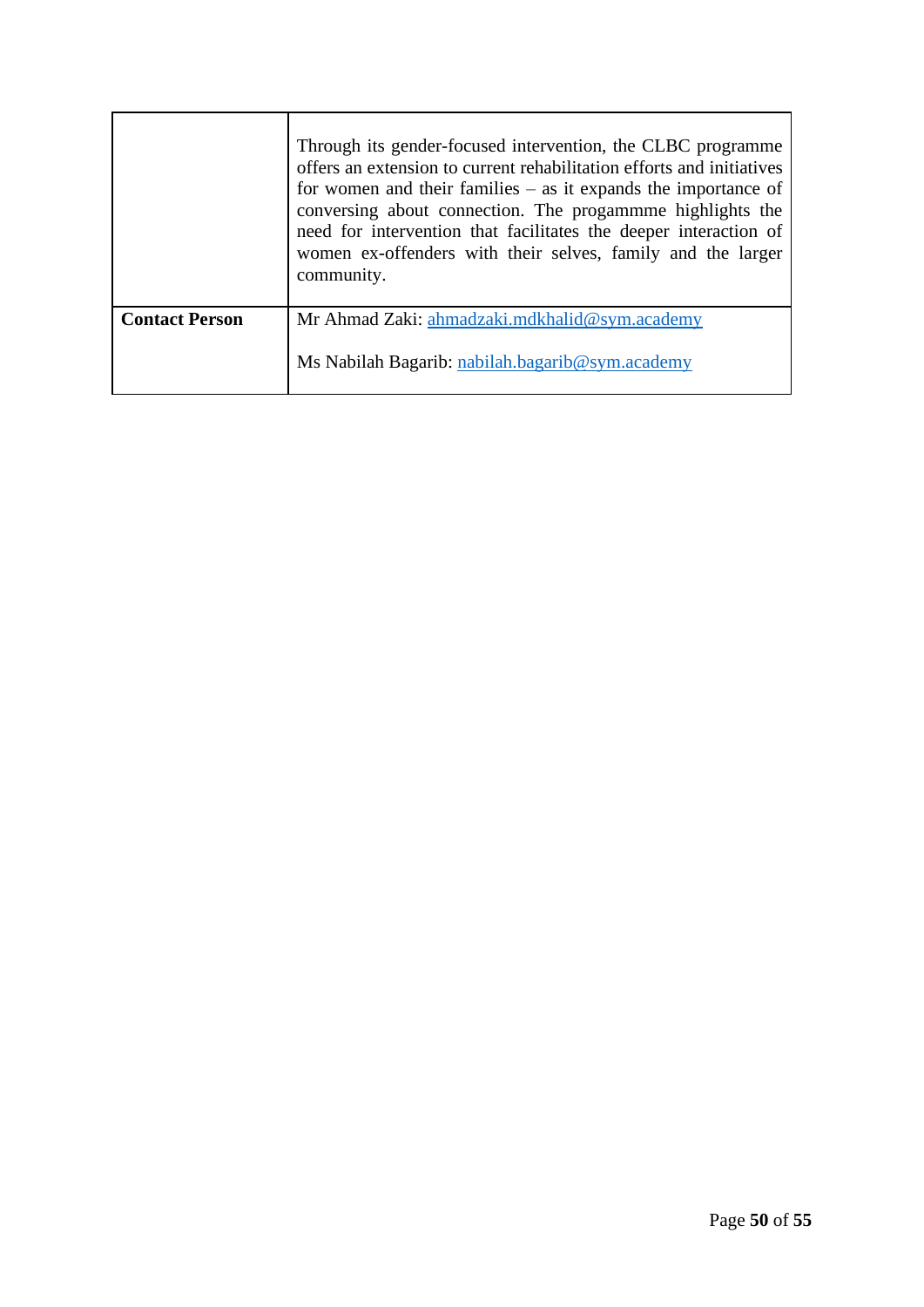#### **FACTSHEET FOR HAJI MOHD SALLEH MOSQUE ENGAGEMENT PROGRAMME FOR TRANSGENDER EX-OFFENDERS**

| Name of                 | <b>Engagement Programme for Transgender Ex-Offenders</b>                                                                                                                          |  |
|-------------------------|-----------------------------------------------------------------------------------------------------------------------------------------------------------------------------------|--|
| Programme               |                                                                                                                                                                                   |  |
| <b>Target Phase</b>     | Aftercare                                                                                                                                                                         |  |
| <b>Target Group</b>     | Transgender Ex-offenders                                                                                                                                                          |  |
| Frequency               | Weekly                                                                                                                                                                            |  |
| <b>Background</b>       | Transgender offenders are often excluded in some way from<br>$\bullet$<br>participating in social and community activities.                                                       |  |
| <b>Objectives</b>       | Pro-social and purposeful engagement of transgender to allow<br>$\bullet$<br>them to learn the religion and stay away from negative<br>influences.                                |  |
|                         | Provide transgender offenders a safe & comfortable place to<br>learn about religion, supporting them mentally and emotionally<br>with the joint-assistance of Fitrah Befrienders. |  |
|                         | Changing social attitudes so that transgender offenders become<br>accepted and valued as full members of the community.                                                           |  |
|                         | For isolated Transgender, the opportunity to develop a new<br>relationship with Asatizahs & Mosque Staffs and Volunteers.<br>To participate in social and community activities.   |  |
| <b>Administered by</b>  | Haji Mohd Salleh Mosque                                                                                                                                                           |  |
| Programme<br>Duration & | 3 hrs session                                                                                                                                                                     |  |
| <b>Content</b>          | Haji Mohd Salleh Mosque develops a new social link for<br>transgender offenders to learn and perform their religious<br>needs.                                                    |  |
| <b>Contact Person</b>   | Ust Abdulsalam Muhammad Ekhsan:<br>abdussalam@mohdsallehg.mosque.sg                                                                                                               |  |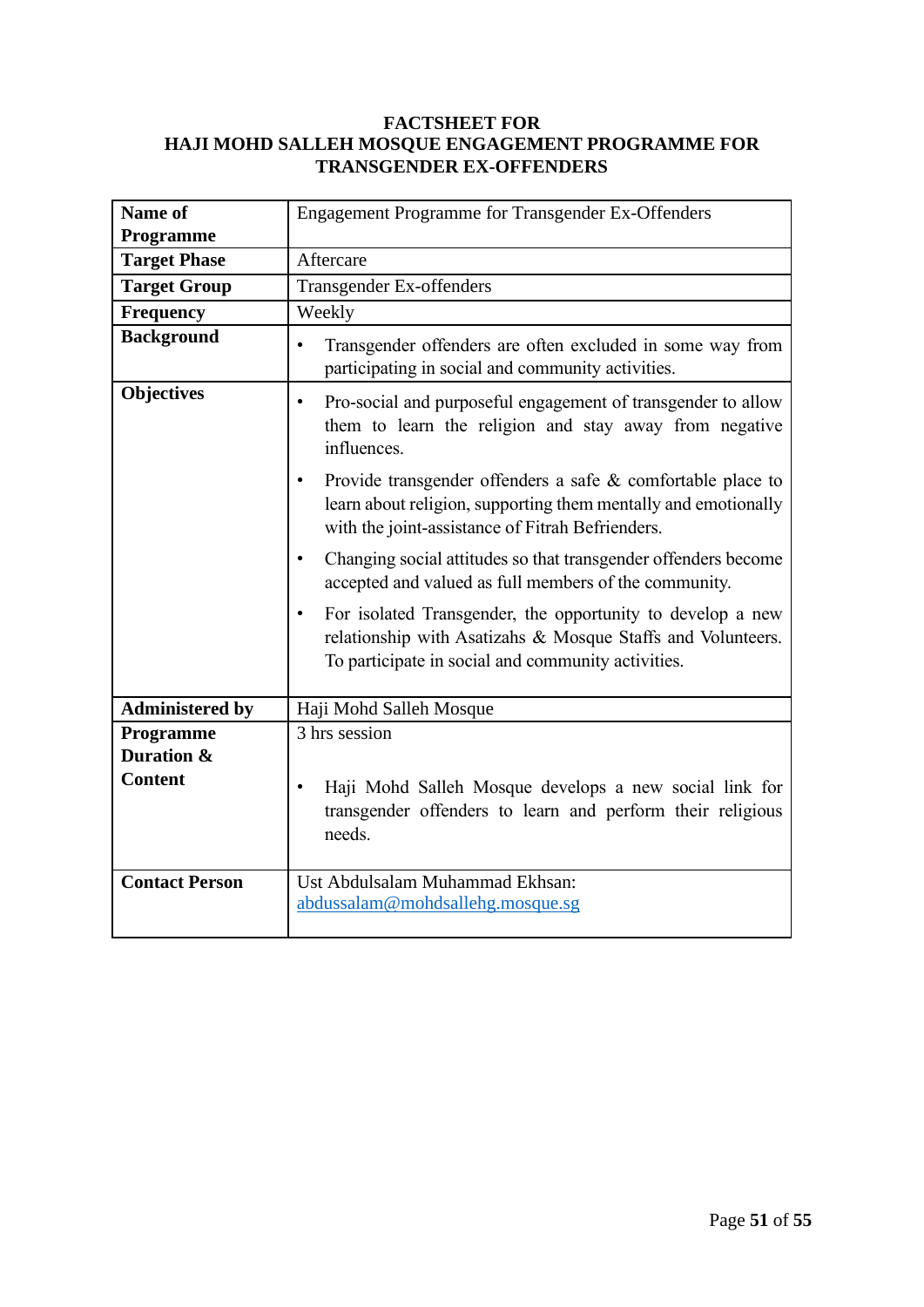#### **FACTSHEET FOR ASSYAFAAH MOSQUE #BILANAKGAME PROGRAMME**

| Name of<br>Programme                      | #bilanakgame                                                                                                                                                                                                                                                                                                                                                                                                                                                                                                                                       |
|-------------------------------------------|----------------------------------------------------------------------------------------------------------------------------------------------------------------------------------------------------------------------------------------------------------------------------------------------------------------------------------------------------------------------------------------------------------------------------------------------------------------------------------------------------------------------------------------------------|
| <b>Target Phase</b>                       | Aftercare                                                                                                                                                                                                                                                                                                                                                                                                                                                                                                                                          |
| <b>Target Group</b>                       | Families of the incarcerated                                                                                                                                                                                                                                                                                                                                                                                                                                                                                                                       |
| <b>Frequency</b>                          | Quarterly                                                                                                                                                                                                                                                                                                                                                                                                                                                                                                                                          |
| <b>Background</b>                         | This is a pilot program with the intention to help the families of<br>the incarcerated. We have engaged "One Heart Brothers" to do the<br>groundwork, outreach and recruitment based on their expertise.<br>Part of the objective is to provide the families based on their needs.<br>We've provided groceries, working opportunities, trainings &<br>workshop, refer to relevant agencies and mosque financial<br>assistance.<br>11 families are currently receiving financial assistance from MUIS<br>as part of the Zakat Beneficiaries scheme. |
|                                           | Due to the pandemic, we are unable to conduct the activities<br>physically at the void deck or mosque. We did some of the<br>sessions online and hopefully we can restart the sessions<br>physically anytime soon.                                                                                                                                                                                                                                                                                                                                 |
| <b>Objectives</b>                         | 1. To Develop Participants' on building better<br>communication (Mindful of their words & Responsible of<br>the chain reaction based on their action or approach<br>engage)<br>2. To Develop Participants' on building a Positive<br>Engagement within Families ties (Sincerity $\&$<br>Willingness)<br>3. To Develop Participants' on bridging a good rapport with<br>people                                                                                                                                                                      |
| <b>Administered by</b>                    | Community Engagement Officers, Assyafaah Mosque<br><b>One Heart Brothers</b>                                                                                                                                                                                                                                                                                                                                                                                                                                                                       |
| Programme<br>Duration &<br><b>Content</b> | The programme will be ongoing and plans for new recruitment is<br>in progress.                                                                                                                                                                                                                                                                                                                                                                                                                                                                     |
| <b>Contact Person</b>                     | Ustaz Zaki: zaki_mahmod@assyafaah.mosque.org.sg<br>Mdm Taibah: taibah@assyafaah.mosque.org.sg                                                                                                                                                                                                                                                                                                                                                                                                                                                      |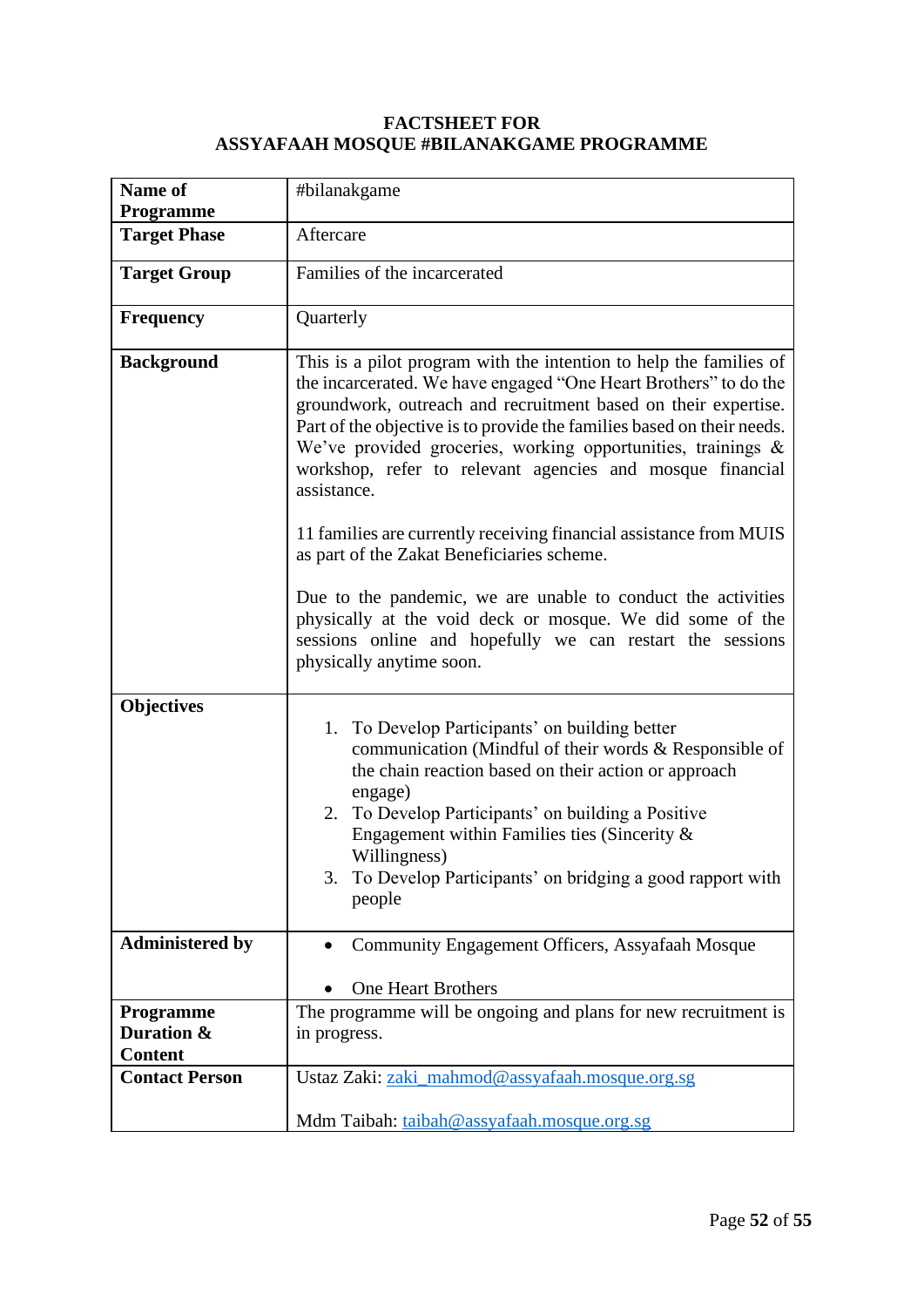## **FACTSHEET FOR MUSLIM COUNSELLING SERVICE**

| Name of                                     | <b>Muslim Counselling Service</b>                                                                                                                                                                                                                                                                                                                                                                                                                                                                                                                                                                                                                                                                                                                                                                                                                                                                                                                                                                                                                                                                                                                                                                                                                                                                                                                                                                                               |
|---------------------------------------------|---------------------------------------------------------------------------------------------------------------------------------------------------------------------------------------------------------------------------------------------------------------------------------------------------------------------------------------------------------------------------------------------------------------------------------------------------------------------------------------------------------------------------------------------------------------------------------------------------------------------------------------------------------------------------------------------------------------------------------------------------------------------------------------------------------------------------------------------------------------------------------------------------------------------------------------------------------------------------------------------------------------------------------------------------------------------------------------------------------------------------------------------------------------------------------------------------------------------------------------------------------------------------------------------------------------------------------------------------------------------------------------------------------------------------------|
| Programme                                   |                                                                                                                                                                                                                                                                                                                                                                                                                                                                                                                                                                                                                                                                                                                                                                                                                                                                                                                                                                                                                                                                                                                                                                                                                                                                                                                                                                                                                                 |
| <b>Target Phase</b>                         | Aftercare                                                                                                                                                                                                                                                                                                                                                                                                                                                                                                                                                                                                                                                                                                                                                                                                                                                                                                                                                                                                                                                                                                                                                                                                                                                                                                                                                                                                                       |
| <b>Target Group</b>                         | Ex-offenders and families                                                                                                                                                                                                                                                                                                                                                                                                                                                                                                                                                                                                                                                                                                                                                                                                                                                                                                                                                                                                                                                                                                                                                                                                                                                                                                                                                                                                       |
| <b>Frequency</b>                            | Weekly                                                                                                                                                                                                                                                                                                                                                                                                                                                                                                                                                                                                                                                                                                                                                                                                                                                                                                                                                                                                                                                                                                                                                                                                                                                                                                                                                                                                                          |
| <b>Background</b>                           | MCS - Muslim Counselling Service is a non-profit registered<br>society. It was established in 1978 by the Islamic Religious<br>Council of Singapore (MUIS) to counsel drug addicts and<br>inmates through religious programs and services in prison. We<br>also work with their families, especially children, to ensure that<br>they stay away from drug abuse or troubles, able to stand on their<br>own feet and lead productive lives. Our first Chairman was none<br>other than the then President of MUIS, the late Haji Ridzwan<br>Dzafir. Under his leadership, MCS has grown into a formidable<br>anti-drug movement in the Malay/Muslim community and<br>Singapore. Over the years, MCS has evolved into an independent<br>organization, focusing on the after-care programs for ex-<br>offenders.<br>Program YSI@MCS, was started in April 2016 at Masjid Khalid<br>by Ustaz Fadlon Osman, a prison religious counsellor and Ustaz<br>Md Basir Md Shariff, an ex-offender with a record of 18 years<br>imprisonment. They received the guidance of Ustaz Salim<br>Mohamed Yusoff, a former prison religious teacher. All of them<br>are freelance religious teachers, and are ARS-Certified by MUIS.<br>Today, this program is being run at MCS Office @Hexacube &<br><b>MCS</b><br>Masjid<br>Khalid.<br>is<br><b>IECP-Certified</b><br><b>MUIS</b><br>by<br>to<br>conduct Islamic religious classes for the public. |
| <b>Objectives</b><br><b>Administered by</b> | This program is designed to their rehabilitation journey towards<br>redemption. It is also designed to build their self-confidence to<br>reintegrate into society and contribute to its shared well-being.<br><b>Muslim Counselling Service</b>                                                                                                                                                                                                                                                                                                                                                                                                                                                                                                                                                                                                                                                                                                                                                                                                                                                                                                                                                                                                                                                                                                                                                                                 |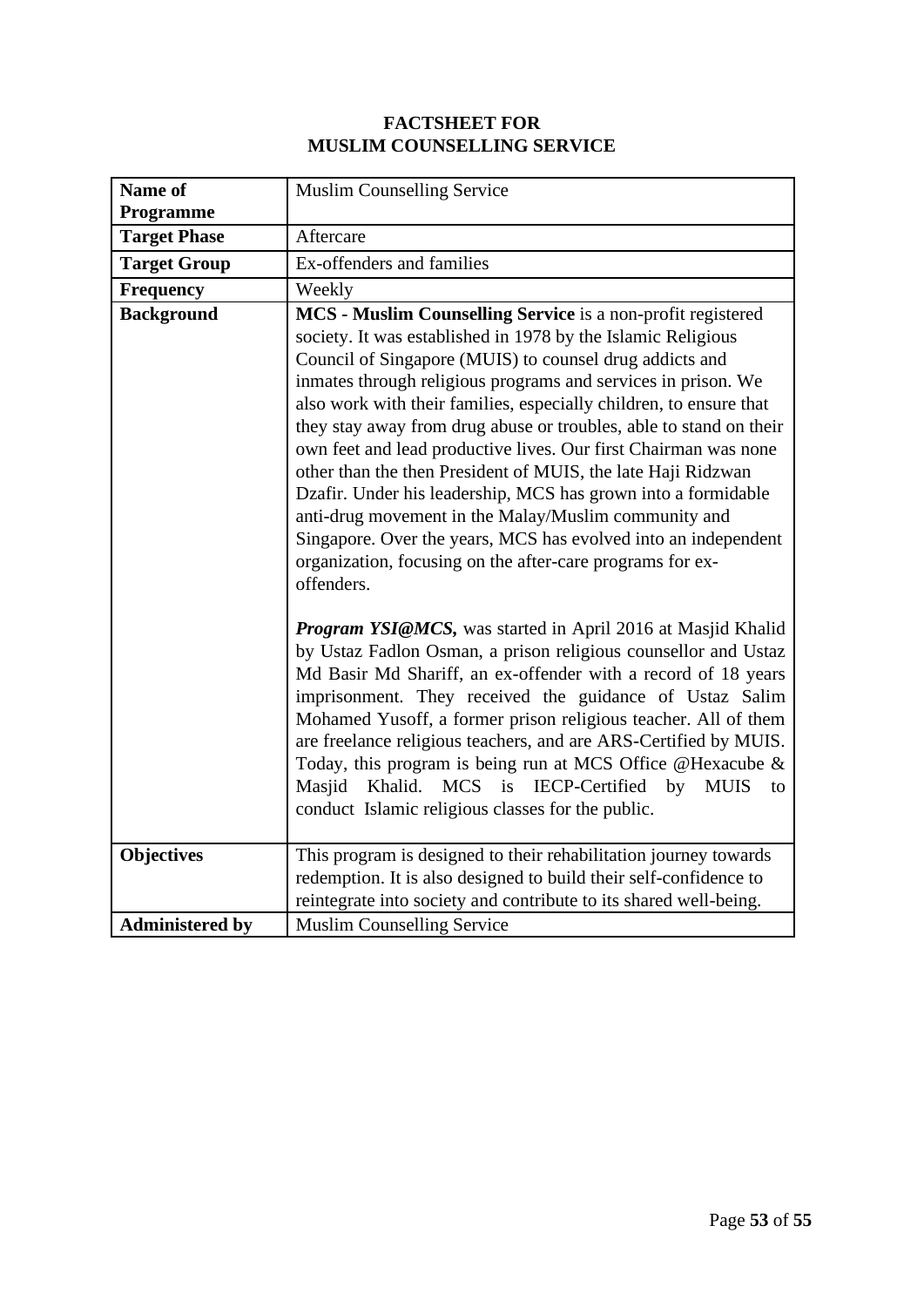| Programme      | <b>Weekly religious classes related to the Quranic Principles:</b>                                                                                                                                             |
|----------------|----------------------------------------------------------------------------------------------------------------------------------------------------------------------------------------------------------------|
| Duration &     | focus on rehabilitation and life journey.                                                                                                                                                                      |
| <b>Content</b> |                                                                                                                                                                                                                |
|                | 1. Every Monday: MCS @Hexacube & Zoom.<br>Conducted by Ustaz Md Basir Md Shariff - Quranic<br>Recitations & Rules.                                                                                             |
|                | 2. Every Wednesday: MCS @Hexacube & Zoom.<br>Conducted by Ustaz Fadlon Osman - Fardhu 'Ain<br>(Religious Obligations).                                                                                         |
|                | 3. Every Sunday: Zoom<br>Conducted by Ustaz Salim Md Yusoff - Al Quran & Life<br>Sciences.                                                                                                                     |
|                | <b>Weekly group sharing sessions:</b> focus on our clients' daily                                                                                                                                              |
|                | struggles and their solutions.                                                                                                                                                                                 |
|                | 1. Every Wednesday: MCS @Hexacube.<br>2. Conducted by Ustaz Fadlon Osman.                                                                                                                                      |
|                | <b>Monthly Food Drive:</b> focus on inculcating the spirit of                                                                                                                                                  |
|                | contribution and boost their self-confidence.                                                                                                                                                                  |
|                | 1. Monthly/Ad-Hoc Basis: MCS @Hexacube & Masjid<br>Khalid.                                                                                                                                                     |
|                | 2. Led by Hj Alla'udin Mohamed (Chairman MCS) in<br>collaboration with Willing Hearts, our clients are active<br>participants in the food distribution to rental flats around<br>Singapore on a regular basis. |
|                | <b>Yearly Ramadhan Cheers:</b> focus on the festive sharing and                                                                                                                                                |
|                | giving.                                                                                                                                                                                                        |
|                | Yearly during Ramadhan: MCS @Hexacube & Masjid<br>Khalid.                                                                                                                                                      |
|                | 2. Distribution of cash & Hari Raya cookies to our clients.                                                                                                                                                    |
|                | <b>Yearly Umrah Part-Sponsorship:</b> focus on self-discovery and<br>their spiritual relationship with God.                                                                                                    |
|                | 1. Yearly pilgrimage to Mecca & Medina.<br>2. Part-sponsorship for our clients who embark on this                                                                                                              |
|                | journey of a lifetime $-$ a soul-cleansing experience.                                                                                                                                                         |
|                | Crisis Intervention: focus on solving issues faced by our clients<br>in their life journey.<br>1. Ad-Hoc Basis: MCS @Hexacube.                                                                                 |
|                | 2. Counselling $&$ solution-based intervention $-$ Drug<br>Addiction, Offending Behaviour & Social Issues - MCS<br>Core Team, led by Hj Rujok Pandi (CEO MCS).                                                 |
|                |                                                                                                                                                                                                                |